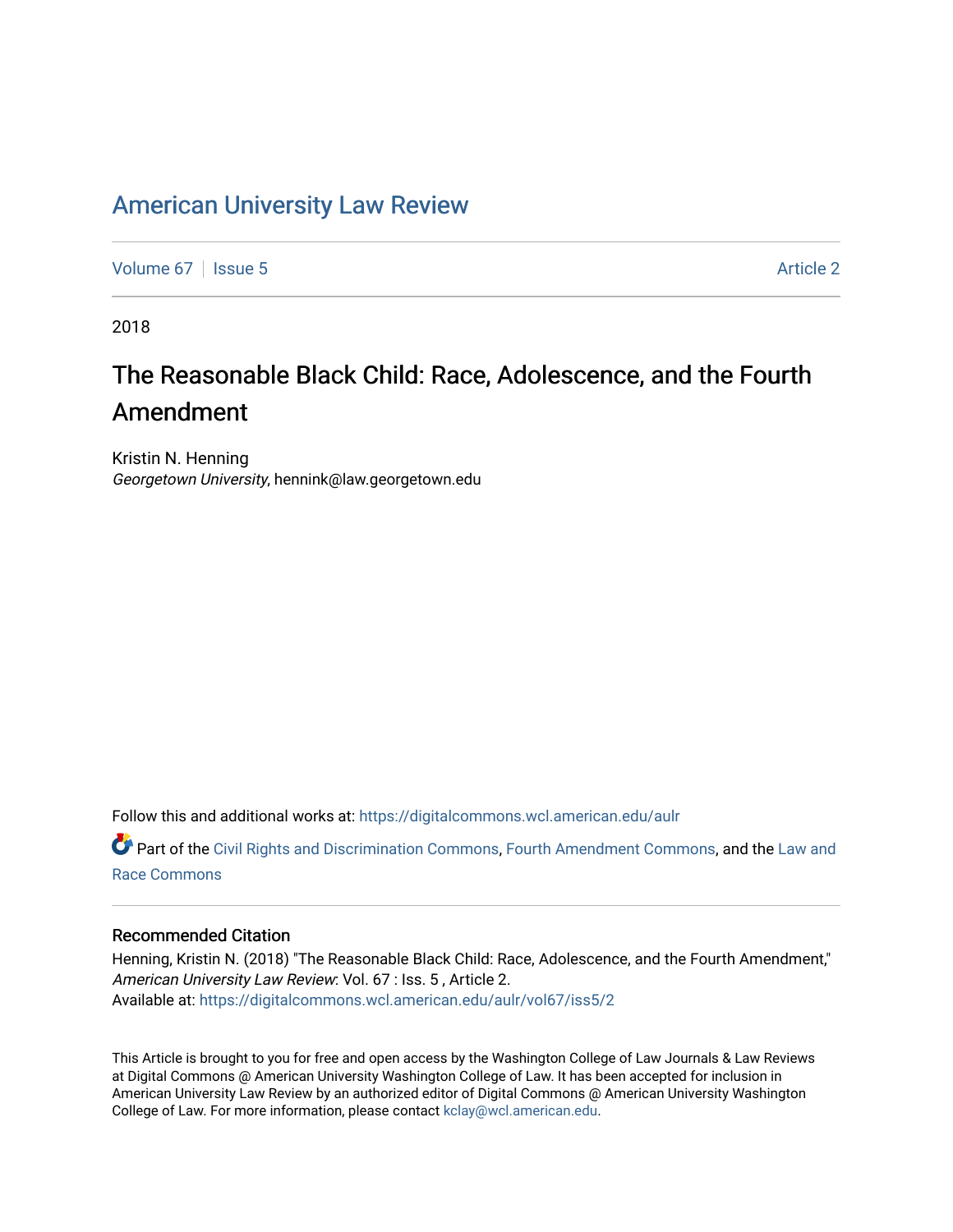The Reasonable Black Child: Race, Adolescence, and the Fourth Amendment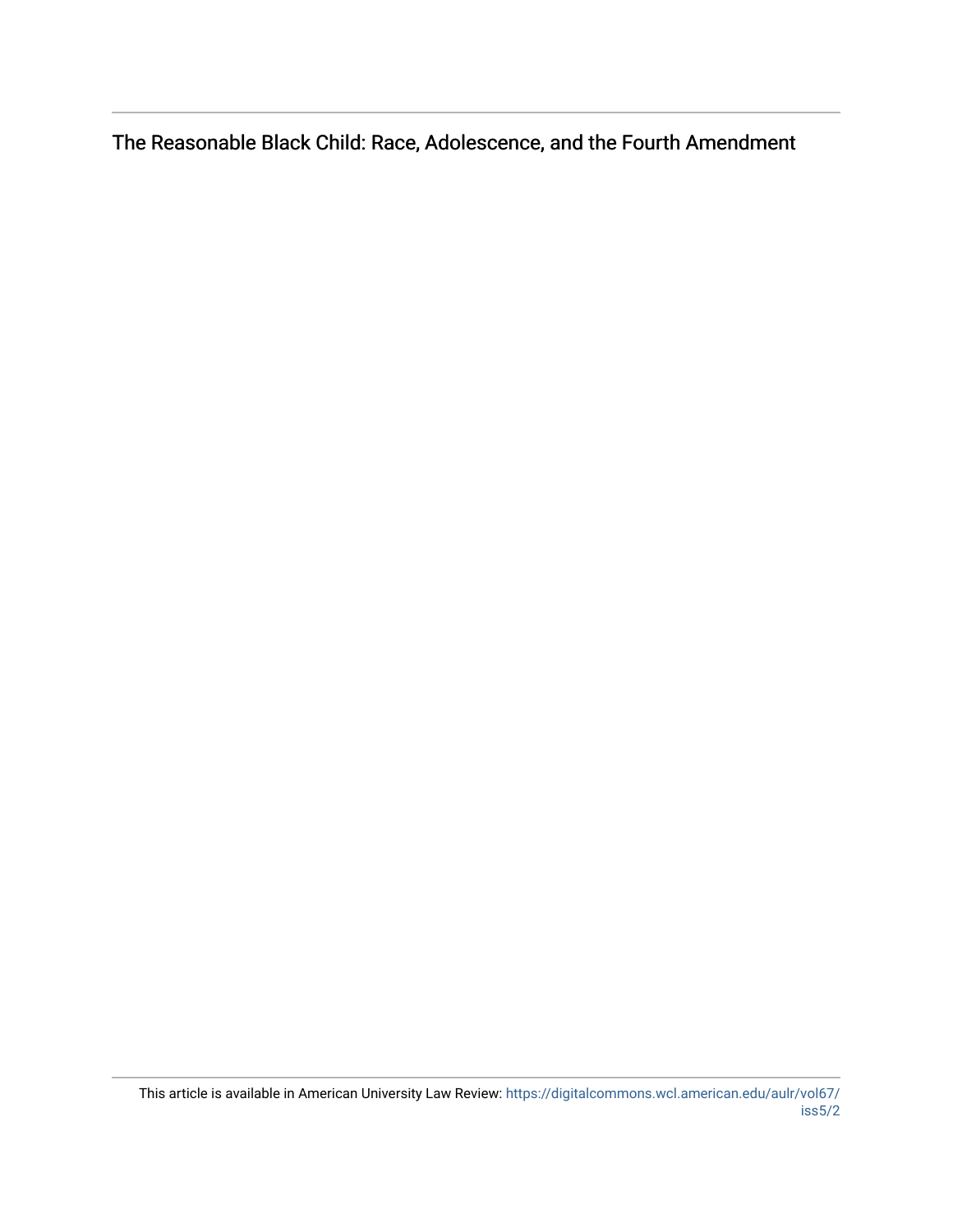## LEAD ARTICLE

## THE REASONABLE BLACK CHILD: RACE, ADOLESCENCE, AND THE FOURTH AMENDMENT

## KRISTIN HENNING\*

*Police contact with black youth is ubiquitous. Under the guise of reasonable articulable suspicion, police stop black youth on the vaguest of lookout descriptions—"black boys running," "two black males in jeans, one in a gray hoodie," "black male in athletic gear," and "black male with a bicycle." Young black males are treated as if they are "out of place" not only when they are in white, middle-class neighborhoods, but also when they are hanging out in public spaces or sitting on their own porches.* 

*In this Article, Professor Henning seeks to reduce racial disparities in the juvenile and criminal justice systems by urging courts to modify the reasonable person standard that undergirds much of Fourth Amendment jurisprudence. Drawing upon recent advances in cognitive science and developmental research, this Article attempts to bring the search and seizure doctrine into line with what we now know about normal adolescent development, implicit racial bias, and contemporary relationships between black youth and the police. This Article explores four contexts in which the unique interplay between race and adolescence should alter current Fourth Amendment analysis—seizure, the consent-to-search doctrine, the officer's recitation of facts to support reasonable articulable suspicion for a stop, and the court's assignment of meaning to those facts.* 

*Historically, courts have gauged the reasonableness of an officer's on-the-street* 

 <sup>\*</sup> Agnes N. Williams Research Professor of Law and Director, Juvenile Justice Clinic, *Georgetown Law*. I am grateful to Brittany Harwell and Jenadee Nanini for their excellent research assistance. I am also grateful to the many colleagues who reviewed earlier drafts of this Article in the Mid-Atlantic Criminal Law Research Collective and the faculty research workshop at the *George Washington University Law School*.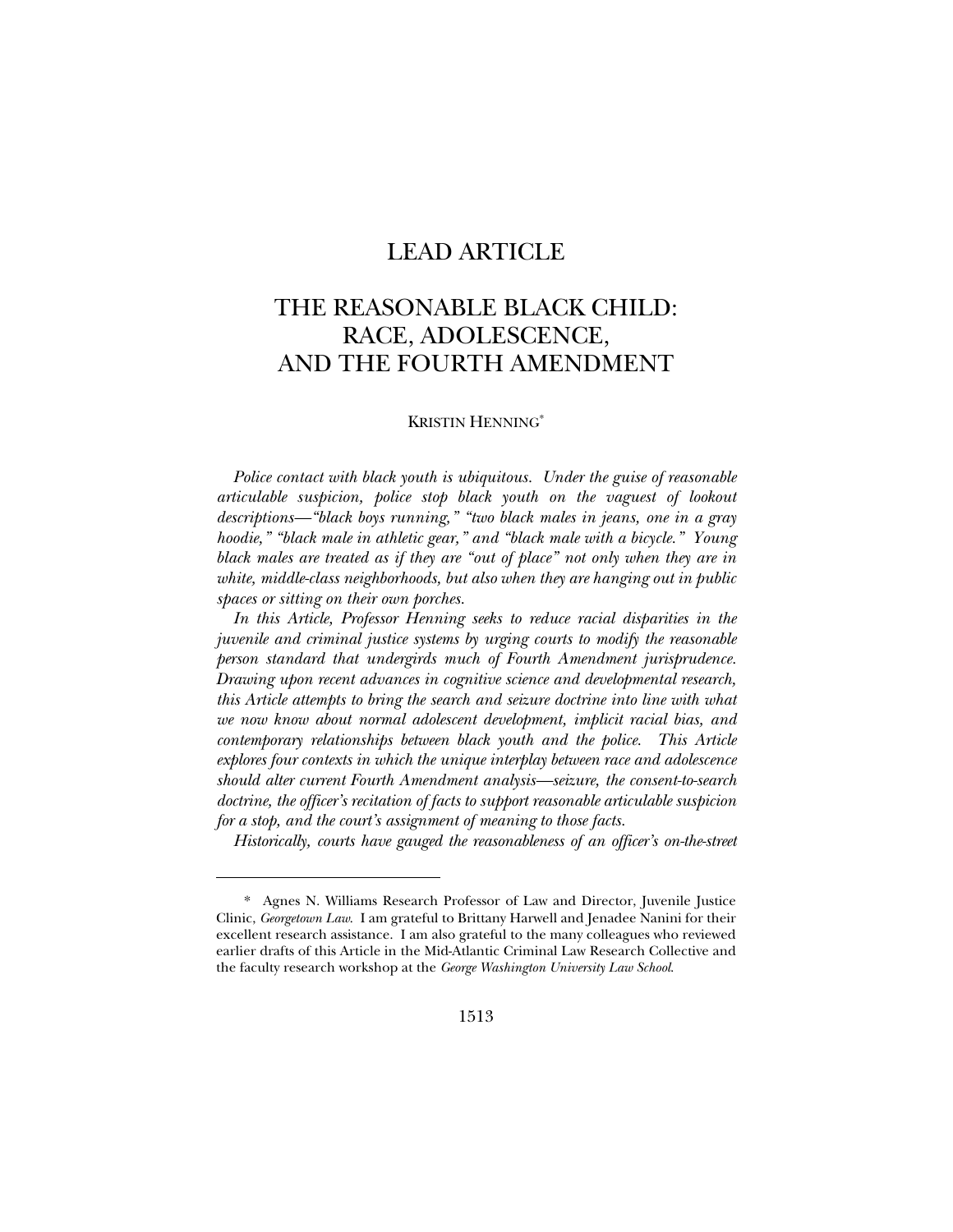*encounter with a youth against the same "reasonable person" standard applied to adults. However, in 2011, the Supreme Court announced a major shift in criminal justice jurisprudence when it held in* J.D.B. v. North Carolina *that the test for determining whether a child was in "custody" for purposes of* Miranda v. Arizona *must be evaluated through the lens of a "reasonable juvenile" rather than a reasonable adult. Since then, several scholars have called for the extension of the reasonable child standard to other aspects of criminal law and procedure, including the Fourth Amendment. These shifts provide a critically important advance in criminal procedure, but may not go far enough to protect the rights of black youth who are disproportionately overrepresented in the juvenile justice system.* 

*To ensure adequate Fourth Amendment protection for black youth, Professor Henning argues that police and courts should be honest about how race and age affect every critical decision in the Fourth Amendment inquiry. To this end, it is*  incumbent upon police officers to better understand the nature of adolescent *development and implicit racial bias and to develop more appropriate strategies*  for engaging black youth. It is equally incumbent upon reviewing courts to reject *outdated assumptions about the meaning of "suspect" behavior—including flight from the police—and to rethink the limits of the reasonable person standard throughout the Fourth Amendment doctrine.* 

## TABLE OF CONTENTS

|     | I. The Reasonable Person in the Fourth Amendment |                                                  |  |  |  |
|-----|--------------------------------------------------|--------------------------------------------------|--|--|--|
|     |                                                  |                                                  |  |  |  |
|     | А.                                               |                                                  |  |  |  |
|     |                                                  | 1. The Reasonable Child in Criminal Law and      |  |  |  |
|     |                                                  |                                                  |  |  |  |
|     |                                                  | a. The First Reasonable Child in Criminal        |  |  |  |
|     |                                                  | Law: Custodial Interrogation  1525               |  |  |  |
|     |                                                  | b. Extending the Reasonable Child Standard       |  |  |  |
|     |                                                  | to the Fourth Amendment 1527                     |  |  |  |
|     |                                                  | 2. The Reasonable Black Child  1529              |  |  |  |
|     | В.                                               | Race, Adolescence, and Consent to Search  1534   |  |  |  |
| II. |                                                  | Race, Adolescence, and the Suspicion Rubric 1538 |  |  |  |
|     | A.                                               |                                                  |  |  |  |
|     | В.                                               | The Black Threat: Understanding Implicit         |  |  |  |
|     |                                                  | Racial Bias & the Officers' Interpretation of    |  |  |  |
|     |                                                  |                                                  |  |  |  |
|     |                                                  | C. The Reasonableness of Suspect Behavior:       |  |  |  |
|     |                                                  | Commonsense Conclusions About Race and           |  |  |  |
|     |                                                  |                                                  |  |  |  |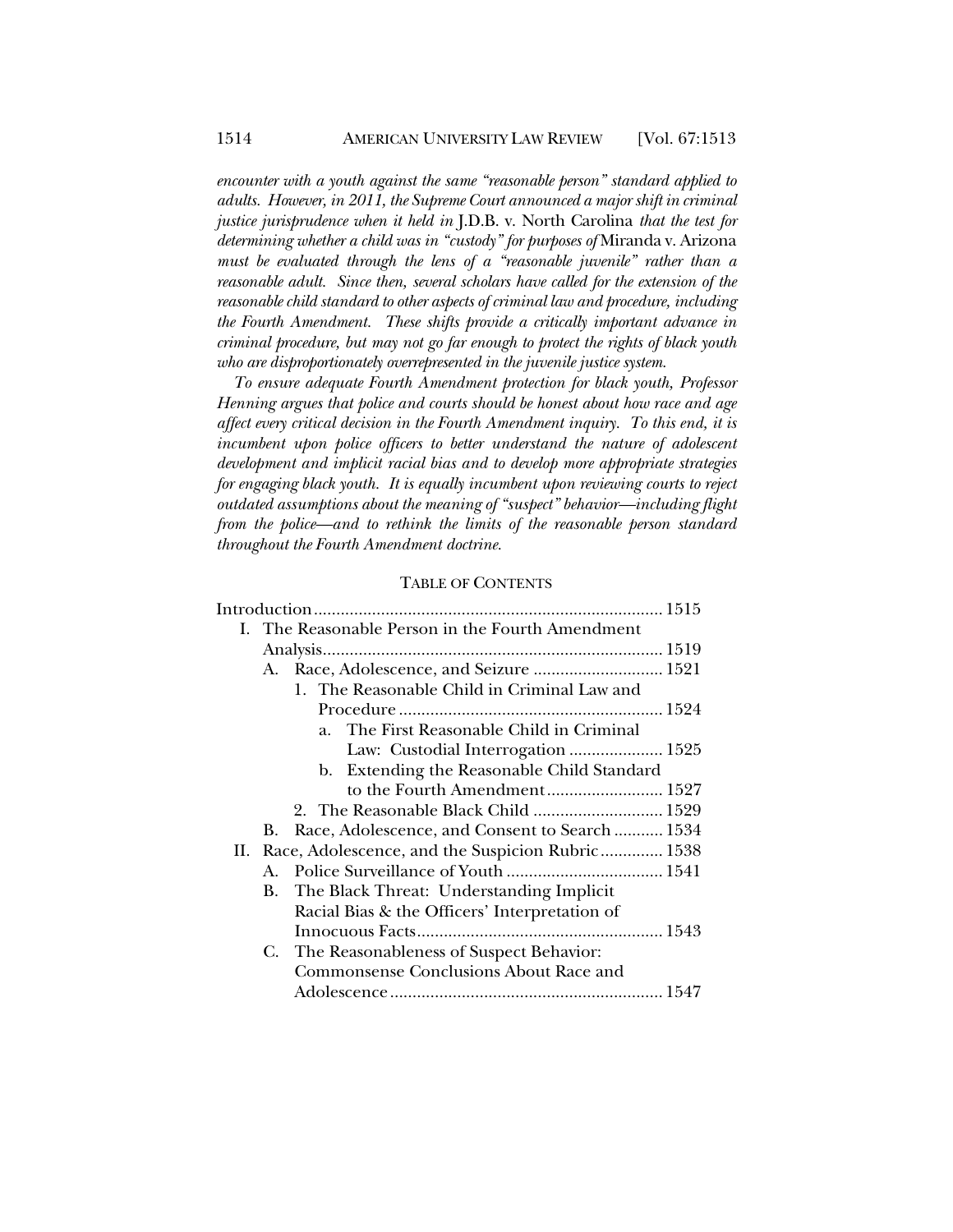| 2018] |    | THE REASONABLE BLACK CHILD                       | 1515 |
|-------|----|--------------------------------------------------|------|
|       |    |                                                  |      |
|       |    | 2. Hostility, Nervousness, Response to           |      |
|       |    | Questions, and Furtive Gestures 1556             |      |
|       |    | 3. Presence in High Crime Area, Proximity to     |      |
|       |    | Suspected Crime Scene, Association with          |      |
|       |    | Known Criminals, and "Known to the               |      |
|       |    |                                                  |      |
|       |    | III. Regulating Police Conduct: Judicial Review  |      |
|       |    |                                                  |      |
|       |    |                                                  |      |
|       |    | 1. No Monolithic "Reasonable Black Person"  1560 |      |
|       |    | 2. Unwieldy Task: Subjective Tests and           |      |
|       |    | Changing Cultural Norms  1563                    |      |
|       |    | 3. Consideration of Race and Age Will Render     |      |
|       |    | Every Encounter a Seizure 1565                   |      |
|       |    | 4. Public Safety and the Totality of the         |      |
|       |    |                                                  |      |
|       |    |                                                  |      |
|       | В. |                                                  |      |
|       |    |                                                  |      |

#### **INTRODUCTION**

In 2015, Andre, a fifteen-year-old black male was walking down the street with a friend, James, of the same age. There was no report of crime, and the boys were not engaged in any suspicious activity. Yet the police drove up next to them and asked them if they had heard any gunshots. When the boys said "no" and kept walking, the police asked them to "show me your waist." Both boys complied. Still unsatisfied, the police asked the boys for permission to search them, at which point either Andre or his friend said "yes." Four uniformed officers exited their marked police car, forced the boys against the wall, and frisked them. The police found a gun on Andre.<sup>1</sup>

Under the most common reading of the Fourth Amendment, the police conduct was lawful. A reviewing court would likely view the officer's initial request as a mere contact and the search as consensual.

 <sup>1.</sup> Although "Andre" is a pseudonym, the factual scenario is real and was drawn from the police report of one of the many youths the author has represented in the last twenty-three years as a juvenile defense attorney and clinical law professor in Washington, DC.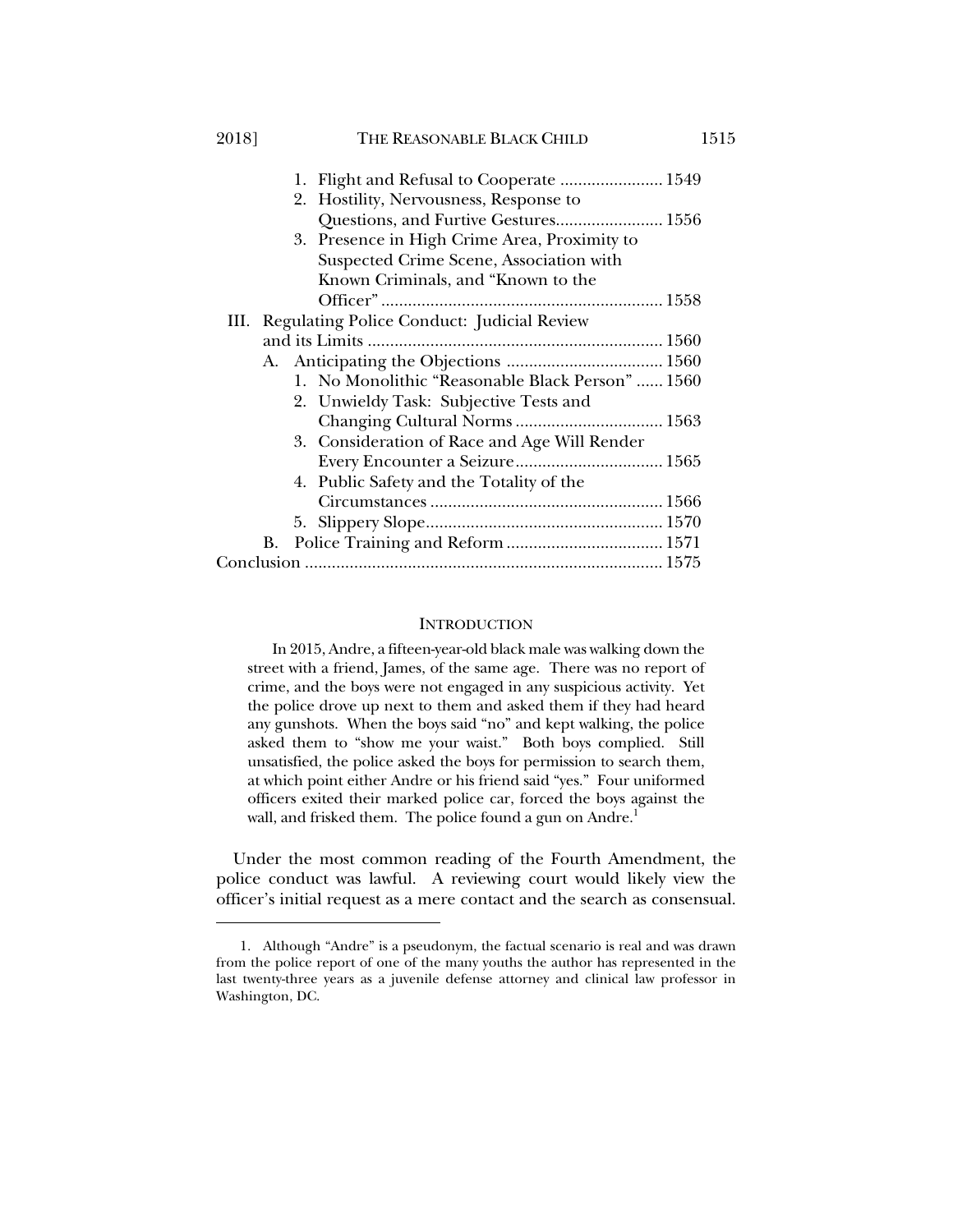But is this a fair and accurate interpretation of the interaction between Andre and the police? Would a reasonable black child in Andre's position really have felt free to ignore the officers or deny their request? Was the consent to search truly voluntary?

Now imagine that Andre had refused to cooperate. Imagine that Andre and James refused to look at the officers when they appeared in the block—or that they ran when the officers approached in a marked police car. The officers would likely characterize Andre's conduct as nervousness, furtive movement, or flight indicative of consciousness of guilt and sufficient to provide reasonable articulable suspicion to justify a stop. But would that be a fair evaluation of Andre's behavior? Would his refusal to cooperate—or even his flight—be fairly interpreted as consciousness of guilt?

The Fourth Amendment protects individuals like Andre from unreasonable searches and seizures.<sup>2</sup> Anytime the police restrain Andre's liberty in any significant way, they must justify that restraint with evidence of Andre's consent or with facts sufficient to demonstrate reasonable articulable suspicion to believe Andre was engaged in some kind of criminal conduct.<sup>3</sup> On review, the legality of the officers' interaction with Andre will be evaluated on a standard of reasonableness,<sup>4</sup> but the vantage point of reasonableness will fluctuate depending on the question posed. Reviewing courts will evaluate the seizure and consent-to-search inquiries from the lens of the person being seized and searched.<sup>5</sup> Thus, a court will decide whether Andre has been seized by asking whether a reasonable person in Andre's position would have felt free to leave. $6\,$  A court will assess the validity of Andre's consent by asking whether a reasonable person in Andre's circumstance would have felt free to give or decline consent.<sup>7</sup> By contrast, courts will evaluate justifications for police intrusion from the lens of a reasonable police officer.8 That is, a court will ask whether the

 <sup>2.</sup> U.S.CONST. amend IV ("The right of the people to be secure in their persons, houses, papers, and effects, against unreasonable searches and seizures, shall not be violated . . . .").

<sup>3</sup>*. See* Terry v. Ohio, 392 U.S. 1, 21 (1968).

<sup>4</sup>*. See id.* at 27–28 (explaining that the officer's search and seizure of the defendant must be reviewed for its reasonableness).

 <sup>5.</sup> United States v. Mendenhall, 446 U.S. 544, 554 (1980).

<sup>6</sup>*. Id.* (establishing the "free to leave" test).

<sup>7</sup>*. See* Schneckloth v. Bustamonte, 412 U.S. 218, 248–49 (1973) (holding that the test for reviewing whether a defendant's consent was voluntary is a totality of the circumstances test, which includes an analysis of the defendant's personal characteristics).

<sup>8</sup>*. Terry*, 392 U.S. at 21.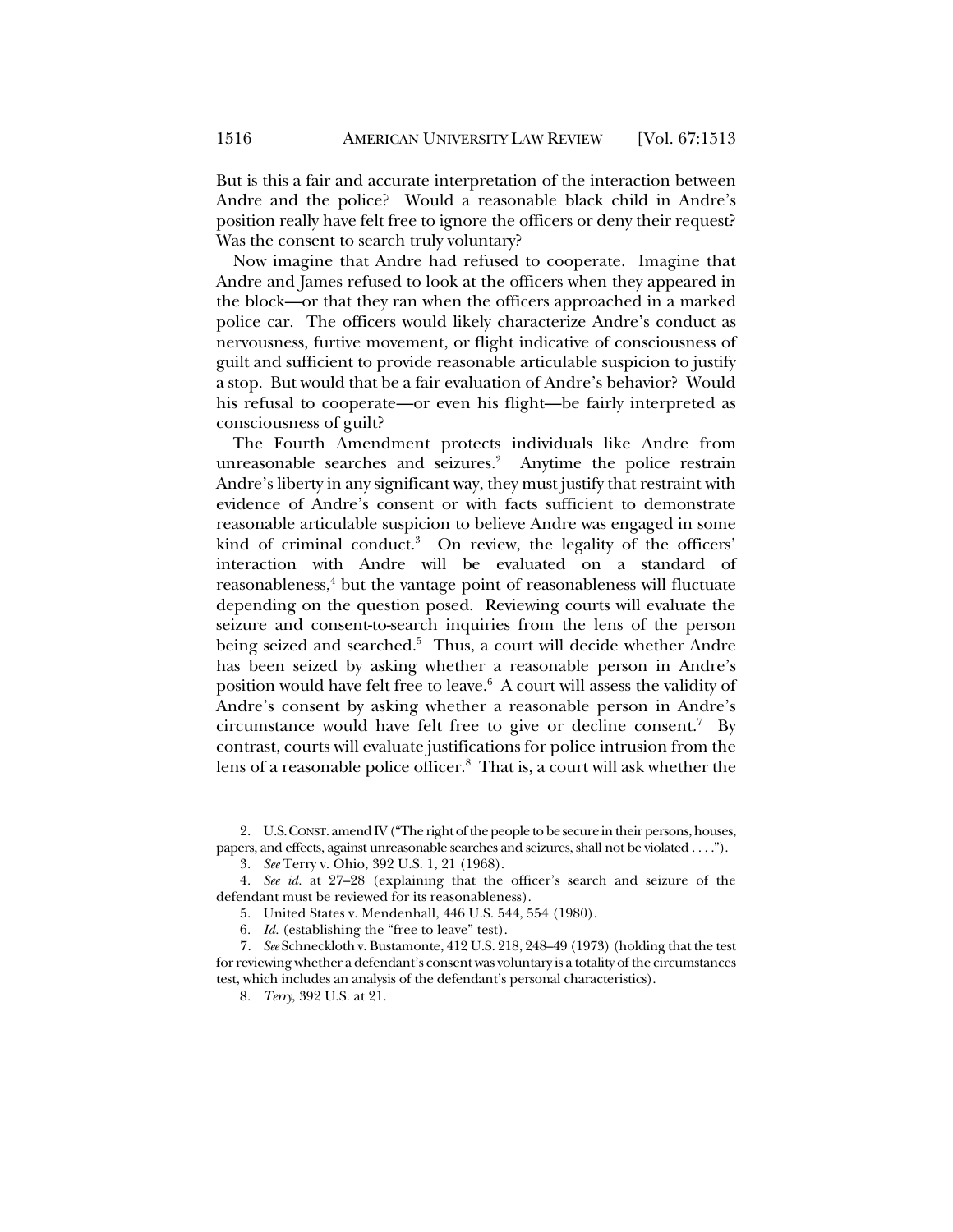officers in the scenario above had reasonable articulable suspicion to believe Andre and his friend were engaged in some criminal activity.<sup>9</sup> The reasonableness of the officers' assessment will turn on the totality of the officers' observations as well as the commonsense judgments the officers make about the meaning of those observations.<sup>10</sup>

Historically, courts have gauged the reasonableness of a child's conduct and perceptions in the Fourth Amendment framework against the same "reasonable person" standard applied to adults.<sup>11</sup> Thus, in the synopsis above, courts would presume that Andre had the same freedom and capacity as an adult to ignore the police and walk away. Andre's flight and furtive gestures would also tend to convey an adult-like consciousness of guilt, or otherwise suggest that he had something to hide.<sup>12</sup> Recently, courts have begun to retreat from presumptions like these as they consider the commonsense conclusions that should be drawn about how *youth* think and behave.<sup>13</sup>

In 2011, the Supreme Court announced a major shift in criminal justice jurisprudence when it held in *J.D.B. v. North Carolina*14 that the test for determining whether a child was in "custody"—and no longer free to terminate a police interrogation—for purposes of *Miranda v. Arizona*, 15 must be evaluated through the lens of a "reasonable child" rather than a reasonable adult.<sup>16</sup> Since then, several scholars have called for the extension of the reasonable child standard to other aspects of criminal law and procedure, including the courts' evaluation of a minor's mens rea and criminal responsibility, affirmative defenses,

<sup>9</sup>*. See id.* ("[I]n justifying the particular intrusion the police officer must be able to point to specific and articulable facts which, taken together with rational inferences from those facts, reasonably warrant that intrusion.").

 <sup>10.</sup> Illinois v. Wardlow, 528 U.S. 119, 125 (2000).

 <sup>11.</sup> Marsha L. Levick & Elizabeth-Ann Tierney, *The United States Supreme Court Adopts a Reasonable Juvenile Standard in* J.D.B. v. North Carolina *for the Purposes of the* Miranda *Custody Analysis: Can a More Reasoned Justice System for Juveniles Be Far Behind?*, 47 HARV. C.R.-C.L. L. REV. 501, 503 (2012) (citing *In re* J.D.B., 686 S.E.2d 135, 140 (N.C. 2009)).

<sup>12</sup>*. See Wardlow*, 528 U.S. at 125 (reasoning that flight suggests guilt).

<sup>13</sup>*. See* Hoffman v. Saginaw Pub. Schs., No. 12–10354, 2012 WL 2450805, at \*6 (E.D. Mich. June 27, 2012) (determining that youth is a relevant factor in a *Miranda* custody analysis) (quoting J.D.B. v. North Carolina, 564 U.S. 261, 272 (2011)); *see also* Smith v. Clark, No. 2:11-cv-3312, 2013 WL 4409717, at \*9–11 (E.D. Cal. Aug. 15, 2013) (acknowledging that age is now a relevant factor in a *Miranda* custody analysis, but not faulting the state court for not applying it as a factor before federal law was clear on the matter), *aff'd*, 612 F. App'x 418 (9th Cir. 2015), *cert. denied*, 136 S. Ct. 1464 (2016).

 <sup>14. 564</sup> U.S. 261 (2011).

 <sup>15. 384</sup> U.S. 436 (1966).

<sup>16</sup>*. J.D.B.*, 564 U.S. at 272.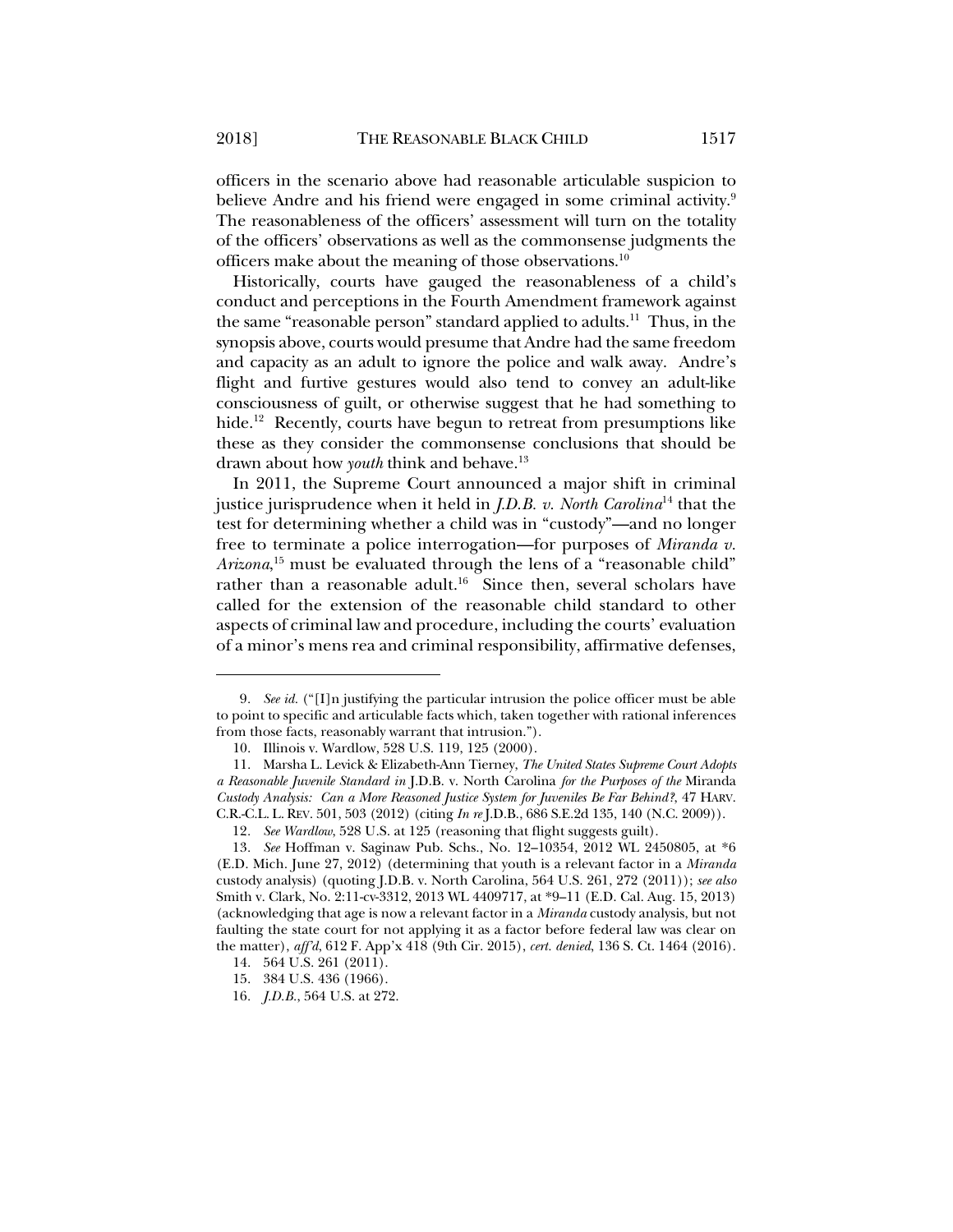waiver of the right to counsel, *Terry* stops, and consent to search among other critical Fourth Amendment questions.17 These shifts provide a critically important advance in criminal procedure but may not go far enough to protect the rights of black youth who are disproportionately overrepresented in the juvenile justice system.

This Article urges courts to go further and consider the commonsense judgments and inferences that flow readily from the unique interplay between race and adolescence in a typical police-youth encounter. Specifically, this Article explores four contexts in which race and adolescence affect the Fourth Amendment analysis: (1) seizure; (2) the consent to search doctrine; (3) an officer's observation of facts that provide reasonable articulable suspicion to justify a stop; and (4) the assignment of meaning to those facts. To what extent does the child's race affect the objective assessment of whether a police-youth encounter ventures from a "contact" to a seizure? To what extent does the child's race affect the voluntariness of consent? To what extent should the child's race affect the officers' interpretation of a child's behavior in the reasonable articulable suspicion or probable cause analysis? In the encounter described above, few, if any, black boys in Andre's circumstances would have felt free to ignore the officer's intrusion.<sup>18</sup> Andre's age *and race* would necessarily affect the reasonableness of his perception about whether he was free to

<sup>17</sup>*. See, e.g.*, Megan Annitto, *Consent Searches of Minors*, 38 N.Y.U. REV. L. & SOC. CHANGE 1, 6 (2014) (calling for courts to "meaningfully consider age when deciding whether a minor gave consent"); Hilary B. Farber, J.D.B. v. North Carolina*: Ushering in a New "Age" of Custody Analysis Under* Miranda, 20 J.L. & POL'Y 117, 120 (2011) (discussing the impact of recent juvenile rights cases with respect to *Terry* stops, waiver of the right to counsel, and the attorney-client relationship); Lily N. Katz, *Tailoring Entrapment to the Adolescent Mind*, 18 U.C. DAVIS J. JUV. L. & POL'Y 94, 100 (2014) (arguing that for cases involving minors, entrapment should be evaluated from the perspective of an ordinary, law-abiding youth); Levick & Tierney, *supra* note 11, at 504 (asserting that the reasonable juvenile standard should be extended to other areas of criminal law); Shobha L. Mahadev, *Youth Matters:* Roper*,* Graham*,* J.D.B.*,* Miller*, and the New Juvenile Jurisprudence*, CHAMPION, Mar. 2014, at 14, 14 (advising defense attorneys to raise youth-centered arguments for juveniles in light of the Supreme Court's recent transformational decisions regarding youth and criminal procedure). *But see* Jonathan S. Carter, *You're Only as "Free to Leave" as You Feel: Police Encounters with Juveniles and the Trouble with Differential Standards for Investigatory Stops Under* In re I.R.T., 88 N.C. L. REV. 1389, 1391–92 (2010) (arguing that courts should not consider age in the seizure inquiry).

<sup>18</sup>*. See* Cynthia Lee, *Reasonableness with Teeth: The Future of Fourth Amendment Reasonableness Analysis*, 81 MISS. L.J. 1133, 1150–52 (2012) (arguing that race can influence one's perception of the world, and that "[a] young black male who has grown up in South Central Los Angeles knows that if he is stopped by a police officer, he should do whatever the officer says and not talk back unless he wants to kiss the ground").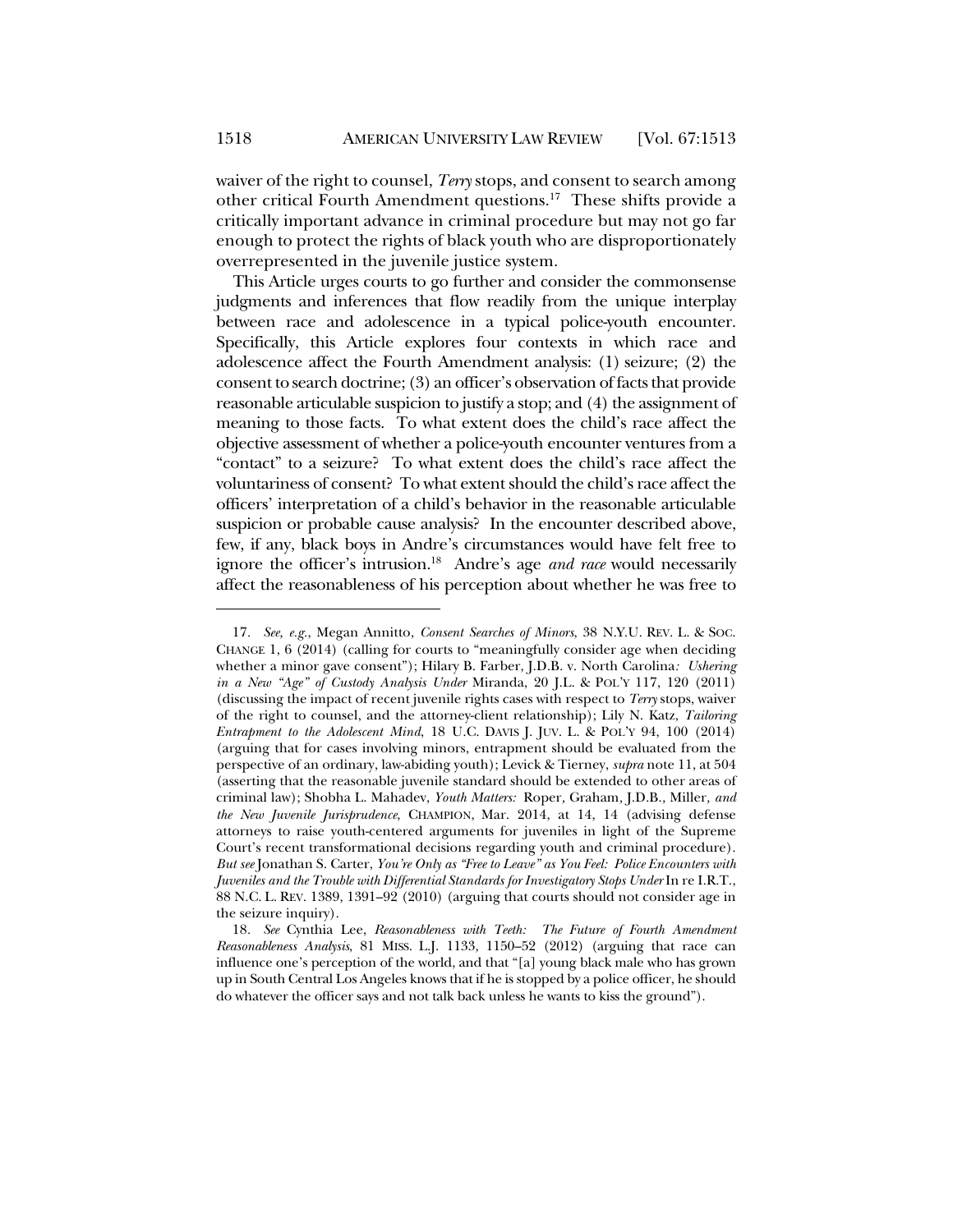-

leave and disregard the police contact.

Several scholars have advocated for a reasonable African American standard in the Fourth Amendment context.<sup>19</sup> This Article advances that discourse by urging law enforcement officers and reviewing courts to consider the intersection of race and adolescence in the search and seizure analysis and incorporate the Supreme Court's evolving jurisprudence regarding a reasonable child standard into the Fourth Amendment framework. Part I of this Article surveys the Court's recent articulation of a reasonable child standard in criminal law and procedure and then advocates for an extension of that standard to the Fourth Amendment seizure analysis and consent-to-search doctrine. Recognizing that even a reasonable child standard may be inadequate to protect black youth from unreasonable police intrusions, Part I also considers the impact of race on the child's perception of his freedom to leave and the voluntariness of his consent. Part II draws upon race and adolescence to examine the adequacy of the reasonable articulable suspicion standard as a safeguard against arbitrary and unnecessary stops and frisks. This Part also explores the impact of implicit racial bias on police interpretations of innocuous and ambiguous behaviors as violent or aggressive and urges courts to abandon long-held, but inaccurate "commonsense judgments" about the meaning of behaviors such as flight and furtive gestures among adolescents, especially black adolescents, in contemporary police-youth encounters. Part III identifies likely objections to the consideration of race and age in the Fourth Amendment analysis and responds to them in turn. Part III concludes with suggestions for police reform, such as training on adolescent development, organizational commitment to developmentally appropriate policing, and less police involvement in school discipline.

## I. THE REASONABLE PERSON IN THE FOURTH AMENDMENT ANALYSIS

Reasonableness undergirds every aspect of the search and seizure inquiry. In the plain language of the Fourth Amendment, the people have the right "to be secure in their persons, houses, papers, and

<sup>19</sup>*. See, e.g.*, Randall S. Susskind, *Race, Reasonable Articulable Suspicion, and Seizure*, 31 AM. CRIM. L. REV. 327, 349 (1994) (arguing that courts should scrutinize racial factors when determining whether there was reasonable suspicion); Mia Carpiniello, Note, *Striking a Sincere Balance: A Reasonable Black Person Standard for "Location Plus Evasion"* Terry *Stops*, 6 MICH. J. RACE & L. 355, 356 (2001) (expanding Susskind's proposal to include flight in high-crime areas).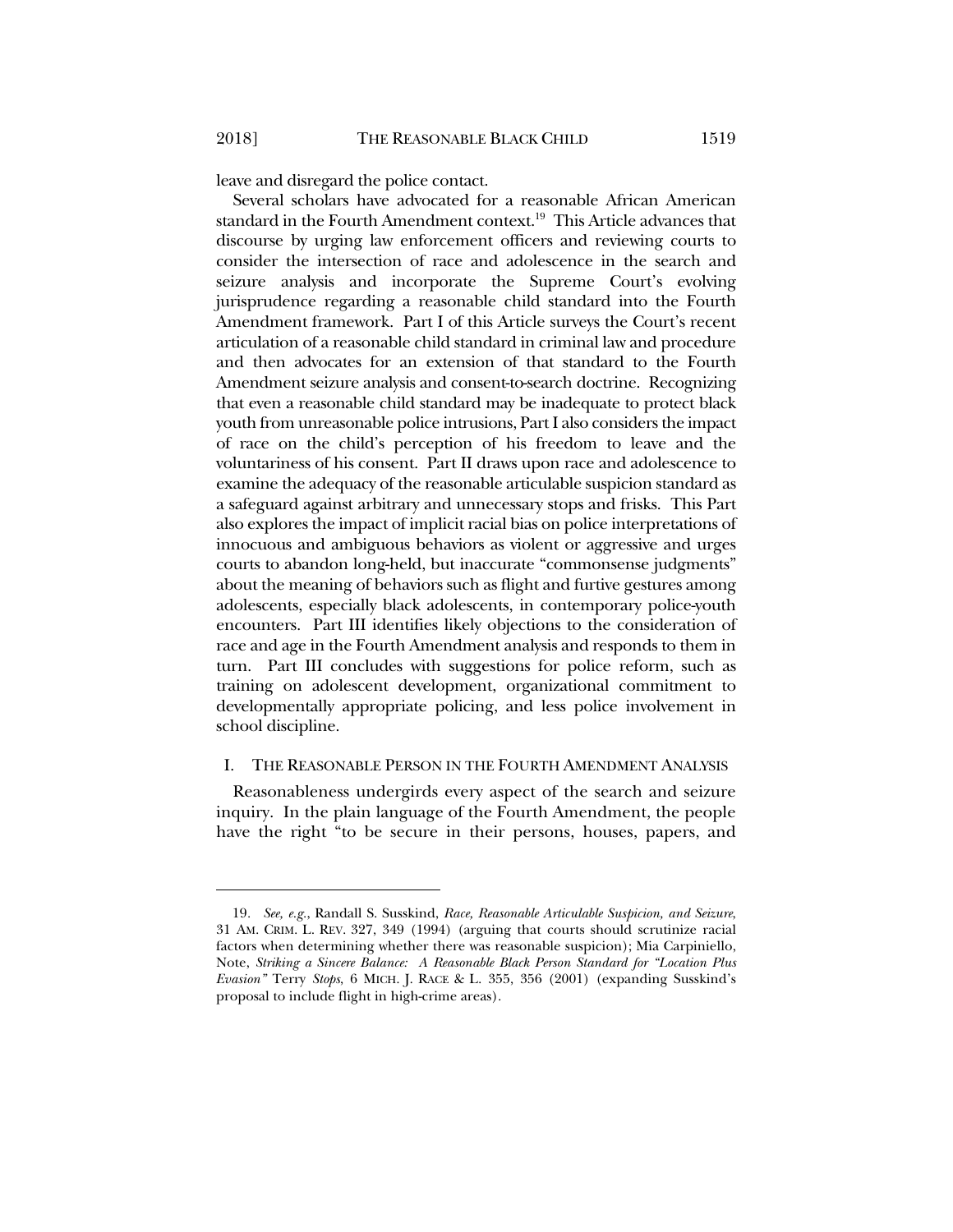effects, against unreasonable searches and seizures."20 Reasonableness in the Fourth Amendment context is largely—though not entirely measured by an objective reasonable person standard.<sup>21</sup> The reasonable person standard has long been a prominent feature of the American common law, $^{22}$  providing a normative, objective measure by which we can determine the contours of negligence, recklessness, and liability in civil law and blameworthiness, excuse, and mitigation in criminal law.23 It also allows us to regulate police conduct by identifying common perceptions and expectations in police-citizen encounters, such as searches, seizures, and interrogations.<sup>24</sup>

The reasonable person has been defined in criminal law as one who "possesses the intelligence, educational background, level of prudence, and temperament of an average person."25 In tort law, the reasonable person has been defined as "a person exercising those qualities of attention, knowledge, intelligence, and judgment which society requires of its members for the protection of their own interests and the interests of others."26 Originally labeled the "reasonable man,"<sup>27</sup> the objective reasonable person standard reflects the norms of dominant groups in society.<sup>28</sup> The reasonable person

 23. *Id.* at 501–06 (summarizing the use of the reasonable person standard in American law).

24*. See, e.g.*, J.D.B. v. North Carolina, 564 U.S. 261, 271 (2011) (explaining that a suspect is in custody if a reasonable person would have believed himself to be under formal arrest or retrained in her freedom of movement to the degree associated with formal arrest); Yarborough v. Alvarado, 541 U.S. 652, 662 (2004) (holding that a suspect is in custody for purposes of *Miranda* if, under the totality of the circumstances, a reasonable person would not feel free to end the encounter and leave); United States v. Mendenhall, 446 U.S. 544, 554 (1980) ("[A] person has been 'seized' within the meaning of the Fourth Amendment only if, in view of all of the circumstances surrounding the incident, a reasonable person would have believed that he was not free to leave.").

 25. Levick & Tierney, *supra* note 11, at 505 (quoting JOSHUA DRESSLER, UNDERSTANDING CRIMINAL LAW § 10.04 [B][3][b] (1987)).

26*. Id.* (quoting RESTATEMENT (SECOND) OF TORTS § 283 cmt. B (AM.LAW INST. 1965)).

 <sup>20.</sup> U.S. CONST. amend IV.

<sup>21</sup>*. See* Kit Kinports, *Criminal Procedure in Perspective*, 98 J. CRIM. L. & CRIMINOLOGY 71, 83 (2007) (analyzing the Supreme Court's reliance on objective and subjective standards in various Fourth Amendment doctrines).

 <sup>22.</sup> Levick & Tierney, *supra* note 11, at 504 n.15 (noting that "[t]he reasonable person standard emerged in the common law during the first half of the nineteenth-century," and "[t]he concept appeared for the first time in both tort and the criminal law in the same year" (citing R. v. Kirkham (1837) 173 Eng. Rep. 422, 424 (stating that "the law . . . requires that [man] should exercise a reasonable control over his passions"))).

 <sup>27.</sup> Kinports, *supra* note 21, at 73.

 <sup>28.</sup> Richard Delgado, *Shadowboxing: An Essay on Power*, 77 CORNELL L.REV. 813, 818– 19 (1992) (observing that these dominant groups historically included "male dates").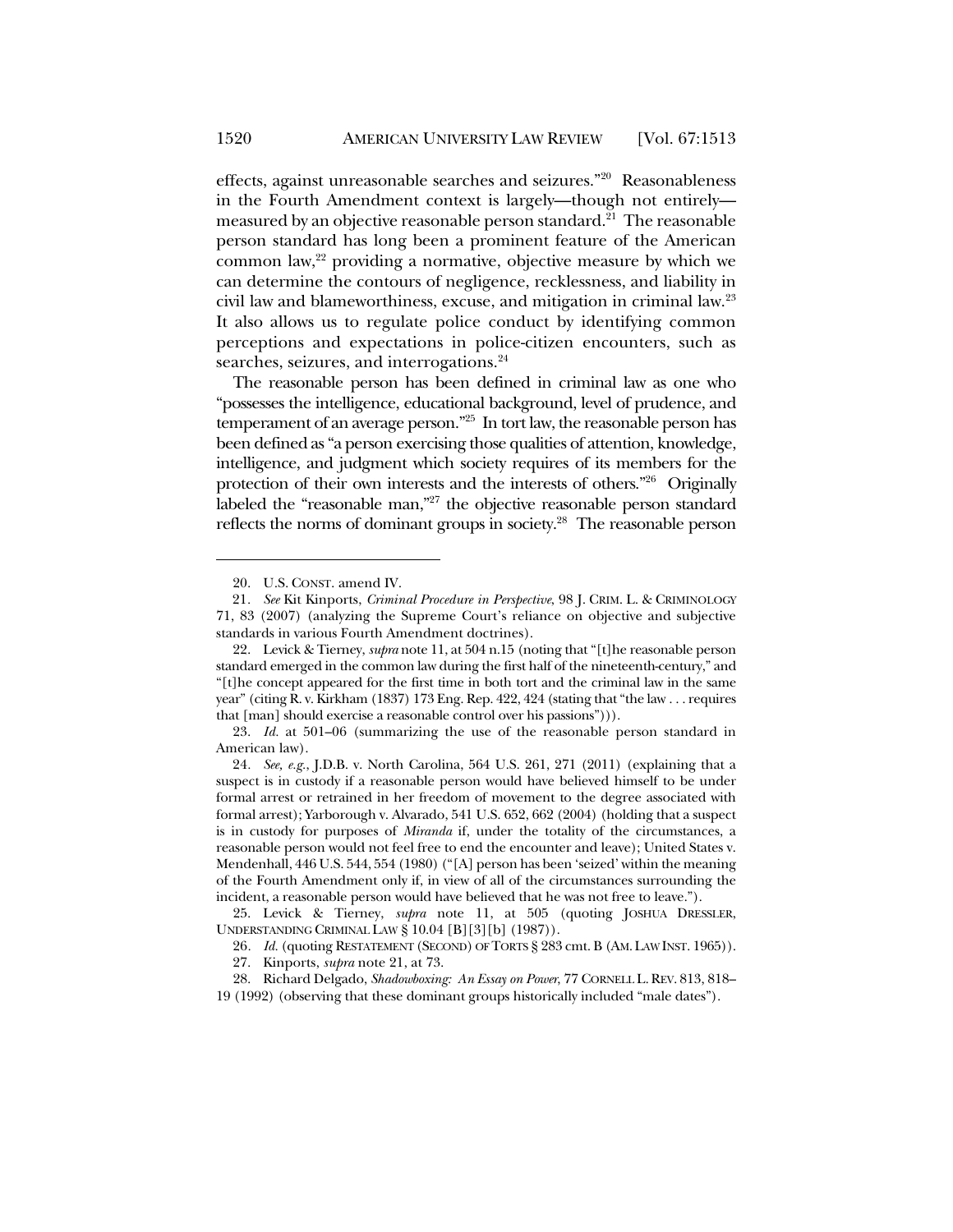is a fictitious character,<sup>29</sup> likely an adult white male—if for no other reason than he has been penned over time by judges and lawmakers who are predominately white and male.30

## *A. Race, Adolescence, and Seizure*

In analyzing the legality of an officer's on-the-street encounter with a civilian, courts will first call upon the reasonable man in deciding whether the Fourth Amendment has even been implicated—that is, whether a person has been seized.<sup>31</sup> As the Supreme Court articulated in *United States v. Mendenhall*<sup>82</sup>: "[A] person has been 'seized' within the meaning of the Fourth Amendment only if, in view of all of the circumstances surrounding the incident, a reasonable person would have believed that he was not free to leave."<sup>33</sup> Not every police-citizen encounter involves a seizure. A casual encounter escalates into a seizure only when an officer "by means of physical force or show of authority, has in some way restrained the liberty of a citizen."34 In determining whether there has been a show of authority sufficient to indicate a stop, the courts may consider the officer's tone of voice, the time of day, the location of the encounter, the number of police officers present, any physical contact with the suspect, and the officer's display of weapons.<sup>35</sup> Police officers may identify themselves as an officer and engage with an individual on the street as long as they do not convey that compliance is required.<sup>36</sup>

 <sup>29.</sup> Levick & Tierney, *supra* note 11, at 504–05.

<sup>30</sup>*. See* Lee, *supra* note 18, at 1150 (2012) (noting that "a reasonableness standard can mask the fact that what the law considers reasonable is often just what those in positions of authority consider to be reasonable"); *see also* Sherrilyn A. Ifill, *Racial Diversity on the Bench: Beyond Role Models and Public Confidence*, 57 WASH. & LEE L. REV. 405, 407 n.3 (2000) (finding that, as of 2000, "African Americans comprise only 3.3% of the judges on our nation's federal, state, and local courts" and "[o]ver 90% of all federal appellate judges are white"); Nia Malika-Henderson, *White Men Are 31 Percent of the American Population. They Hold 65 Percent of All Elected Offices*, WASH. POST (Oct. 8, 2014), https://www.washingtonpost.com/news/the-fix/wp/2014/10/08/65-percentof-all-american-elected-officials-are-white-men.

 <sup>31.</sup> United States v. Mendenhall, 446 U.S. 544, 554 (1980).

 <sup>32. 446</sup> U.S. 544 (1980).

<sup>33</sup>*. Id.* at 554.

 <sup>34.</sup> Terry v. Ohio, 392 U.S. 1, 19 n.16 (1968).

<sup>35</sup>*. Mendenhall*, 446 U.S. at 554–55.

 <sup>36.</sup> Florida v. Bostick, 501 U.S. 429, 434–35 (1991); *see also* Florida v. Royer, 460 U.S. 491, 497 (1983) ("[L]aw enforcement officers do not violate the Fourth Amendment by merely approaching an individual on the street or in another public place, by asking him if he is willing to answer some questions, by putting questions to him if the person is willing to listen, or by offering in evidence in a criminal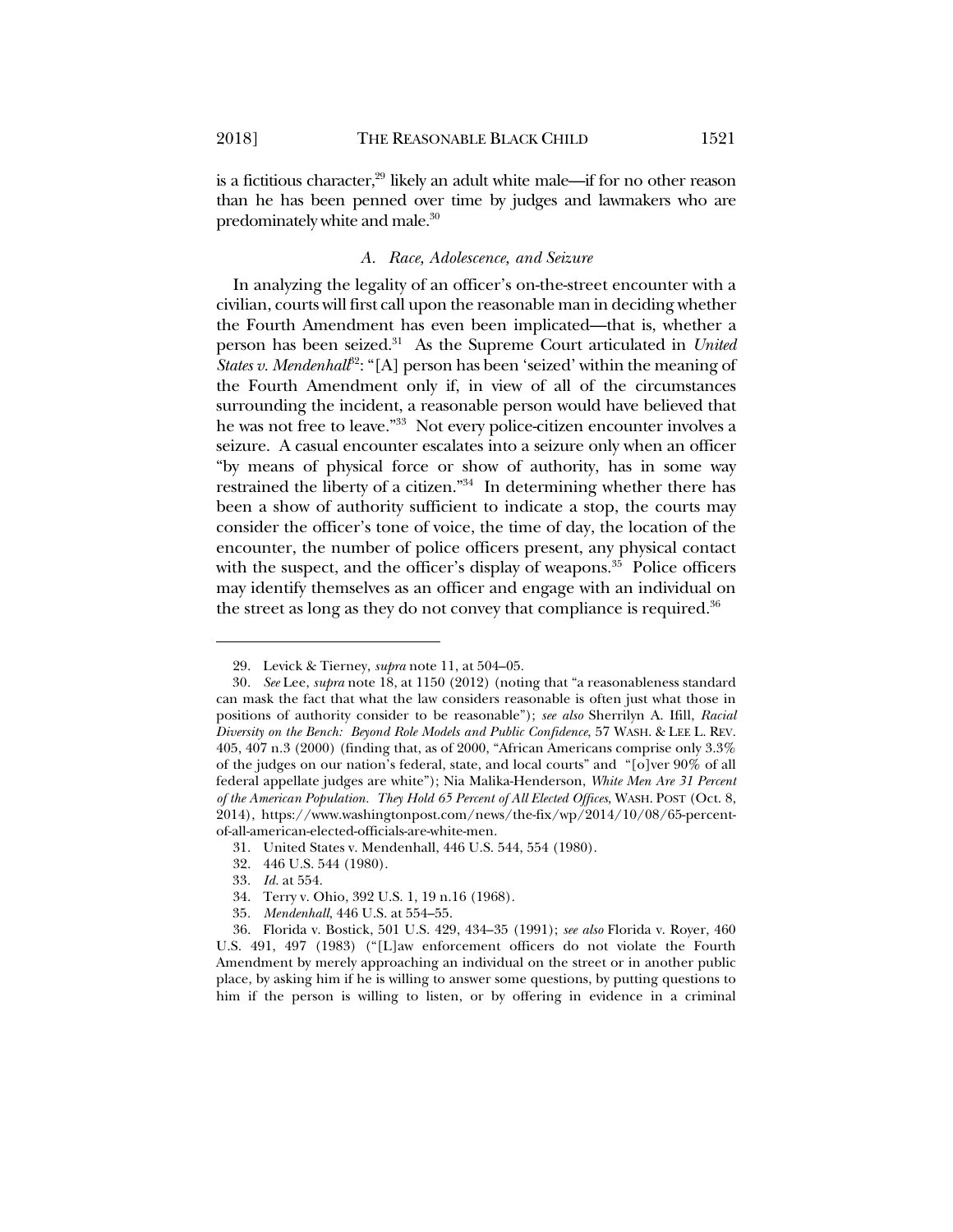A police-citizen encounter that is consensual—and not required by the police—does not implicate the Fourth Amendment. $37$  These consensual encounters or "contacts" do not require warrants, probable cause, or reasonable articulable suspicion.<sup>38</sup> The seminal question is whether the person knew he was free to leave when he agreed to engage with the officer.<sup>39</sup>

Let us turn again to Andre, and consider whether a reasonable person in Andre's position would have believed he was free to leave when approached by four uniformed officers in a marked police car. The Supreme Court assumes that any person approached by the police "need not answer any question put to him; indeed, he may decline to listen to the questions at all and may go on his way."40 If the Court is right, a reasonable adult might rationally conclude that the disadvantages of engaging with the officers (e.g., the risk of arrest) outweigh any advantages of that engagement (e.g., a false belief that "acting innocent" and being cooperative will dispel the officers' suspicion). An adult who values his privacy and resents the officers' intrusion might also refuse to engage as a way of preserving his own dignity; and an adult with some familiarity with the law might understand that the officers have no authority to command his compliance and that indeed, he is free to go about his business.<sup>41</sup> Although this is a comforting allusion for the Court, it has little support in psychology. As many commentators have noted, in reality very few people—adult or child—feel free to walk away from an officer's questions without consequences.<sup>42</sup> Research finding

-

42*. See* John M. Burkoff, *Search Me?*, 39 TEX. TECH L. REV. 1109, 1114 (2007) (exploring cases and studies in depth and questioning whether citizens really ever give voluntary consent given the psychological and social pressures that accompany a police-citizen encounter); Matthew Phillips, *Effective Warnings Before Consent Searches: Practical, Necessary, and Desirable*, 45 AM. CRIM. L. REV. 1185, 1207–08 (2008) (discussing psychological studies that suggest that the inherently coercive nature of a police-citizen encounter pressures the majority of adult citizens to acquiesce to demands by police); *see also* Ric Simmons, *Not "Voluntary" but Still Reasonable: A New Paradigm for* 

prosecution his voluntary answers to such questions.").

<sup>37</sup>*. Bostick*, 501 U.S. at 434.

 <sup>38. 4</sup> WAYNE R. LAFAVE, SEARCH AND SEIZURE: A TREATISE ON THE FOURTH AMENDMENT § 8.1 (4th ed. 2004).

<sup>39</sup>*. Mendenhall*, 446 U.S. at 554.

<sup>40</sup>*. Royer*, 460 U.S. at 498.

<sup>41</sup>*. Cf.* James A. Adams, *Search and Seizure as Seen by Supreme Court Justices: Are They Serious or Is This Just Judicial Humor?*, 12 ST. LOUIS U. PUB. L. REV. 413, 441 (1993) (explaining that people who know their rights and would otherwise exercise them are in a "Catch 22" because not complying "may cause police to escalate the intrusiveness of the encounter and place the citizen at risk of both physical harm and formal arrest").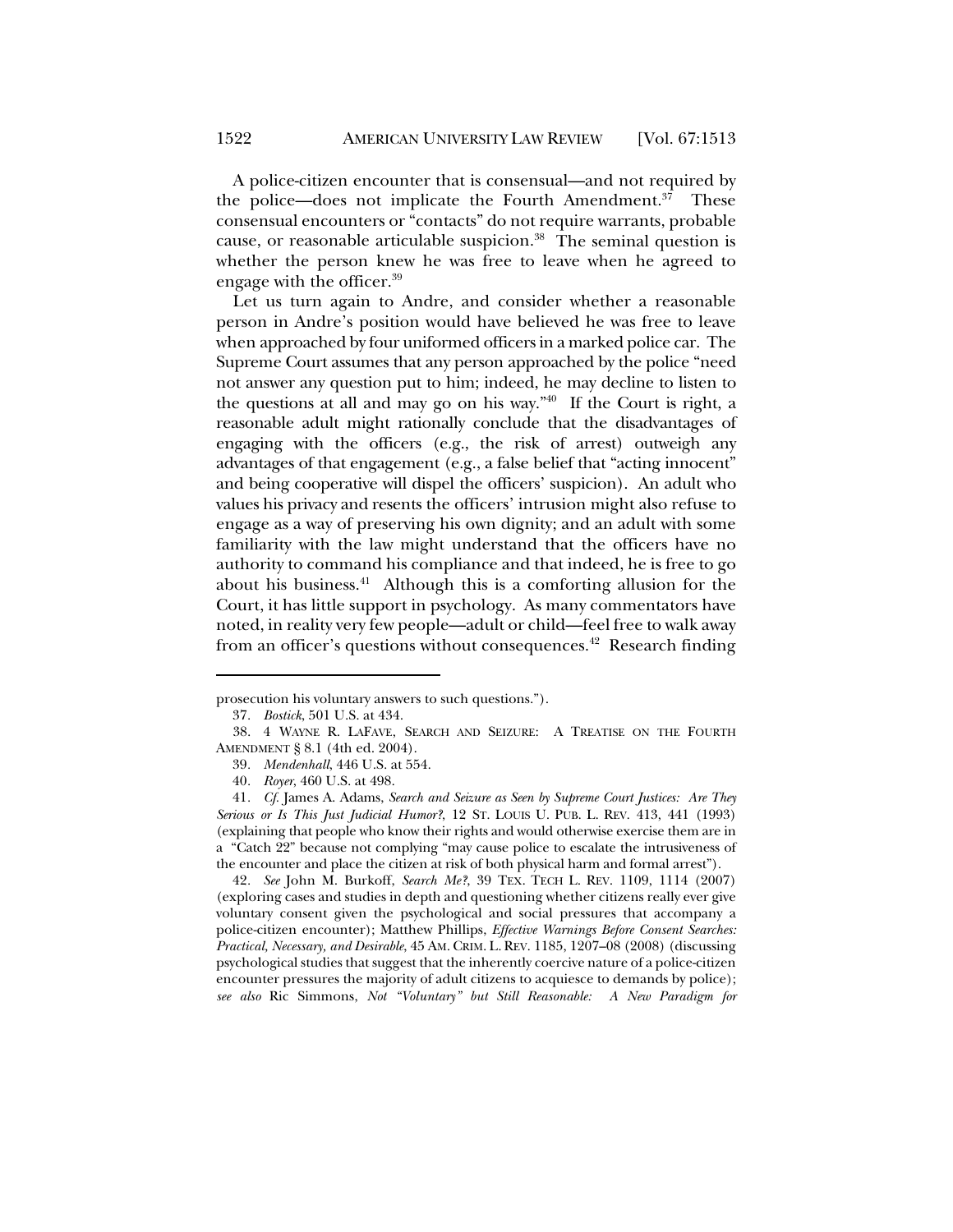that people tend to "interpret questions or suggestions as orders when they come from a person of authority" confirms that many people feel compelled to cooperate with police.<sup>43</sup>

This compulsion to comply is exacerbated for youth like Andre. Youth are not only socialized to comply with adult authority figures, such as parents, teachers, and police,<sup>44</sup> but they also have less experience to draw upon than adults, especially in the legal arena.<sup>45</sup> Today, much of a youth's knowledge of the police comes from television, internet, and social media, which provide them with little reason to believe they can decline to engage with an officer who approaches them.<sup>46</sup> Even when young people know their rights, research demonstrates that adolescents are especially vulnerable to coercive circumstances and "may respond adversely to external pressures that adults are able to resist."47 Clinical psychologist Thomas Grisso and colleagues studied adolescents' abilities to make decisions in the law enforcement and juvenile justice contexts by asking adolescents and young adults how they would respond to various scenarios, including police interrogation, attorney consultation, and plea agreement discussions.<sup>48</sup> Grisso's study revealed that adolescents aged fifteen years and younger were more likely than older adolescents and young adults to make

48. *Juveniles' Competence to Stand Trial*, *supra* note 44, at 340.

*Understanding the Consent Search Doctrine*, 80 IND. L.J. 773, 800–17 (2005) (examining psychological studies on obedience to authority and obedience to uniformed officials, studies which demonstrate the compelling effect of the social authority most people associate with law enforcement).

 <sup>43.</sup> Josephine Ross, *Can Social Science Defeat a Legal Fiction? Challenging Unlawful Stops Under the Fourth Amendment*, 18 WASH. & LEE J. C.R. & SOC. JUST. 315, 332 (2012).

 <sup>44.</sup> Christine S. Scott-Hayward, *Explaining Juvenile False Confessions: Adolescent Development and Police Interrogation*, 31 L. & PSYCHOL. REV. 53, 62 (2007) (citing Thomas Grisso et al., *Juveniles' Competence to Stand Trial: A Comparison of Adolescents' and Adults' Capacities as Trial Defendants*, 27 L. & HUM. BEHAV. 333, 357 (2003) [hereinafter *Juveniles' Competence to Stand Trial*]) (explaining that the choices of juveniles seem to reflect their tendency to heed authority figures).

<sup>45</sup>*. See* Laurence Steinberg & Elizabeth S. Scott, *Less Guilty by Reason of Adolescence: Developmental Immaturity, Diminished Responsibility, and the Juvenile Death Penalty*, 58 AM. PSYCHOLOGIST 1009, 1011 (2003) (stating that youths' cognitive levels can impact their choices, and that their cognitive abilities greatly improve through life experience and education).

<sup>46</sup>*. See, e.g*., Christina Dacchille & Lisa Thurau, *Improving Police-Youth Interactions*, ABA (Apr. 2, 2013), https://apps.americanbar.org/litigation/committees/childrights/ content/articles/spring2013-0413-improving-police-youth-interactions.html (noting that youth learn incorrect information from television and therefore are confused in interactions with police).

<sup>47</sup>*.* Steinberg & Scott, *supra* note 45, at 1014.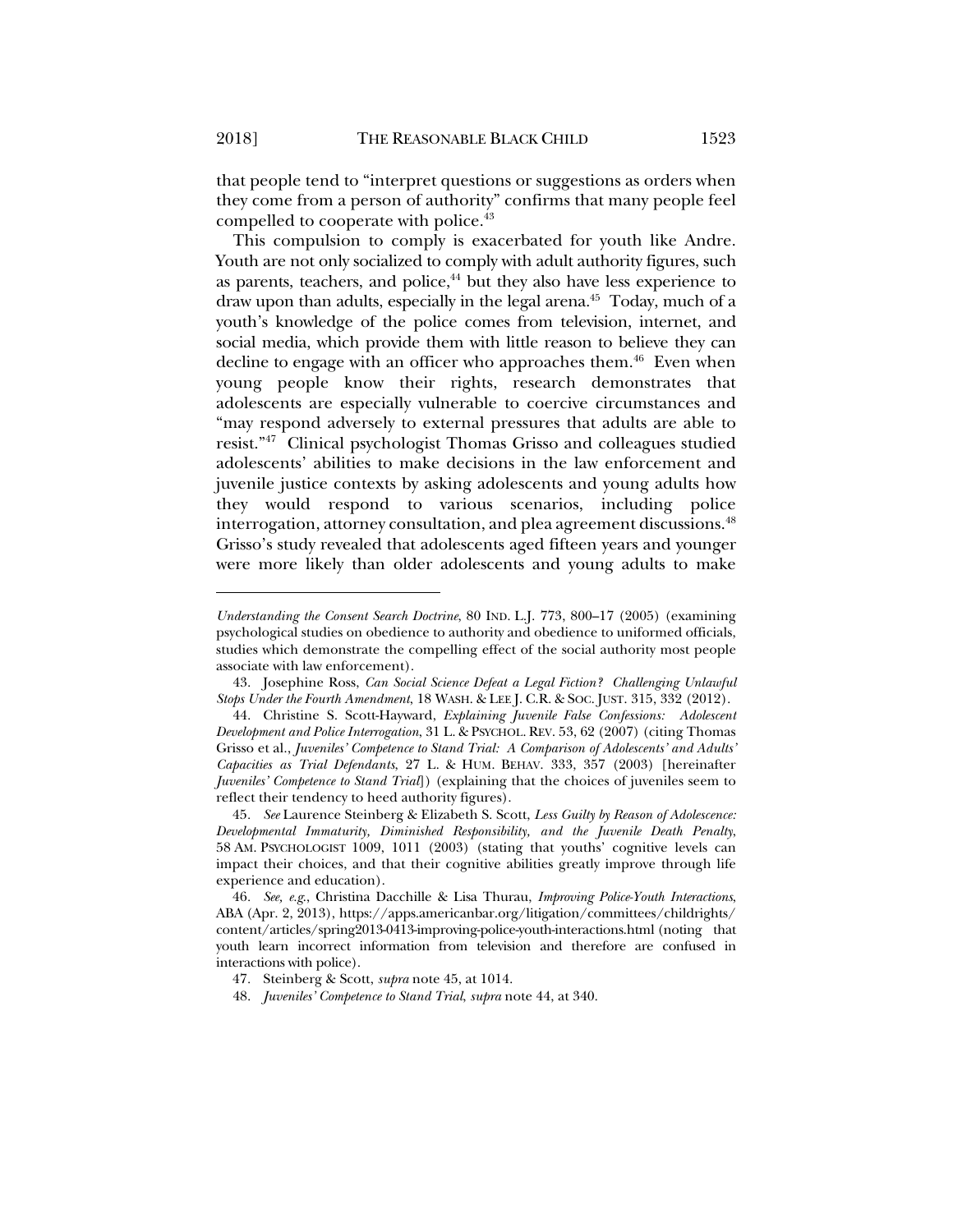decisions that were compliant with adult authority figures.<sup>49</sup> These findings are instructive as courts evaluate the reasonableness of a youth's perception about whether he was free to leave.

## *1. The reasonable child in criminal law and procedure*

In common law, the "reasonable person" initially failed to account for the unique attributes of youth. $50$  Although courts have recognized the difference between children and adults in tort law for some time,<sup>51</sup> criminal law has lagged behind other legal doctrines in acknowledging that children and youth need some special legal protections.<sup>52</sup> Historically, criminal courts measured the reasonableness of police conduct and the reasonableness of a youth's response to police presence against the same reasonable person standard applied to adults.53 Only recently have courts been willing to acknowledge differences in our commonsense understanding of what a *child* would do and what an *adult* would do in similar circumstances in the criminal context.<sup>54</sup> In 2005 and 2010, respectively, the Court articulated the earliest recognition of differences between youth and adults in measuring criminal responsibility when it abolished the juvenile death penalty under the Eighth Amendment in *Roper v. Simmons* 55 and held that a sentence of life without the possibility of parole for youth

-

 52. Levick & Tierney, *supra* note 11, at 506 (discussing the different trajectory of reasonableness for children and adults in other areas of common law).

53*. Id.* at 503.

55. 543 U.S. 551 (2005).

<sup>49</sup>*. Id.* at 353.

 <sup>50.</sup> Levick & Tierney, *supra* note 11, at 502, 508 (describing some of the unique attributes of youth as immaturity, susceptibility to peer pressure, and personality traits still in development).

<sup>51</sup>*. Id.* at 502; *see* J.D.B. v. North Carolina, 564 U.S. 261, 274 (2011) (citing RESTATEMENT (THIRD) OF TORTS § 10 cmt. b (AM. LAW INST. 2005)). Negligence doctrine only holds children to a standard of care described as "that of a reasonable person of like age, intelligence, and experience under like circumstances." *See* RESTATEMENT (SECOND) OF TORTS § 283A & cmt. a (AM. LAW INST. 1965) (grounding this relaxed standard in the notion that a child is defined as "a person of such immature years as to be incapable of exercising the judgment, intelligence, knowledge, experience, and prudence demanded by the standard of the reasonable man applicable to adults").

<sup>54</sup>*. Id.* at 502–03, 507–08; *see J.D.B.*, 564 U.S. at 281 (holding that a child's age must be considered in determining whether a person is in custody in the *Miranda* analysis); Graham v. Florida, 560 U.S. 48, 82 (2010) (holding that a sentence of life without parole for juveniles convicted of a non-homicide violates the Eighth Amendment); Roper v. Simmons, 543 U.S. 551, 578 (2005) (abolishing juvenile death penalty under the Eighth Amendment).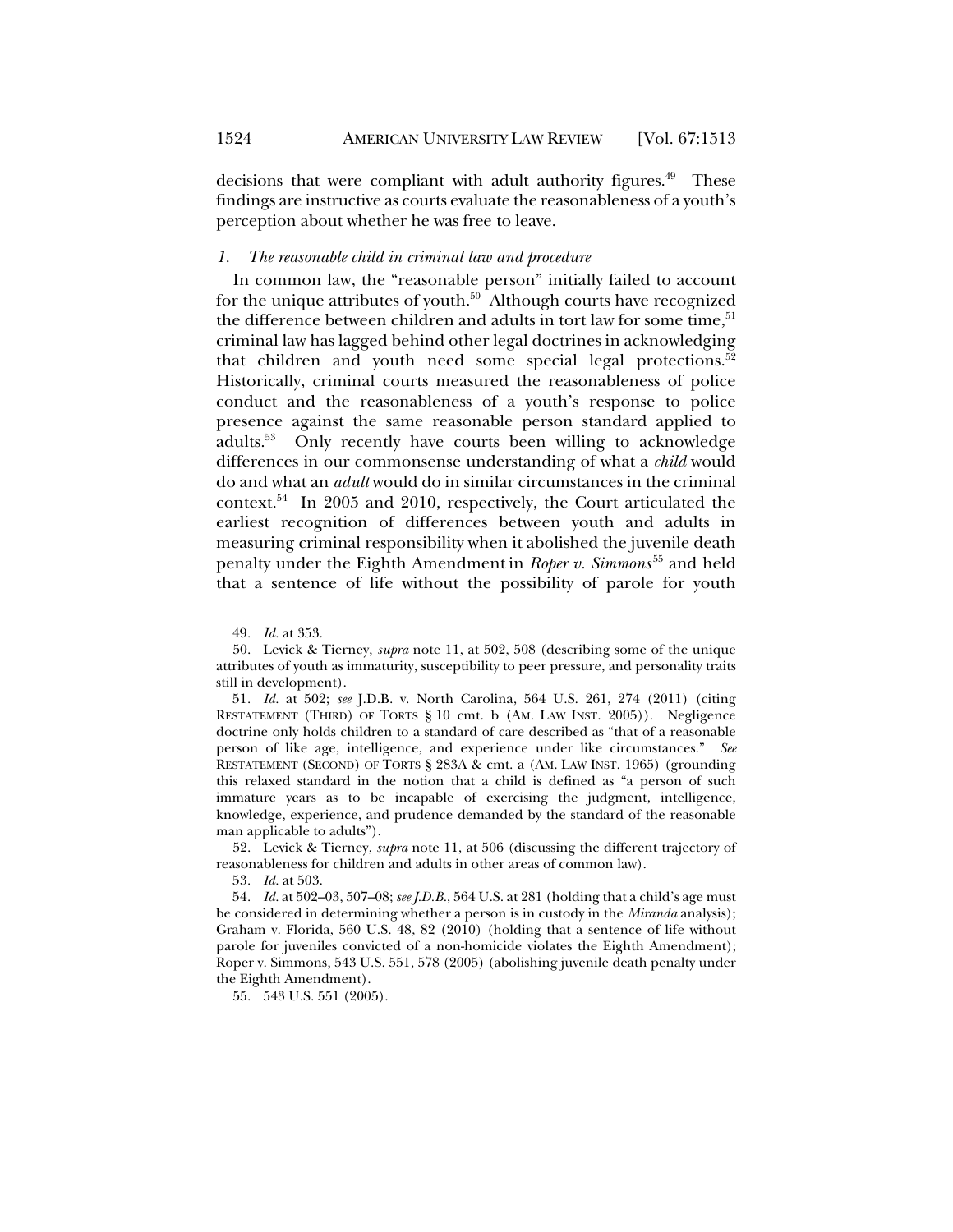convicted of a non-homicide offense violated the Eighth Amendment in *Graham v. Florida*. 56 However, it was not until 2011 that the Court first articulated an explicit "reasonable child" standard.<sup>57</sup>

## *a. The first reasonable child in criminal law: custodial interrogation*

Criminal law experienced a major shift in 2011 when the Supreme Court held in *J.D.B. v. North Carolina* that the test for determining whether a child was "in custody" for *Miranda* purposes—and thus would not have felt free to terminate a police interrogation—must be evaluated through the lens of a "reasonable child" rather than a reasonable adult.<sup>58</sup> In *J.D.B.*, a thirteen-year-old, middle-school student was removed from his classroom and interrogated in a closed conference room about a series of burglaries in his neighborhood by a police investigator, a uniformed school resource officer, the assistant principal, and an administrative intern.59 The officers did not read J.D.B. his *Miranda* rights, provide him with an opportunity to consult with his grandmother, or tell him he was free to leave the room. $60$ 

In *the majority opinion*, Justice Sotomayor treated youth as an "unambiguous fact" that "generates commonsense conclusions about behavior and perception,<sup>"61</sup> and noted that throughout American history "a person's childhood is a relevant circumstance" in ascertaining what the so-called reasonable person would have done in the particular circumstances at issue.<sup>62</sup> Society has long recognized that children lack the intelligence, knowledge, experience, judgment, and prudence embodied by a reasonable man. Restrictions on a child's right to obtain a driver's license, get married, enter into a contract, join the military, vote, make medical decisions, view pornography, drink alcohol, or drop out of school reflect our understanding that children lack the judgment and experience needed to make these types of decisions or engage in these types of activities.63 Recently, developmental research has confirmed what

 <sup>56. 560</sup> U.S. 48, 82 (2010); *Roper*, 543 U.S. at 578.

 <sup>57.</sup> Levick & Tierney, *supra* note 11, at 517.

<sup>58</sup>*. J.D.B.*, 564 U.S. at 271–72.

<sup>59</sup>*. Id.* at 265–66.

<sup>60</sup>*. Id.* at 266.

 <sup>61.</sup> Levick & Tierney, *supra* note 11, at 511 (quoting *J.D.B.*, 564 U.S. at 272).

<sup>62</sup>*. J.D.B.*, 564 U.S. at 274 (quoting RESTATEMENT (THIRD) OF TORTS § 10 cmt. b. (AM. LAW INST. 2005)) (internal quotation marks omitted).

<sup>63</sup>*. See* ELIZABETH S. SCOTT & LAURENCE STEINBERG, RETHINKING JUVENILE JUSTICE 65–67 (2008).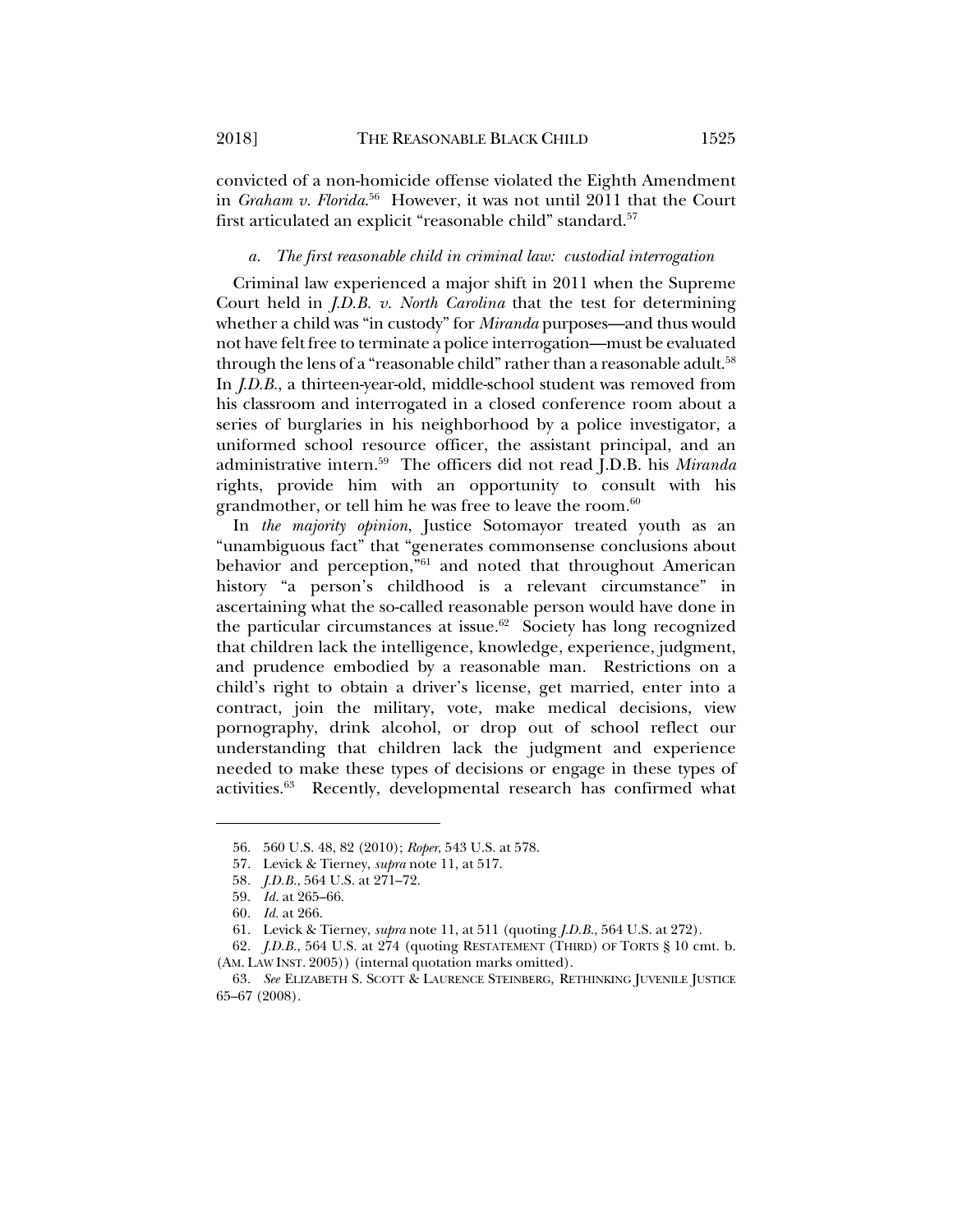society has long known—that children are not as mature as adults.<sup>64</sup> In *Roper*, the Court relied on developmental science to make the following conclusions: (1) youth are immature and fail to demonstrate mature judgment; (2) youth are more susceptible to peer pressure, especially negative pressure; and (3) youth do not have fixed characters and thus have a greater capacity to change than adults.<sup>65</sup> The Court went on to note that common features of adolescence often lead youth to engage in impetuous and ill-considered actions and decisions, and that youth have less control, or less experiences with control over their own environment.<sup>66</sup>

The Supreme Court has repeatedly expressed concerns that adolescents are more easily intimidated and vulnerable to police pressure than adults in the interrogation context.<sup>67</sup> In 1948, the Court in *Haley v. Ohio*<sup>68</sup> noted that police conduct "which would leave a man cold and unimpressed can overawe and overwhelm a lad in his early teens."69 In 1962, the Court in *Gallegos v. Colorado*70 excluded a fourteen-year-old's confession because he was too immature to understand and assert his constitutional rights.<sup>71</sup> In 1967, the Court in *In re Gault*<sup>72</sup> cautioned that great care must be taken to ensure that an adolescent's confession "was not the product of ignorance of rights or of adolescent fantasy, fright[,] or despair."73 Finally, in *J.D.B.*, the Court noted that "[b]y its very nature, custodial police interrogation entails 'inherently compelling procedures,'" which become "all the more acute" when a child is the subject of the interrogation.<sup>74</sup> As the Court observed, a "reasonable child

 <sup>64.</sup> Steinberg & Scott, *supra* note 45, at 1011.

 <sup>65.</sup> Roper v. Simmons, 543 U.S. 551, 569–70 (2005) (drawing from studies relied upon by in amici curiae briefs from the American Medical Association and the American Psychological Association); Levick & Tierney, *supra* note 11, at 508.

<sup>66</sup>*. Roper*, 543 U*.*S. at 569 (citations omitted).

 <sup>67.</sup> Scott-Hayward, *supra* note 44, at 63; *see J.D.B.*, 564 U.S. at 272 ("Addressing the specific context of police interrogation, we have observed that events that 'would leave a man cold and unimpressed can overawe and overwhelm a lad in his early teens.'" (quoting Haley v. Ohio, 332 U.S. 596, 599 (1948) (plurality opinion)); Gallegos v. Colorado, 370 U.S. 49, 54 (1962) ("[A] 14-year old boy, no matter how sophisticated, is unlikely to have any conception of what will confront him when he is made accessible only to the police.").

 <sup>68. 332</sup> U.S. 596 (1948).

<sup>69</sup>*. Id.* at 599.

 <sup>70. 370</sup> U.S. 49 (1962).

<sup>71</sup>*. Id*. at 54.

 <sup>72. 387</sup> U.S. 1 (1967).

<sup>73</sup>*. Id.* at 55.

<sup>74</sup>*.* J.D.B. v. North Carolina, 564 U.S. 261, 269 (2011) (quoting Miranda v.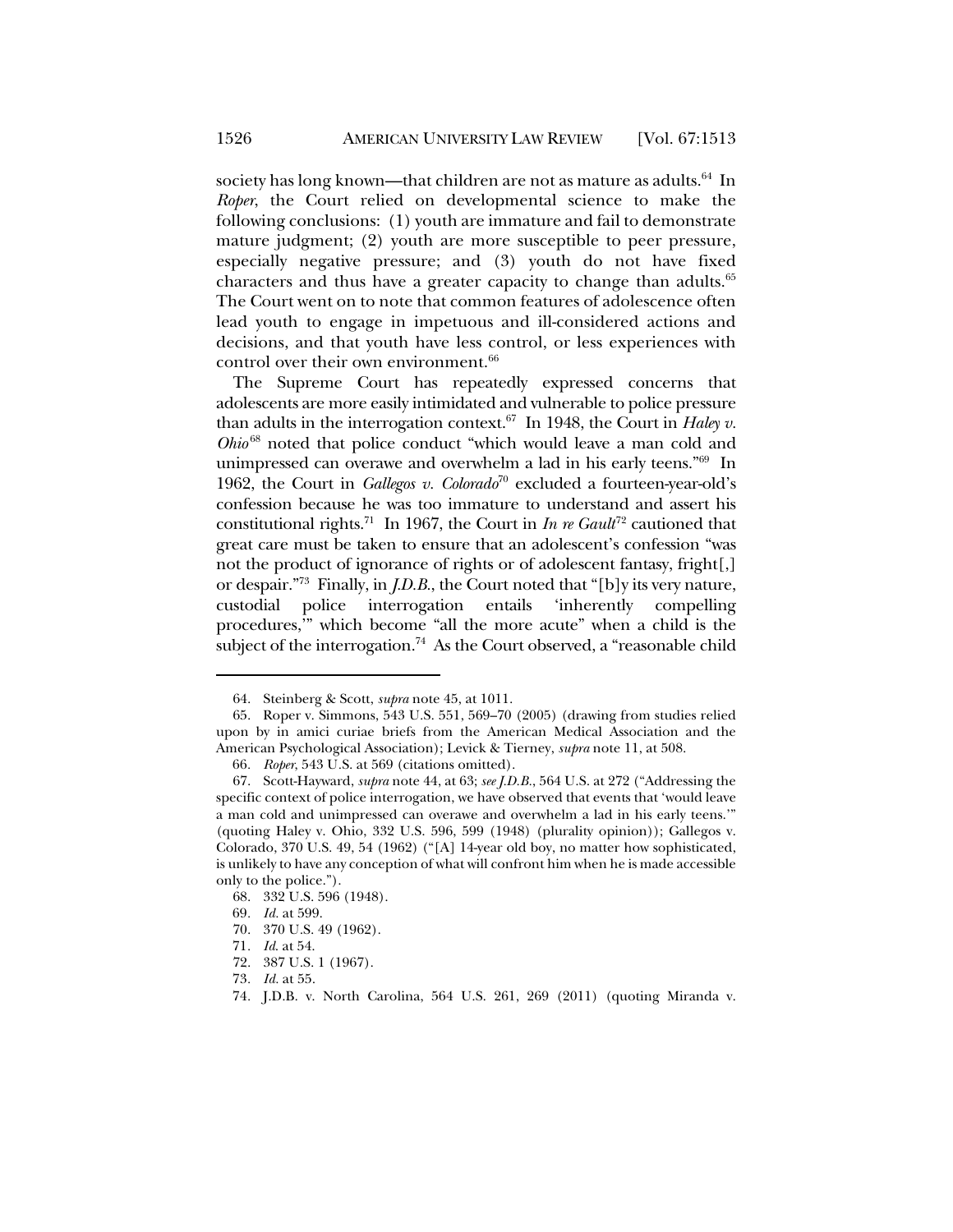subjected to police questioning will sometimes feel pressured to submit when a reasonable adult would feel free to go."<sup>75</sup> Drawing upon commonsense judgments confirmed by research, prior case law regarding the link between youth status and legal status, and the observations of any parent, Justice Sotomayor provided the first explicit articulation of a "reasonable child" doctrine in criminal law.76 Under this new standard, a child's age would affect how a reasonable person in the suspect's position would perceive his or her freedom to leave.<sup>77</sup>

Prior to *J.D.B.*, the Court had been unwilling to formally consider age in the custody analysis because of the need to give clear guidance to police and to avoid creating a subjective inquiry with the consideration of age.78 Justice Sotomayor bypassed that objection in 2011 by concluding that courts can take age into account without dismantling the objective nature of the *Miranda* analysis: Because the differences between children and adults are "self-evident to anyone who was a child once himself, including any police officer or judge," then "[w]e think it clear that courts can account for that reality without doing any damage to the objective nature of the custody analysis."79 As long as the officer knew the child's age or objectively should have known the child's age, its addition as a factor comports with the objective character of the custody analysis.80

#### *b. Extending the reasonable child standard to the Fourth Amendment*

Just as a child's age affects the determination of whether a child is in custody for purposes of *Miranda*, it must also affect the determination of whether a child has been seized in the Fourth Amendment context. $81$  The seizure analysis, which requires courts to determine

Arizona, 384 U.S. 436, 467 (1966)).

<sup>75</sup>*. Id.* at 272.

 <sup>76.</sup> *See* Levick & Tierney, *supra* note 11, at 517; *see also J.D.B.*, 564 U.S. at 272–74.

<sup>77</sup>*. J.D.B.*, 564 U.S. at 275.

<sup>78</sup>*. See* Yarborough v. Alvarado, 541 U.S. 652, 668 (2004) (declining to consider the youth's age in the custody analysis).

<sup>79</sup>*. J.D.B.*, 564 U.S. at 272.

<sup>80</sup>*. Id.* at 277.

<sup>81</sup>*. See* Annitto, *supra* note 17, at 36 (contending that reasonable child analysis should apply in the consent search context); Farber, *supra* note 17, at 121 (contending that the reasonableness of a whether a child would feel free to terminate an encounter with the police will be affected when age is considered); Levick & Tierney, *supra* note 11, at 504, 517 (contending that courts' articulation of reasonable juvenile standard of *J.D.B.* should have application in several other areas of the criminal law beyond the Fifth Amendment).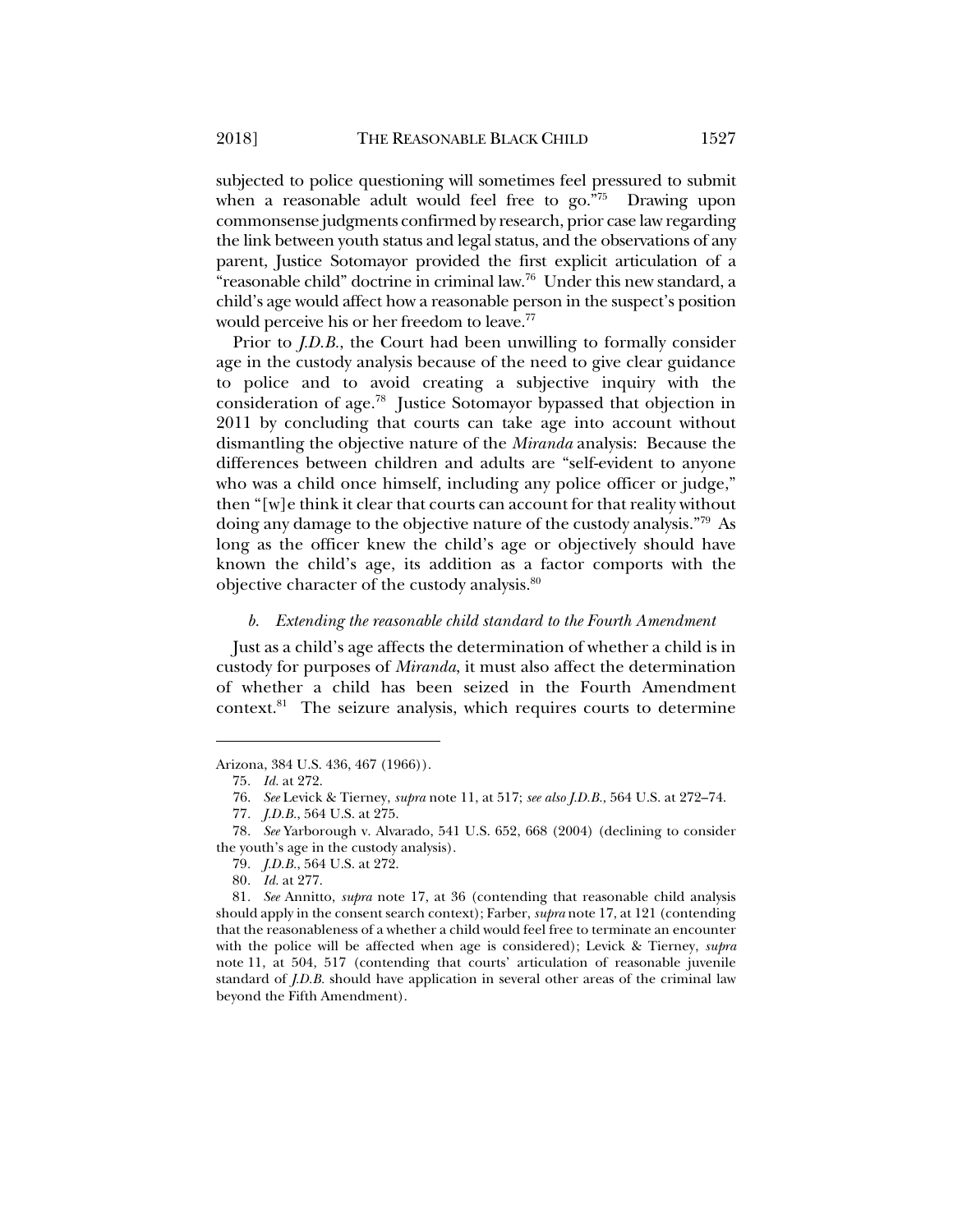whether a reasonable person, in view of all the circumstances, would have felt free to walk away or ignore the police, $82$  is virtually identical to the custody analysis. Both ask courts to evaluate the reasonableness of subjectively held beliefs.<sup>83</sup> Now that the Court has acknowledged the importance of considering immaturity when applying constitutional protections to youth, "absent compelling justification to the contrary[,] a child's age has 'an objectively discernible relationship' to determinations of reasonableness throughout the common law."84 The same concerns about adolescents' limited decision making capacity and susceptibility to outside influences are relevant to various aspects of the Fourth Amendment framework. As Justice Sotomayor concluded in *J.D.B.*, "To hold . . . that a child's age is never relevant to whether a suspect has been taken into custody—and thus to ignore the very real differences between children and adults—would be to deny children the full scope of the procedural safeguards" that the Constitution guarantees to adults.85

Since *J.D.B.*, several state courts have incorporated the reasonable child standard into their Fourth Amendment jurisprudence. In Delaware, for example, the state supreme court explicitly recognized that a child's age is a factor to be considered in evaluating the reasonableness of a seizure when it held that an eight-year-old had been seized for Fourth Amendment purposes when the child was escorted to the Vice Principal's office by a teacher's aide, held for close to an hour by a uniformed officer carrying a gun, handcuffs, and other indicia of police authority, and was not advised that he could leave.  $86$ Courts in California have cited *J.D.B.* extensively in dicta when discussing whether *J.D.B.*'s holding that a child's age is a factor in the reasonable person standard for custody should implicate other areas of criminal procedure, including voluntariness of waivers of rights and seizure inquiries.<sup>87</sup> Even before *J.D.B.*, courts in Florida, North

<sup>82</sup>*. See* Michigan v. Chesternut, 486 U.S. 567, 573 (1988); *see also* United States v. Mendenhall, 446 U.S. 544, 554 (1980).

 <sup>83.</sup> Levick & Tierney, *supra* note 11, at 520.

<sup>84</sup>*. Id.* at 517 (quoting *J.D.B.*, 564 U.S. at 275).

<sup>85</sup>*. J.D.B.*, 564 U.S. at 281.

 <sup>86.</sup> Hunt *ex rel.* DeSombre v. State, 69 A.3d 360, 366 (Del. 2013).

<sup>87</sup>*. See, e.g.*, *In re* J.G., 175 Cal. Rptr. 3d 183, 190 (Cal. Ct. App. 2014) (finding it unnecessary to decide whether age should be considered in the reasonable-person analysis for custody because the current juvenile appellant "would not have felt free to go regardless of his or her age"); *In re* Michael S., No. B229809, 2012 WL 3091576, at \*4 (Cal. Ct. App. July 31, 2012) (discussing *J.D.B.* in dicta to state "that a child's age 'would have affected how a reasonable person' in appellant's position 'would perceive [his] freedom to leave'" (alteration in original) (quoting *J.D.B.*, 564 U.S. at 271–72)).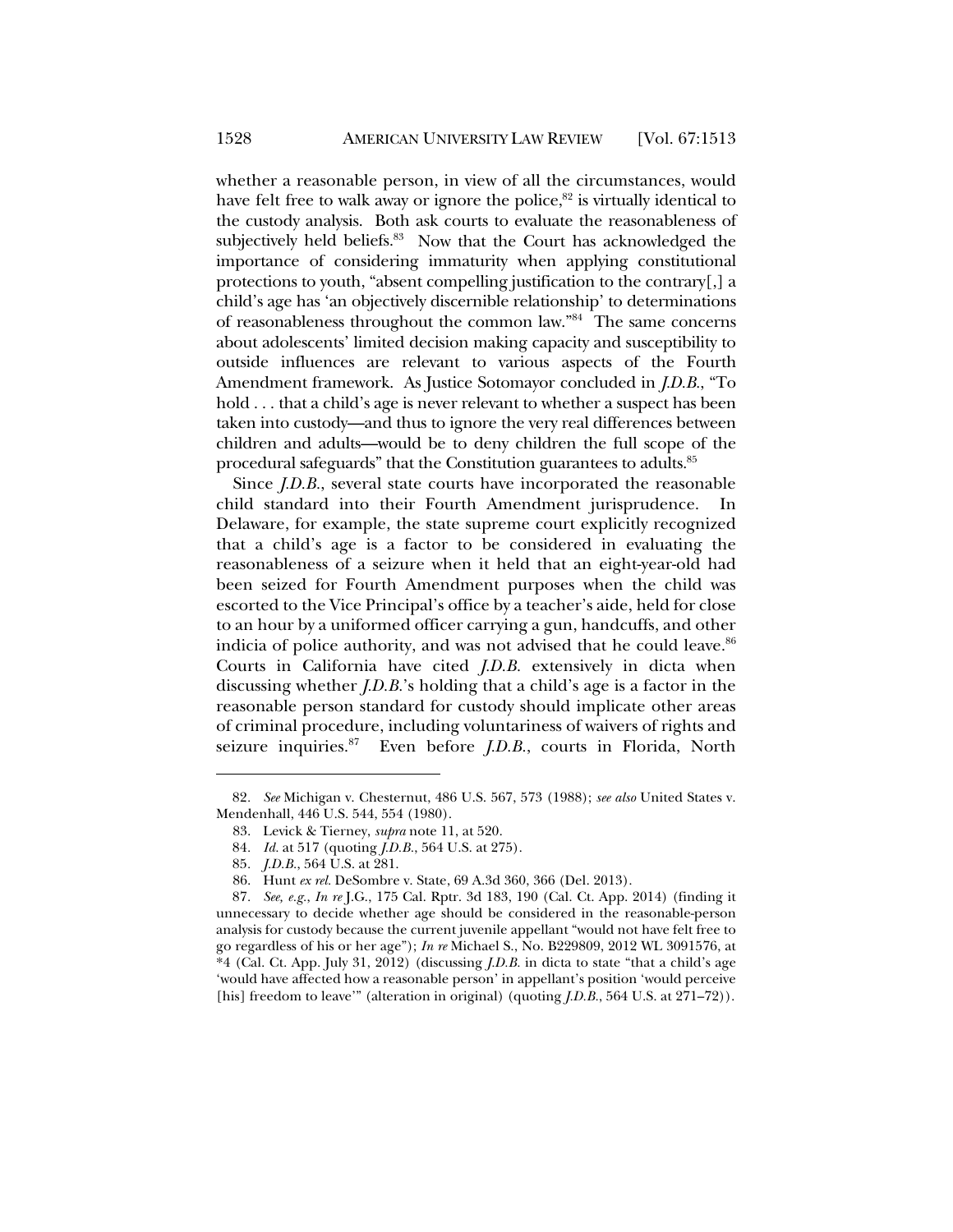Carolina, and Illinois had already adopted a reasonable child standard in the Fourth Amendment seizure analysis.<sup>88</sup>

To date, the Court has not specifically addressed the role of age in determining whether a child was seized under the Fourth Amendment. However, Wayne R. LaFave's leading treatise on search and seizure law has predicted that if the Supreme Court were to resolve the question of whether age is relevant to the seizure inquiry, "it is likely a majority of the Court would conclude that this 'reasonable person' test requires consideration of some known unique characteristics of the suspect (e.g., his youth). Indeed such a result seems highly likely given the Court's resolution of an analogous issue in *J.D.B. v. North Carolina*."89

#### *2. The reasonable black child*

Despite its profound impact on criminal law and procedure, the reasonable child standard may not be sufficient to protect a childlike Andre if it fails to account for race. Implicit in the reasonable person standard is an assumption that all groups have similar historical and contemporary relationships with law enforcement. $90$  Critical race theorists and feminist scholars have long challenged the reasonable person standard as a masquerade for the reasonableness of what the people in authority (white, male, and wealthy) believe to be reasonable.<sup>91</sup> Thus, a court's reliance on a reasonable person standard runs the risk of reinforcing the prevailing biases and racial stereotypes in the criminal justice system. $92$  Critics complain that the standard "ignores the real world" and promotes "social inequities."<sup>93</sup> To account for distinctive experiences across race, some have advocated for a more subjective standard of reasonableness.<sup>94</sup> Others contend that the Court's failure to account for race undermines the original intent of the Fourth Amendment drafted by framers who specifically intended to protect disfavored minorities from the government's selective use of

<sup>88</sup>*. See, e.g.*, F.E.H. v. State, 28 So. 3d 213, 216–17 (Fla. Dist. Ct. App. 2010); J.N. v. State, 778 So. 2d 440, 442 (Fla. Dist. Ct. App. 2001); People v. Lopez, 892 N.E.2d 1047, 1064–65 (Ill. 2008); *In re* I.R.T., 647 S.E.2d 129, 134 (N.C. Ct. App. 2007).

 <sup>89.</sup> LAFAVE, *supra* note 38, § 9.4(a).

<sup>90</sup>*. See* Susskind, *supra* note 19, at 345–46 (arguing that courts apply the wrong standard in evaluating police conduct to determine whether a minority suspect has been seized); *see also* Lee, *supra* note 30, at 1150–51.

<sup>91</sup>*. See* Lee, *supra* note 30, at 1150.

<sup>92</sup>*. Id.* at 1156–57.

 <sup>93.</sup> Kinports, *supra* note 21, at 73.

<sup>94</sup>*. See id.*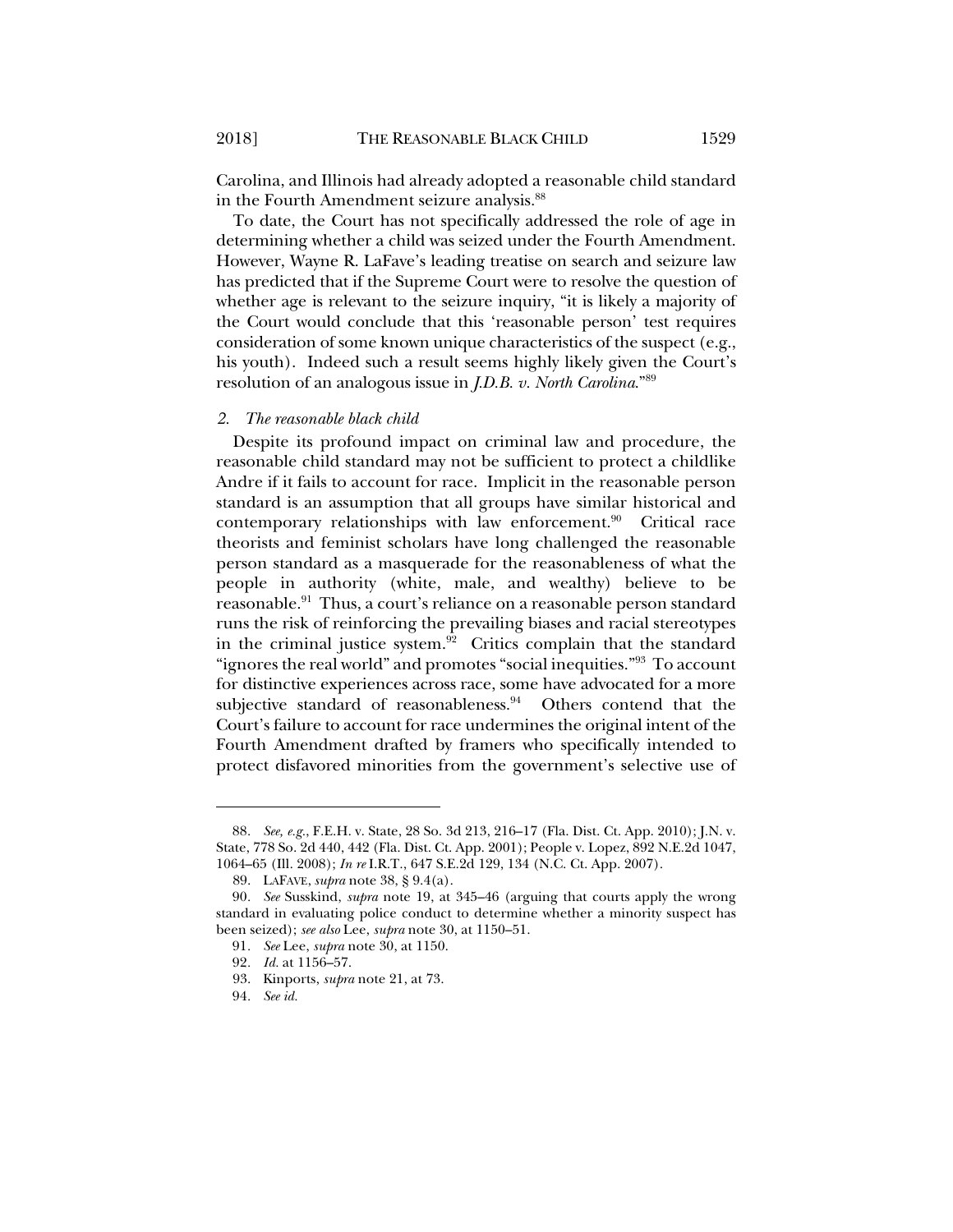search and seizure powers.<sup>95</sup>

Experience suggests that a child's race would have as much impact on a child's perception of whether he was free to leave as would his age. Throughout American history, blacks have had a tenuous relationship with police. In every critical era—slavery, Jim Crow, lynching, and the contemporary era of mass incarceration—blacks have perceived police to be proponents of discrimination and subordination through violence and intimidation. $96$  Today, it is difficult to imagine any black person who is immune from the persistent national coverage of police-on-black killings. To account for these distinct experiences of black Americans with the police, at least two scholars have advocated for a reasonable African American standard in the Fourth Amendment construct.97 Professor Randall Susskind has proposed that courts determine seizure through a reasonable person standard that asks whether a reasonable African American would have felt free to ignore the police.98 Mia Carpiniello extended Susskind's proposal by seeking to apply a reasonable black person standard to the evaluation of suspicion in "location plus evasion" police stops.<sup>99</sup>

This Article contends that a black child's experience is unique. That is, a black child's perception of the police arises not only from his blackness, but also from his youth. Courts will find important insights for the Fourth Amendment analysis at this intersection of race and adolescence. While there is no body of empirical research on normative trends in how black Americans interact with law enforcement, there is a wealth of anecdotal and qualitative literature on how blacks—and black youth in particular—perceive and respond to the police. Black youths' perceptions of law enforcement are shaped by the vicarious and collective experiences of their friends and family members, especially those who have been verbally or physically abused by the police.<sup>100</sup> Black

 <sup>95.</sup> *See, e.g.*, Anthony C. Thompson, *Stopping the Usual Suspects: Race and the Fourth Amendment*, 74 N.Y.U. L. REV. 956, 991–92 (1999).

<sup>96</sup>*. See* Carpiniello, *supra* note 19, at 361–62.

<sup>97</sup>*. See* Susskind, *supra* note 19, at 346–49; *see also* Carpiniello, *supra* note 19, at 356 (advocating for the expansion of the reasonable African American standard into the specific context of "location plus evasion" stops).

 <sup>98.</sup> Susskind, *supra* note 19, at 344.

 <sup>99.</sup> Carpiniello, *supra* note 19, at 357–58.

<sup>100</sup>*. See* Yolander G. Hurst et al., *The Attitudes of Juveniles Toward the Police: A Comparison of Black and White Youth*, 23 POLICING 37, 49 (2000) (discussing the fact that black youth are more likely than white youth to have family members who have been verbally or physically abused by police); Ronald Weitzer & Steven A. Tuch, *Perceptions of Racial Profiling: Race, Class, and Personal Experience*, 40 CRIMINOLOGY 435, 450 (2002) (same).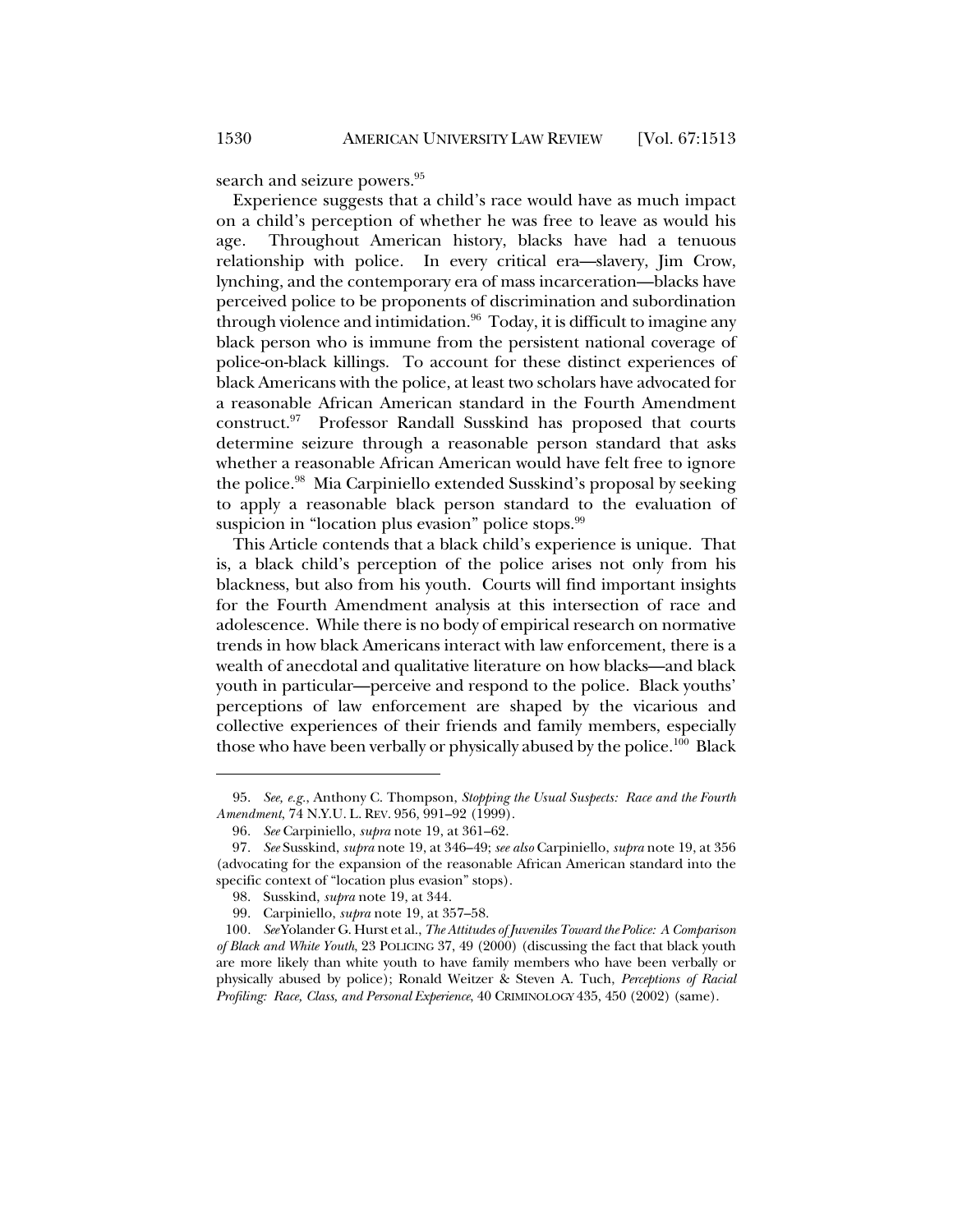families have long been proactive in transmitting norms on dealing with the police to their children.<sup>101</sup> Black parents tell their children to keep their hands where police can see them, avoid sudden movements, and behave in a courteous and respectful manner toward officers.<sup>102</sup> For some black youth, these lessons mean the difference between life and death. For many black youth, they also transfer negative attitudes and resentments about the police from one generation to the next as youth internalize the negative experiences of their community.<sup>103</sup>

At school, black children's first encounters with a school resource officer ("SRO") will often confirm what their parents have told them. Notwithstanding policymakers' efforts to improve the image of police among students through SRO programs, which are now ubiquitous $104$ in urban communities, evidence suggests that the current proliferation of police in schools has done little to improve police-community relations. SROs remain deeply entrenched in their traditional law enforcement and crime control roles.105 The visual presence of police officers—many of whom patrol schools in uniforms with guns, pepper spray, and batons at their waist<sup>106</sup>—merely reinforces students' image

106*. Police in Schools: Arresting Developments*, ECONOMIST (Jan. 9, 2016), http://www.economist.com/news/united-states/21685204-minorities-bear-brunt-

<sup>101</sup>*. See* Craig B. Futterman et al., *Youth/Police Encounters on Chicago's South Side: Acknowledging the Realities*, 2016 U.CHI.LEGAL F. 125, 138 (noting that black children have had their expectations about police shaped by conversations with family, friends, and elders).

<sup>102</sup>*. See* Ulysses Burley III, *Dear Son, "A Letter to My Unborn [Black] Son*," SALT COLLECTIVE, http://thesaltcollective.org/letter-unbornblack-son (last visited June 1, 2018); Celia K. Dale, *A Black Mother's Painful Letter to Her 8-Year-old Son: How to Behave in a World that Will Hate and Fear You*, ATLANTA BLACK STAR (Nov. 26, 2014), http://atlantablackstar.com/2014/11/26/letter-son; Geeta Gandbhir & Blair Foster, Opinion, *"A Conversation with My Black Son*," N.Y. TIMES (Mar. 17, 2015), http://www.nytimes.com/2015/03/17/opinion/a-conversation-with-my-black-

son.html; *see also* Ronald Weitzer, *Citizens' Perceptions of Police Misconduct: Race and Neighborhood Context*, 16 JUSTICE Q. 819, 833 (1999) (noting that blacks typically feel compelled to take more precautions around police than whites).

 <sup>103.</sup> Ronald Weitzer & Rod K. Brunson, *Strategic Responses to the Police Among Inner-City Youth*, 50 SOC. Q. 235, 250 (2009) [hereinafter *Strategic Responses*].

<sup>104</sup>*. See* Arrick Jackson, *Police-School Resource Officers' and Students' Perception of the Police and Offending*, 25 POLICING 631, 633 (2002) (explaining that part of an SRO's role is to be a model for all police to students).

<sup>105</sup>*. See* Brad A. Myrstol, *Public Perceptions of School Resource Officer (SRO) Programs*, 12 W. CRIMINOLOGY REV. 20, 21, 35 (2011) (explaining that over seventy percent of local law enforcement departments serving jurisdictions with more than 100,000 residents maintain an active SRO program); Matthew T. Theriot, *School Resource Officers and the Criminalization of Student Behavior*, 37 J. CRIM. JUST. 280, 281 (2009) (noting that "school-based policing is the fastest growing area of law enforcement").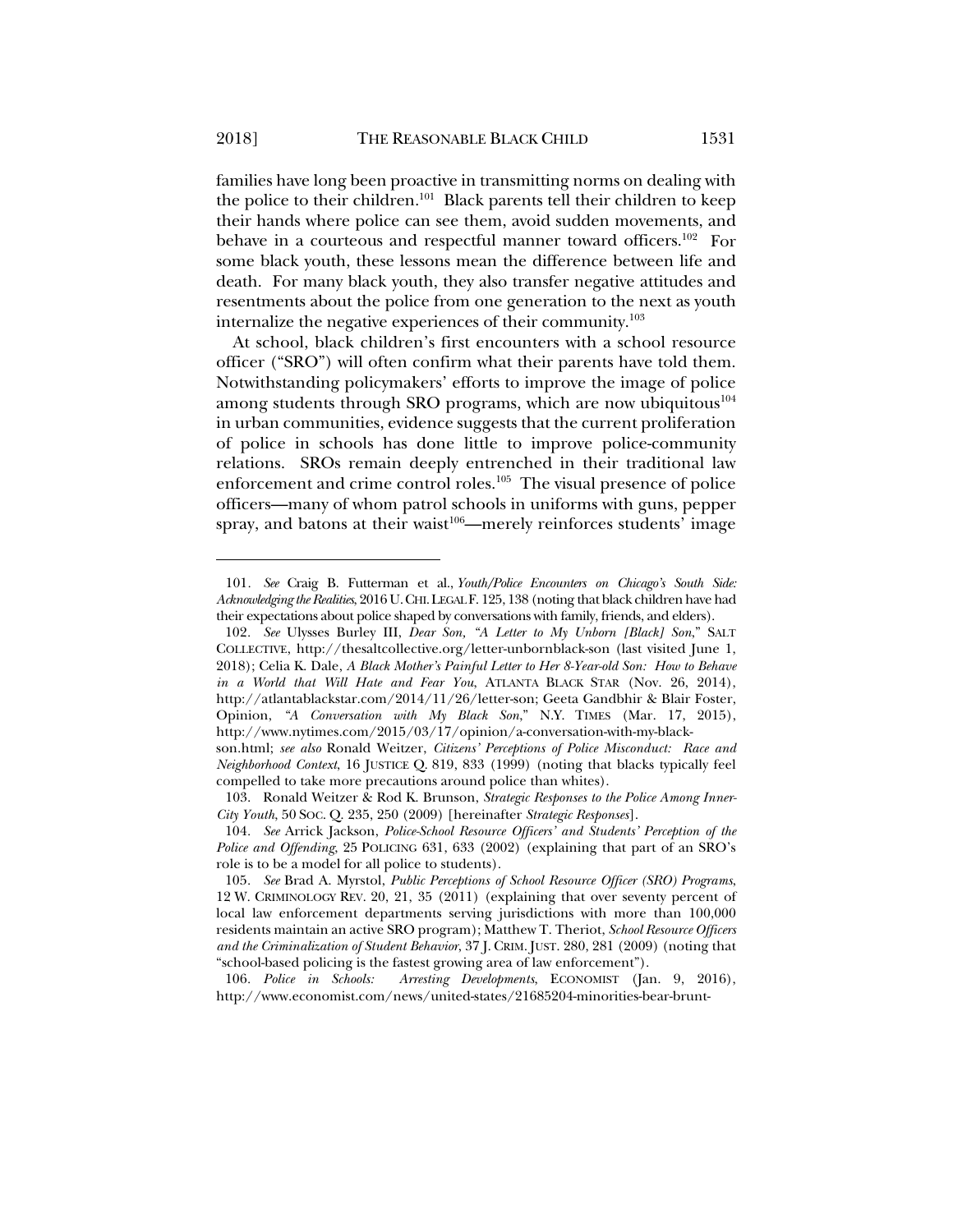of the police in their punitive capacities. Overly aggressive officers who treat students "like criminals" undermine students' respect for law enforcement,<sup>107</sup> and cause students to believe that SROs are representative of how all officers will treat them.108

Hostile, on-the-street encounters with the police only exacerbate negative views about law enforcement among black students. In a recent qualitative study involving young black males in St. Louis, evidence indicates that black boys expect to be stopped and mistreated.<sup>109</sup> Black boys complain that they are repeatedly peppered with questions like "Where are you coming from?," "Where are you going?," and "Where is your mother?"<sup>110</sup> Black boys and girls complain that police are mean and disrespectful and do not know how to talk to others, especially black people.111 Black boys describe police as belligerent and antagonistic and are especially outraged by the officers' use of inflammatory language, including racial slurs, profanity, and demeaning terms like "punk[]" and "siss[y]."112 When youth watch any of the recent police shootings or assaults captured on video, they see officers who are visibly hostile and rude, creating such a negative tone that virtually any child would be afraid.113 These experiences, combined with developmental features of adolescence, leave black youth particularly vulnerable to the

aggressive-police-tactics-school-corridors-too-many.

 <sup>107.</sup> Myrstol, *supra* note 105, at 21; *see also* LAWRENCE F. TRAVIS III & JULIE K. COON, THE ROLE OF LAW ENFORCEMENT IN PUBLIC SCHOOL SAFETY: A NATIONAL SURVEY 197 (2005), https://www.ncjrs.gov/pdffiles1/nij/grants/211676.pdf; Nicole L. Bracy, *Student Perceptions of High-Security School Environments*, 43 YOUTH & SOC'Y 365, 369 (2011).

 <sup>108.</sup> Jackson, *supra* note 104, at 637, 645–46; *see also* Myrstol, *supra* note 105, at 35 (stating that perceptions of SROs may be correlated with perceptions of the police generally).

<sup>109</sup>*. See* Rod. K. Brunson & Jody Miller, *Gender, Race, and Urban Policing: The Experience of African American Youths*, 20 GENDER & SOC'Y 531, 535 (2006) [hereinafter *Gender, Race, and Urban Policing*].

 <sup>110.</sup> The pervasiveness of these intrusions is debilitating for black boys. Consider Tremaine McMillian's encounter with the Miami-Dade officer who demanded that Tremaine point out his mother, suggesting that he did not believe the fourteen-yearold was legitimately visiting the beach with his family. *See Tremaine McMillian*, *14-Year-Old with Puppy, Choked by Miami-Dade Police Officer over "Dehumanizing Stares" (VIDEO)*, HUFFINGTON POST (May 30, 2013, 9:30 PM), https://www.huffingtonpost.com/ 2013/05/30/tremaine-mcmillian-14-year-old-miami-dade-police\_n\_3362340.html.

<sup>111</sup>*. See Gender, Race, and Urban Policing*, *supra* note 109, at 548–49.

 <sup>112.</sup> *Id.* at 539, 541; *see Strategic Responses*, *supra* note 103, at 244.

<sup>113</sup>*. See, e.g.*, Michael Wines, *In Police Shootings, Finding Jurors Who Will Say "Not Guilty*,*"* N.Y. TIMES (May 31, 2017), https://www.nytimes.com/2017/05/31/us/policeshootings-trial-jury.html (arguing that an increase in police shooting videos showing the police as the hostile parties has made it difficult for prosecutors to find jurors who are not biased towards police).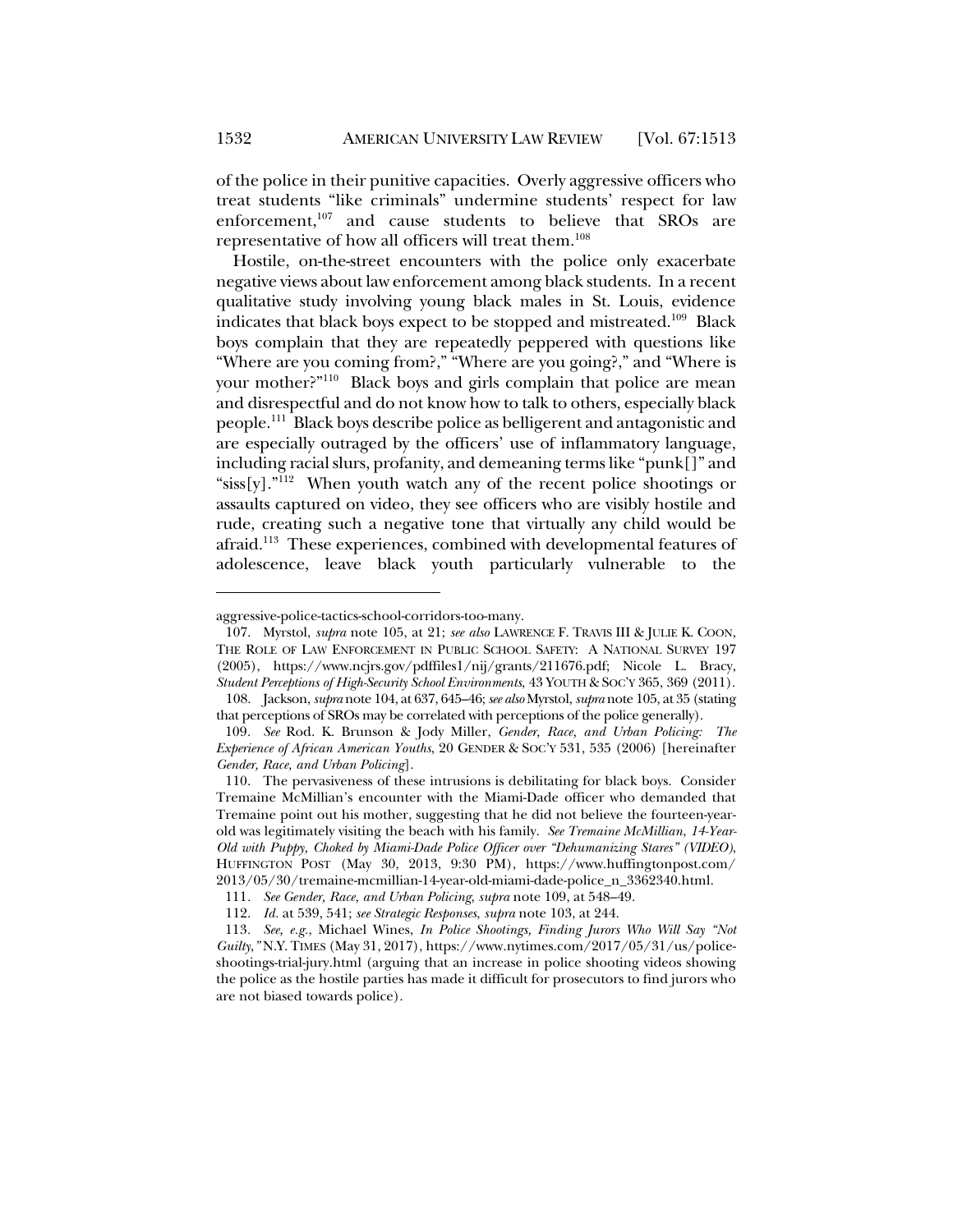psychological pressures of police presence.114 As such, black youth are even less likely than other youth and adults to believe they are free to leave and decline police contact.

Ironically, the Court in *Terry v. Ohio*115 explicitly acknowledged the tenuous relationship between police, youth, and minorities when it conceded in a footnote that

the frequency with which "frisking" forms a part of the field interrogation practice . . . cannot help but be a severely exacerbating factor in police-community tensions[,]... particularly . . . in situations where the "stop and frisk" of youths or minority group members is "motivated by the officers' perceived need to maintain the power image of the beat officer."<sup>116</sup>

The Court further acknowledged that community resentments caused by certain police practices is relevant to the courts' assessments of an intrusion upon the reasonable expectations of privacy and security from those practices.117 Notwithstanding these acknowledgements, the Court dismissed these considerations, stating that "the abusive practices which play a major . . . role in creating this friction are not susceptible of control by means of the exclusionary rule, and cannot properly dictate our decision with respect to the powers of the police in genuine investigative and preventive situations."118 Since then, the Court has been unwilling to use the Fourth Amendment to address abusive and discriminatory police conduct and has persisted with a reasonable person standard that obscures the realities of black Americans and other racial minorities in relation to the police.<sup>119</sup>

To consider race and assess discriminatory police conduct in critical Fourth Amendment inquiries, courts will likely have to break free from the rigid, objective-subjective binary that is common in reasonableness discourse.120 Debates about the application of subjective and objective

<sup>114</sup>*. See* Annitto, *supra* note 17, at 5 (discussing the psychology of coercion and its application to police encounters with minors).

 <sup>115. 392</sup> U.S. 1 (1968).

<sup>116</sup>*. Id.* at 14 n.11 (citation omitted).

<sup>117</sup>*. Id.* at 17 n.14.

<sup>118</sup>*. Id.*

<sup>119</sup>*. See, e.g.*, Whren v. United States, 517 U.S. 806, 813 (1996) (holding that "the actual motivations of the individual officers" are irrelevant to the Fourth Amendment analysis and noting that these issues are better left to the Equal Protection Clause).

<sup>120</sup>*. See* Victoria Nourse, *After the Reasonable Man: Getting over the Subjectivity/Objectivity Question*, 11 NEW CRIM. L. REV. 33, 36 (2008) (rejecting the purely subjective and purely objective binary and advocating for a hybrid standard that takes into account the characteristics of a particular defendant, while at the same time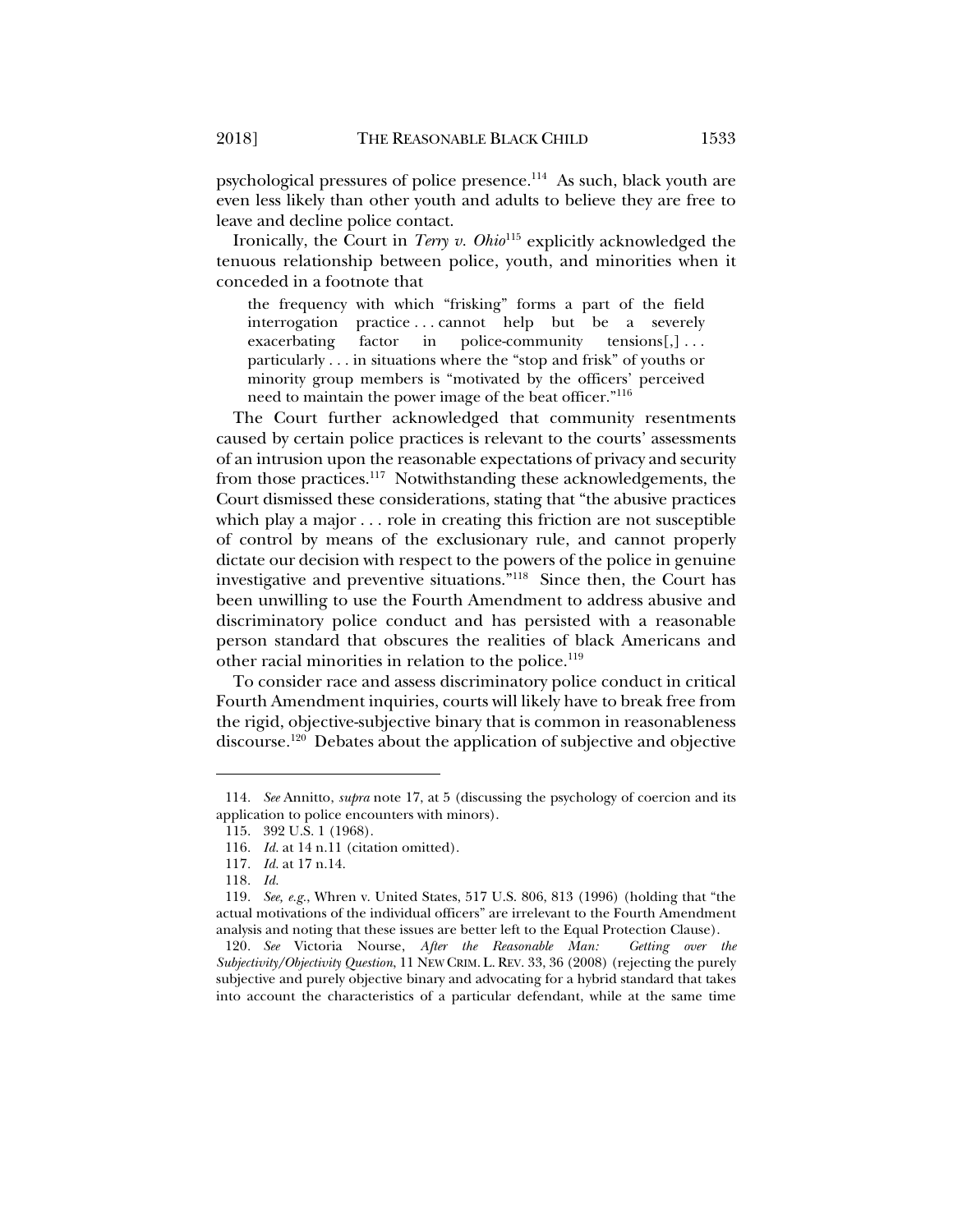standards in the law are rife with questions of power and equality.<sup>121</sup> As Professor Richard Delgado contends, it is often the stronger party who wants the objective standard to apply and the weaker party who prefers a more personalized standard.<sup>122</sup> The preference for an objective standard among the members of the dominant group reflects their allegiance to their own worldview.<sup>123</sup> Because the powerful class dictates the contours of the objective standard, reasonableness becomes selfreferential.<sup>124</sup> Over time, the subjective view of the dominant class becomes the "objective" reasonable view. $125$  Thus, it is no surprise that decisions under the objective reasonable-person standard will generally favor a dominant class.<sup>126</sup> Meanwhile, the purportedly "objective" nature of the standard allows the dominant class to see its preferred outcomes as fair, just, and principled even when those outcomes are disproportionately skewed in their favor.<sup>127</sup>

Professor Victoria Nourse rejects the purely subjective and purely objective binary and advocates for a hybrid standard that takes into account the characteristics of a particular defendant while at the same time offering normative guidance.<sup>128</sup> Recognizing that legal rules have little value absent context, Professor Nourse notes that the law is not self-applying, but always dependent on context.<sup>129</sup> The reasonableness of some identified behavior is always assessed according to the context.130 Extrapolating that insight to the seizure analysis, a suspect's perspective about whether he is free to leave will be measured against what a reasonable person in a like "situation" would have perceived. Race cannot be easily disentangled from the police-civilian context.

## *B. Race, Adolescence, and Consent to Search*

Although this Article focuses primarily on the point at which a police contact transforms into an investigatory *Terry* stop, it is important to

offering normative guidance).

 <sup>121.</sup> Delgado, *supra* note 28, at 817; *see* Nourse, *supra* note 120, at 48 (arguing that debates about subjective and objective standards are debates about equality).

 <sup>122.</sup> Delgado, *supra* note 28, at 817–18.

<sup>123</sup>*. Id.* at 818, 820.

<sup>124</sup>*. Id.* at 820.

<sup>125</sup>*. Id.* at 818.

<sup>126</sup>*. Id.*

<sup>127</sup>*. Id.* at 818–19.

 <sup>128.</sup> Nourse, *supra* note 120, at 35–38.

<sup>129</sup>*. Id.* at 35 (arguing that law is not self-applying and that questions of law can only be answered by "confronting the ways in which law moves from rule to context").

<sup>130</sup>*. Id.* at 36–38.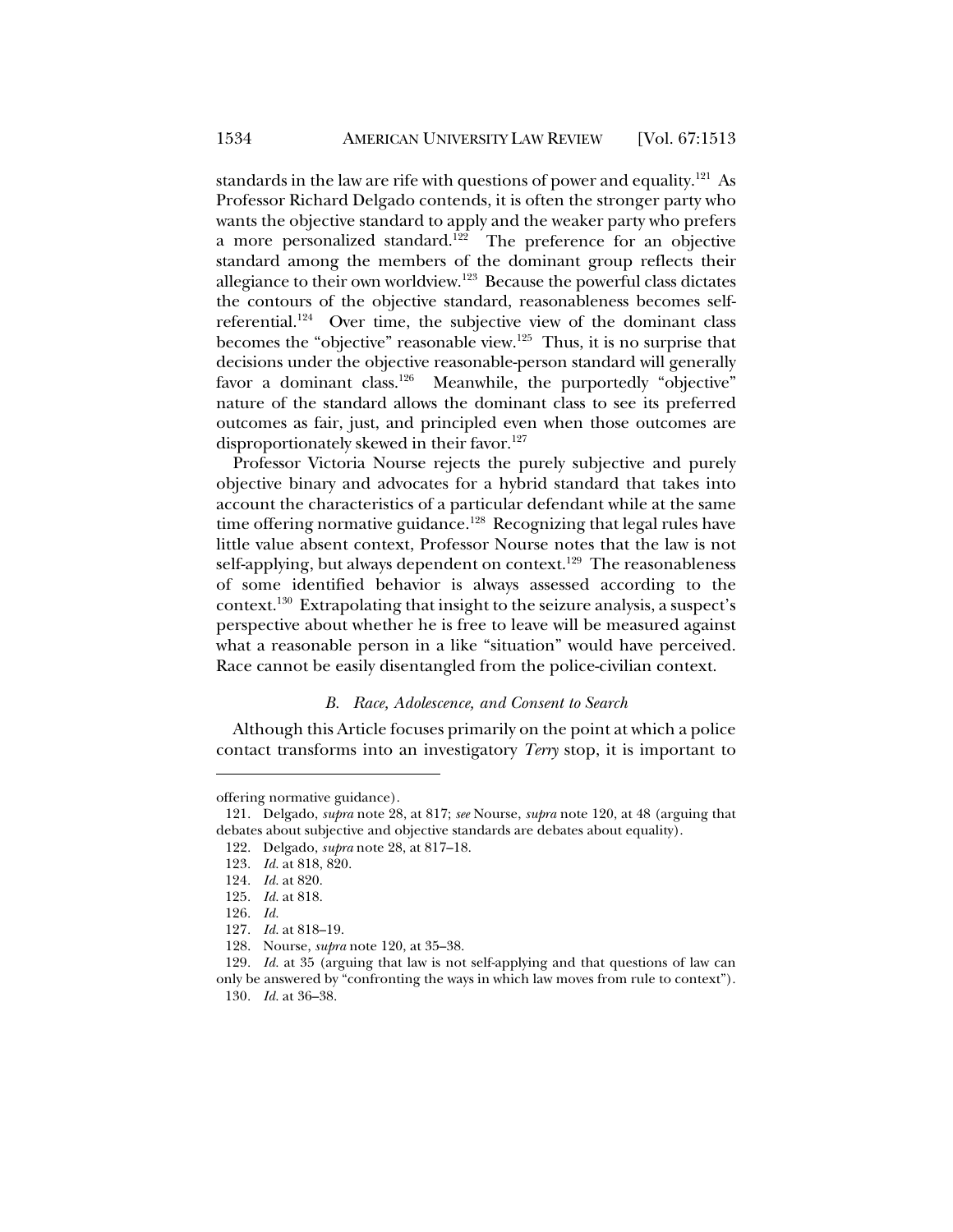recognize that stops often escalate rapidly into frisks and full searches.<sup>131</sup> Officers frequently seek a civilian's consent to frisk or search.<sup>132</sup> Consent allows police to search a person's body, home, or possessions without a warrant or probable cause.133 To benefit from this exception to the warrant requirement, the police must show that consent was freely given and not the result of express or implied duress and coercion.<sup>134</sup> A suspect's mere "acquiescence to a claim of lawful authority" will not constitute consent.<sup>135</sup>

Courts will consider the totality of the circumstances in deciding whether consent is voluntary.<sup>136</sup> Relevant factors include both the details surrounding the officer's request and the characteristics of the suspect, such as age, education, low intelligence, and the suspect's lack of information about constitutional rights.137 Thus, the consent analysis not only involves an objective evaluation of the facts and circumstances leading up to the consent, but also a subjective inquiry that takes into account personal experiences that produce fears and motivate people to act.<sup>138</sup> In this way, the law is arguably already better suited to accommodate age and race in the determination of voluntariness of consent.

Although Fourth Amendment inquiries are normed largely on an objective reasonable person test, subjective considerations are not foreign to the search and seizure analysis. As one commentator has observed, the Supreme Court seems to shift (opportunistically) between subjective and objective tests in both the Fourth and Fifth Amendment contexts.<sup>139</sup> For example, while the Supreme Court has

 <sup>131.</sup> Devon W. Carbado, *From Stop and Frisk to Shoot and Kill:* Terry v. Ohio*'s Pathway to Police Violence*, 64 UCLA L. REV. 1508, 1547–48 (2017) (discussing the litigation of *Floyd v. City of New York*, 959 F. Supp. 2d 540 (S.D.N.Y. 2013), to illustrate that, in practice, justification for stop may be seen as justification for frisk or search, despite the requirement of separate reasonable suspicion).

<sup>132</sup>*. See* Annitto, *supra* note 17, at 7 (discussing consent as the most common exception to the warrant requirement for searches).

 <sup>133.</sup> Schneckloth v. Bustamonte, 412 U.S. 218, 219 (1973) ("It is equally well settled that one of the specifically established exceptions to the requirements of both a warrant and probable cause is a search that is conducted pursuant to consent.").

<sup>134</sup>*. Id.* at 248.

 <sup>135.</sup> *See* Bumper v. North Carolina, 391 U.S. 543, 548–49 (1968).

<sup>136</sup>*. Id.* at 226–27 (analogizing voluntariness of consent to search with the voluntariness of consent to answer question in an interrogation).

<sup>137</sup>*. Id.* at 226.

<sup>138</sup>*. Id.* at 229.

 <sup>139.</sup> Kinports, *supra* note 21, at 77, 93–94 (explaining that, in the exclusionary rule context, courts oscillate between objective and subjective standards).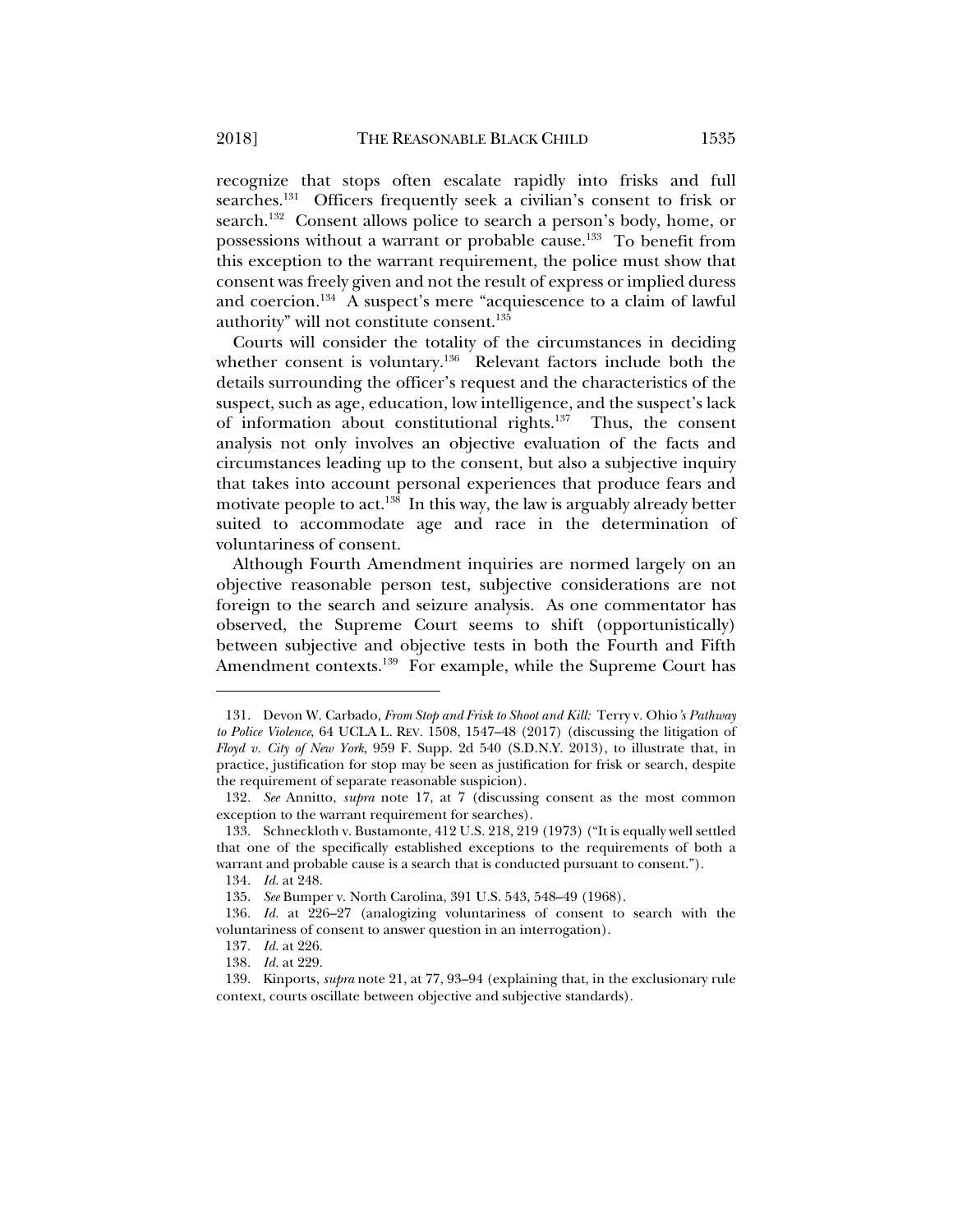insisted upon on a purely objective inquiry in the Fourth Amendment seizure analysis, $140$  the Court has granted more flexibility in the consent-to-search query.141 The test for voluntariness of consent is a totality of the circumstances test that accounts for both the subtle and blatantly coercive nature of police questioning, as well as the "possibly vulnerable subjective state of the person who consents."<sup>142</sup> Factors that may render a person particularly "vulnerable" to coercion include the suspect's young age and mental deficiencies.<sup>143</sup> On review, courts will consider the suspect's vantage point in determining whether consent was freely and voluntarily given.<sup>144</sup>

If we turn back to Andre, we see that a purely objective consent-tosearch test is inadequate. A test that ignores Andre's race and age leaves Andre even more vulnerable than a white youth or an adult to subtle interrogation strategies that coerce youth to consent. The susceptibility of children to authority figures, like the police, has already been explored in the seizure analysis above.<sup>145</sup> Youth as a class are more deferential to adults, have less experience with and knowledge about their legal rights, and have less cognitive capacity to identify and weigh the advantages and disadvantages of allowing the police to search.<sup>146</sup> Moreover, neurological studies show that the section of the brain responsible for logical reasoning, planning, self-regulation, and impulse control is still immature in adolescence.<sup>147</sup> A youth's capacity for mature or deliberate thinking, including the ability to identify and consider

 <sup>140.</sup> Annitto, *supra* note 17, at 9.

<sup>141</sup>*. See* Kinports, *supra* note 21, at 93–94 (concluding that the Court inexplicably switches from a reasonable person focus to a subjective standard).

<sup>142</sup>*. Schneckloth*, 412 U.S. at 228–29 (recognizing the need to protect citizens from even subtle forms of coercion by "explicit or implicit means, by implied threat or covert force"). 143*. Id.* at 226. For state examples, see *State v. Butler*, 302 P.3d 609, 612–13 (Ariz.

<sup>2013) (</sup>en banc), which considered age and intelligence, and *In re J.M.*, 619 A.2d 497, 502–03 (D.C. 1992) (en banc), which factored in the defendant's age and maturity.

 <sup>144.</sup> Kinports, *supra* note 21, at 90–91.

<sup>145</sup>*. See supra* Section I.A.

<sup>146</sup>*. See supra* notes 44–48 and accompanying text.

<sup>147</sup>*. See* Brief for the American Medical Ass'n & the American Academy of Child & Adolescent Psychiatry as Amici Curiae in Support of Neither Party at 14–36, Miller v. Alabama, 567 U.S. 460 (2012) (Nos. 10-9646, 10-9647), 2012 WL 121237, at \*14–36 [hereinafter Brief for the American Medical Ass'n] (describing studies that conclude that adolescent brains have immature cognitive functions and a hyperactive rewarddrive system that results in impulsive behavior); Elizabeth S. Scott & Thomas Grisso, *Developmental Incompetence, Due Process, and Juvenile Justice Policy*, 83 N.C. L. REV. 793, 812 (2005) [hereinafter *Developmental Incompetence*] (noting that development of the prefrontal cortex continues through adolescence).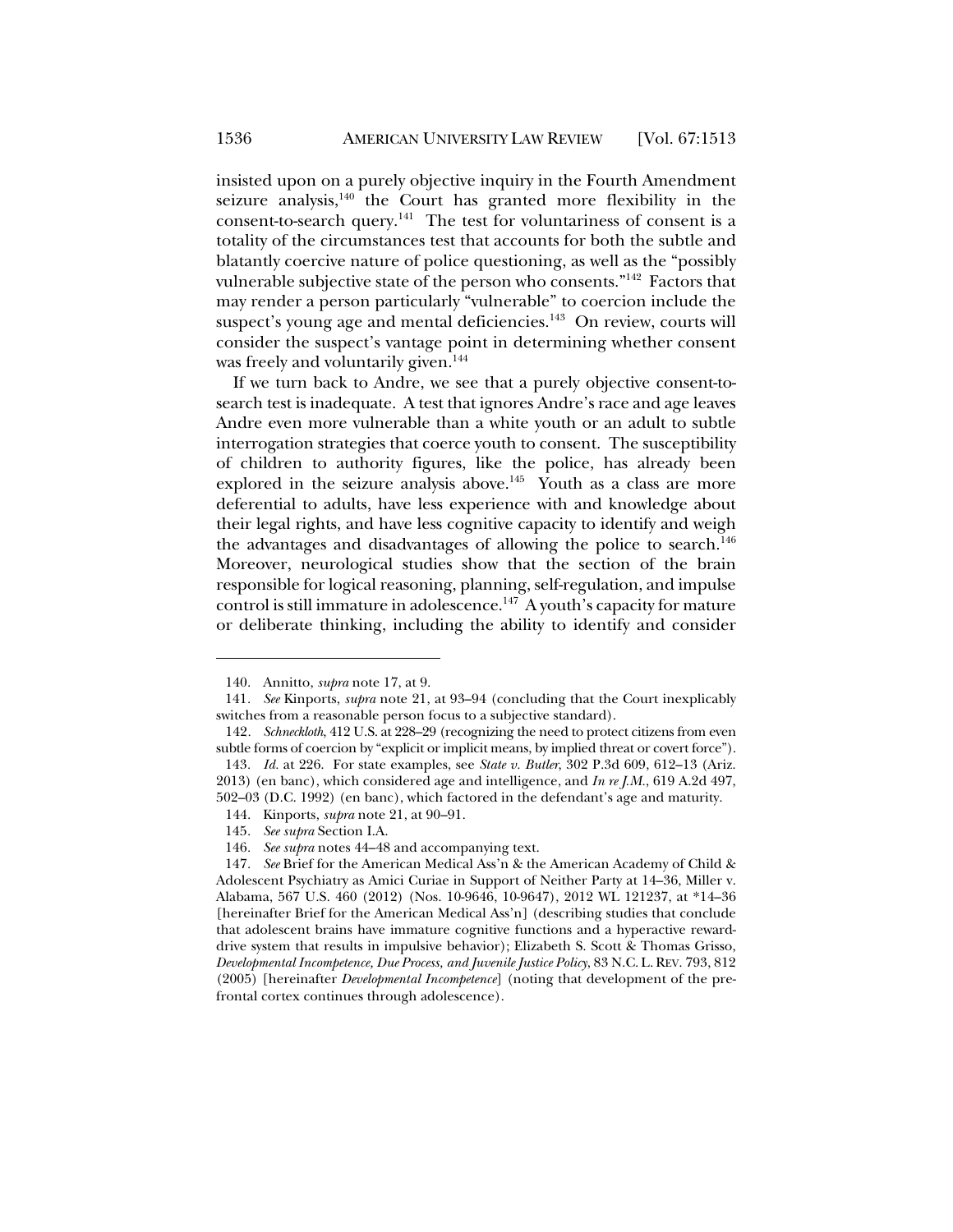future consequences, understand a possible sequence of events, and control impulses continues to develop well into young adulthood.<sup>148</sup> Teens are also more likely to focus on the short-term, immediate consequences of a decision rather than the long-term consequences.<sup>149</sup> Thus, when the police ask a child to consent to a search, the child may focus on his desire to terminate the interaction with the police as soon as possible and fail to identify or give weight to the potential long-term consequences of the search.<sup>150</sup> Since most average adult are unaware if and when they are truly free to resist a search, $151$  we should be even less confident in a child's knowledge and capacity to refuse.

Moreover, as discussed above, contemporary tensions between police and the black community further complicate a black youth's capacity to refuse consent. The open hostility, fear, and distrust that exist between the police and black youth creates a psychological atmosphere that significantly undermines the voluntariness of consent. If the seizure analysis and the consent-to-search doctrine are both intended to promote voluntary decision making and free and unconstrained choice, $152$  then it is essential that courts consider age and race in advancing these goals. Although the Supreme Court has identified age as one of the relevant factors in the voluntariness doctrine,153 many courts do not explicitly consider age in their totality

 <sup>148.</sup> Levick & Tierney, *supra* note 11, at 523–24; *see* Brief for the American Medical Ass'n, *supra* note 147, at 14–36 (collecting and summarizing studies); *Developmental Incompetence*, *supra* note 147, at 812.

 <sup>149.</sup> *Juveniles' Competence to Stand Trial*, *supra* note 44, at 356–57 (studying adolescents' capacities to make decisions related to police interrogation, attorney consultation, and plea agreements); Laurence Steinberg et al., *Age Differences in Future Orientation and Delay Discounting*, 80 CHILD DEV. 28, 35–36, 39 (2009) [hereinafter *Age Differences in Future Orientation*] (measuring individuals' self-reported ability to plan ahead, anticipate consequences, and time perspective and finding that adolescents aged twelve to fifteen scored significantly lower on planning than individuals older than fifteen years old).

 <sup>150.</sup> *Juveniles' Competence to Stand Trial*, *supra* note 44, at 356 (finding that younger adolescents, ages eleven to thirteen, have a lower level of comprehension regarding the long-term impact of their legal decisions, compared to older adolescents, ages sixteen to seventeen).

 <sup>151.</sup> Tracey Maclin, *The Decline of the Right of Locomotion: The Fourth Amendment on the Streets*, 75 CORNELL L. REV. 1258, 1301 (1990) ("In the real world, however, few people are aware of their fourth amendment rights, many individuals are fearful of the police, and police officers know how to exploit this fear.").

 <sup>152.</sup> Kinports, *supra* note 21, at 75–76 (arguing that the Supreme Court should adopt a principled approach that considers the goals of the Fourth Amendment in deciding whether to consider the officer's vantage point or the defendant's vantage point).

 <sup>153.</sup> Schneckloth v. Bustamonte, 412 U.S. 218, 226 (1973); *see also* Annitto, *supra* note 17,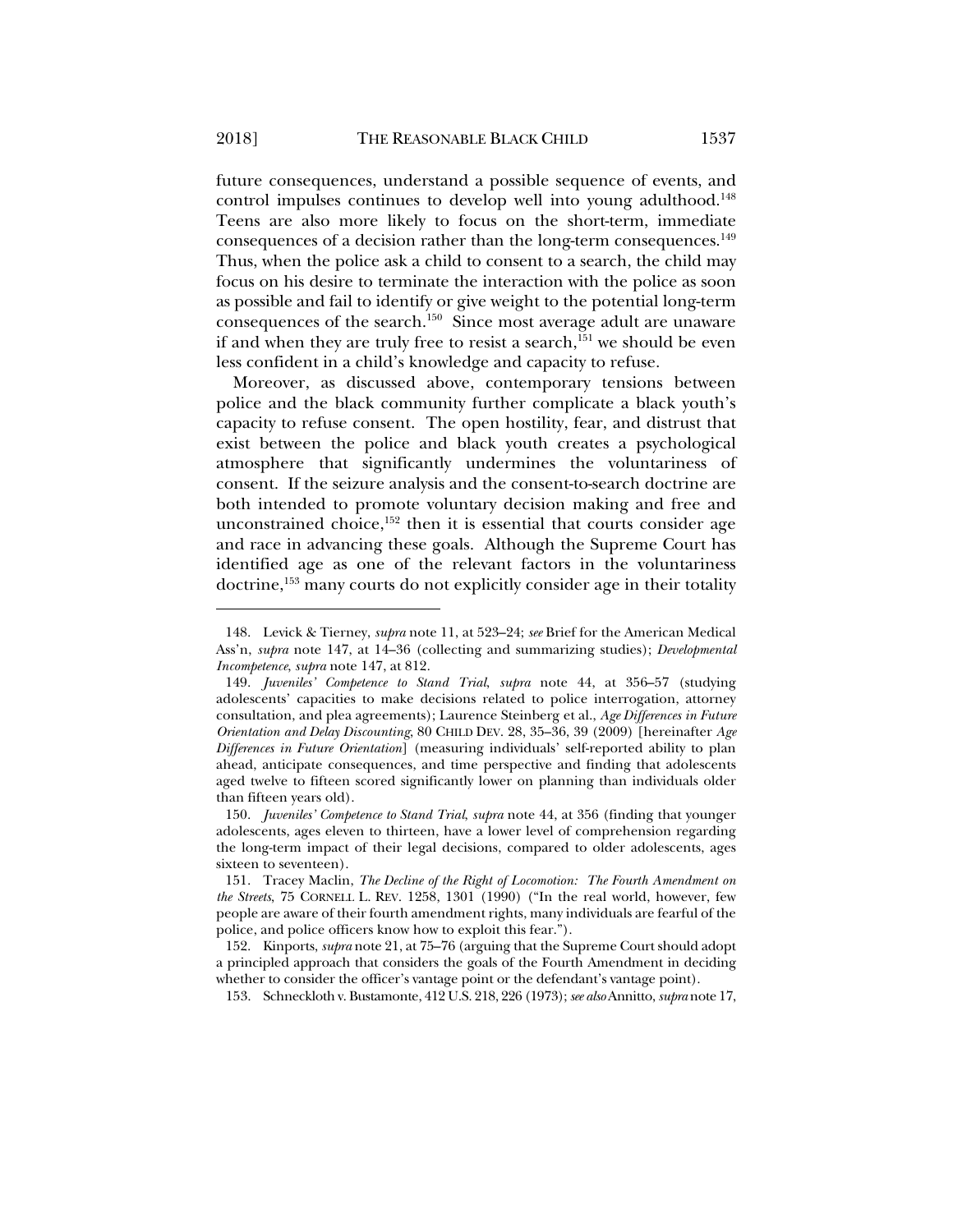of the circumstances analysis.154 To meaningfully account for these factors, courts should make explicit findings on the record concerning the effect of both race and relative immaturity on the voluntariness of the suspect's consent.155

### II. RACE, ADOLESCENCE, AND THE SUSPICION RUBRIC

Although the Fourth Amendment was originally interpreted to prohibit state intrusions absent probable cause to believe a person is committing or had recently committed a crime, the Supreme Court's 1968 ruling in *Terry v. Ohio* now permits officers to engage civilians in an "investigatory stop" based on a much lower and arguably even more ambiguous standard of "reasonable . . . articulable suspicion."156 *Terry* and its progeny ultimately created two new categories of police-citizen encounters: "stops," which are time-limited seizures permitted when officers have reasonable articulable suspicion to believe a suspect is or has been engaged in criminal conduct, and "frisks," which must be preceded by a lawful stop and are permitted when officers have reasonable articulable suspicion to believe a suspect is armed and dangerous.157

Absent a warrant or consent to search, the Supreme Court has held that officers may "stop and frisk" a person only when the officer can point to reasonable articulable suspicion to justify that intrusion.<sup>158</sup> Thus, a *Terry* stop is reasonable only if the officer can "point to specific and articulable facts, which taken together with rational inferences from those facts," reasonably warrant a belief that a suspect is engaged in or has been engaged in criminal conduct.<sup>159</sup> Although reasonableness remains the touchstone of the Fourth Amendment analysis, Fourth

at 7 (acknowledging that the Supreme Court has not consistently applied age as a factor).

 <sup>154.</sup> Annitto, *supra* note 17, at 3, 8–9 (contending that considerations like age seem to have gotten lost after the Court emphasized the objective nature of the Fourth Amendment inquiry in *United States v. Mendenhall*, 446 U.S. 544 (1980)).

<sup>155</sup>*. See, e.g.*, United States v. Abbott, 546 F.2d 883, 885 (10th Cir. 1977) (finding an atmosphere of authoritative control to be an important factor when considering if consent is freely given); *In re* J.M., 619 A.2d 497, 503 (D.C. 1992) (en banc) (requiring the trial judge to make findings on age and relative immaturity).

 <sup>156. 392</sup> U.S. 1, 33 (1968) (Harlan, J., concurring); *see also* Renee McDonald Hutchins, *Stop* Terry*: Reasonable Suspicion, Race, and a Proposal to Limit* Terry *Stops*, 16 N.Y.U. J. LEGIS. & PUB. POL'Y 883, 886 (2013) (providing an in-depth critique of *Terry*'s erosion of the Fourth Amendment's probable cause standard).

<sup>157</sup>*. Terry*, 392 U.S. at 27, 30; LAFAVE, *supra* note 38, §§ 9.1–9.2 (discussing the general permissible scope of stops and frisks).

<sup>158</sup>*. Terry*, 392 U.S. at 27, 30.

<sup>159</sup>*. Id.* at 21.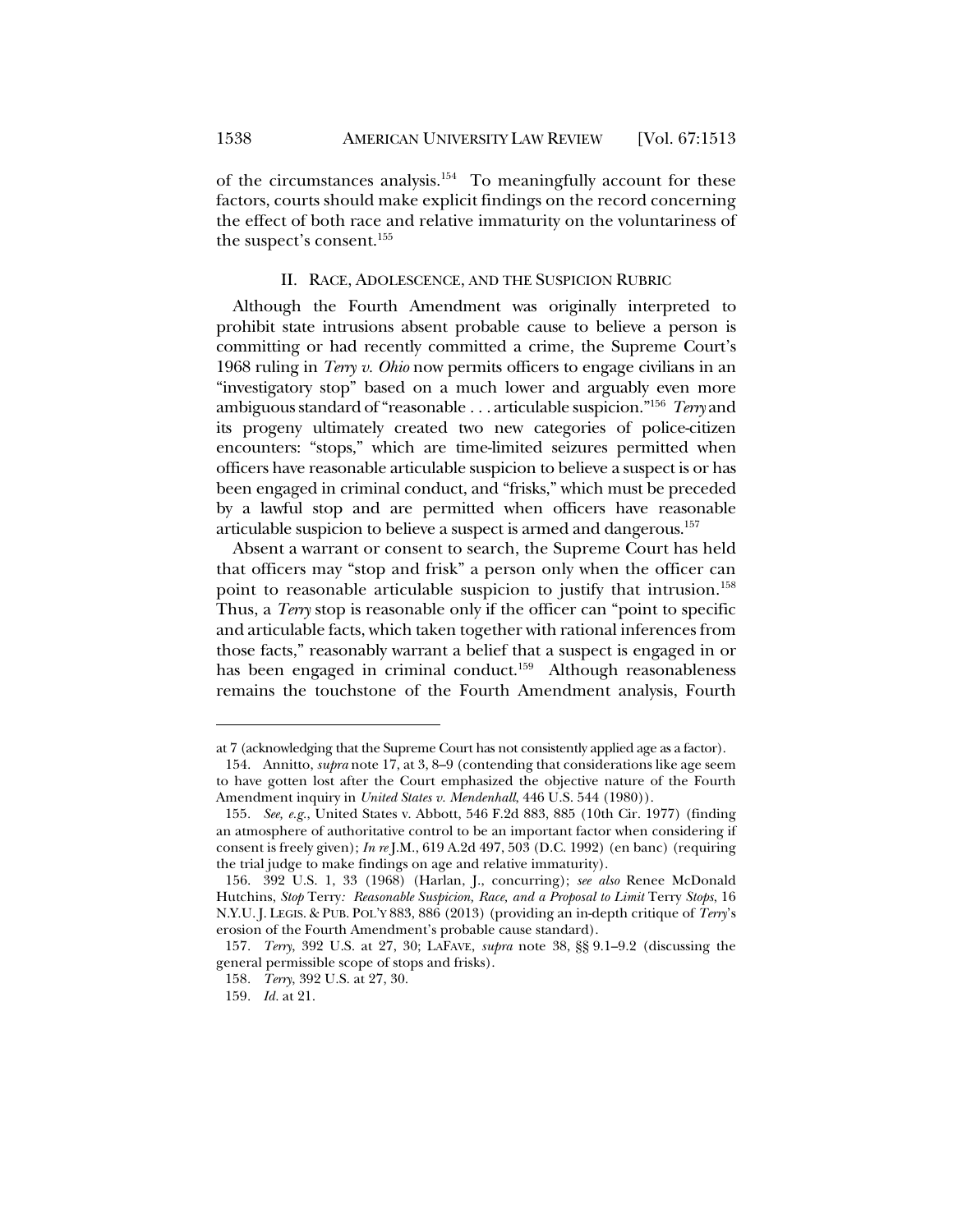Amendment cases fluctuate between whose vantage point of reasonableness is controlling.160 While the suspect's point of view prevails in the seizure and consent-to-search inquiries,<sup>161</sup> the officer's vantage point prevails in assessing the quantum of suspicion needed to justify a Fourth Amendment intrusion.<sup>162</sup> Absent consent, a warrantless seizure is only permissible if an objectively reasonable police officer, viewing all the circumstances, would believe there was reasonable suspicion or probable cause.<sup>163</sup>

To justify a *Terry* stop and frisk, an officer will consider relevant objective facts about the suspect and the suspect's behavior and make reasonable inferences and judgments from those facts.<sup>164</sup> The officer may consider the time and location of the purported offense as well as information about the suspect's conduct, including flight, furtive gestures, association with known criminals, proximity to a suspected crime scene, presence in a high-crime area, and response to questioning.165 To justify a frisk, the officer must demonstrate that he had reason to believe the suspect was armed and dangerous.<sup>166</sup> Factors include reports of crime involving a weapon, appearance of a bulge in the suspect's clothing, sounds of gunfire, and suspect gestures like grabbing at the waistband area.<sup>167</sup>

An officer's objective observations have little value absent the meaning the officer assigns to those facts. In determining whether the officer has provided the requisite justification for an intrusion, courts will review the facts and inferences from the lens of a reasonable police officer.168 As the Court stated in *Illinois v. Wardlow*, 169 "courts do not have available empirical studies dealing with inferences drawn from suspicious behavior, and we cannot reasonably demand scientific certainty from judges or law enforcement officers where none exists. Thus, the determination of reasonable suspicion must be based on

 <sup>160.</sup> Kinports, *supra* note 21, at 74, 78.

<sup>161</sup>*. Id.* at 89–92.

<sup>162</sup>*. Id.* at 79.

<sup>163</sup>*. See* Ornelas v. United States, 517 U.S. 690, 696 (1996).

<sup>164</sup>*. Id.* at 696–97.

<sup>165</sup>*. See* Illinois v. Wardlow, 528 U.S. 119,124 (2000) (high crime area and flight); Sibron v. New York, 392 U.S. 40, 66–67 (1968) (furtive gestures); Carroll v. United States, 267 U.S. 132, 159–60 (1925) (relevance of a high crime area). *See generally* LAFAVE, *supra* note 38, § 9.5 (discussing the grounds for a permissible stop).

 <sup>166.</sup> Terry v. Ohio, 392 U.S. 1, 21, 27 (1968).

<sup>167</sup>*. See generally* LAFAVE, *supra* note 38, § 9.5.

<sup>168</sup>*. Terry*, 392 U.S. at 21–22.

 <sup>169. 528</sup> U.S. 119 (2000).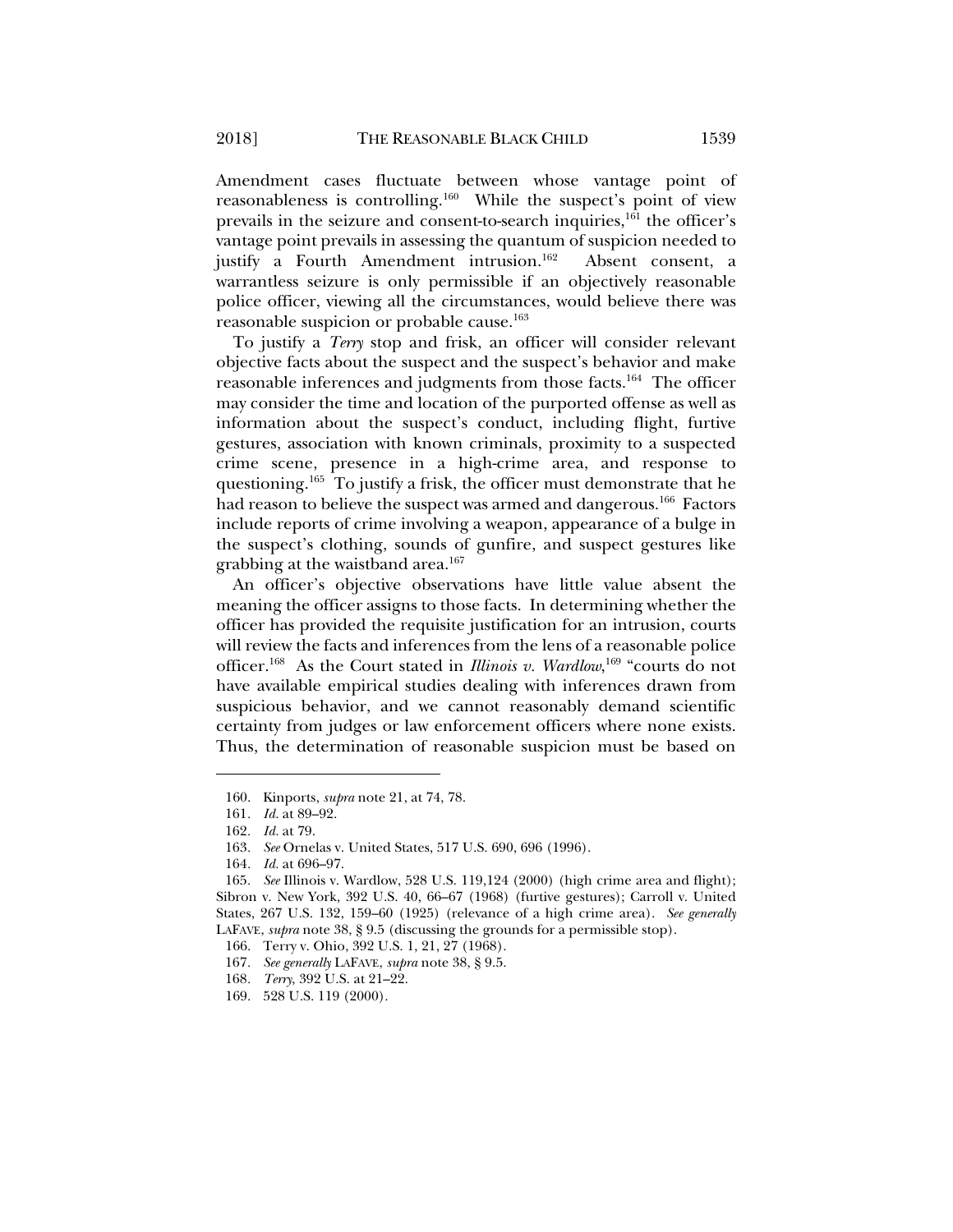commonsense judgments and inferences about human behavior."170

In *Wardlow*, the Court assessed "the degree of suspicion that attaches to a person's flight" by making "commonsense conclusions" about the motives behind the suspect's flight from police.<sup>171</sup> In a traditional reasonable person framework, an individual's flight tends to convey a consciousness of guilt and furtive gestures suggest that an individual has something to hide. $172$ 

Part II of this Article considers how race and adolescence affect the reasonableness of police conduct in at least two critical layers of the suspicion rubric—distortions in seemingly objective factual observations and the reasonableness of commonsense judgments made from those observations. First, sociological and anecdotal evidence suggests that police interact differently with youth than they do with adults.<sup>173</sup> Inherent biases about childhood and adolescence cause police officers to be hyper-vigilant in their surveillance of young people.<sup>174</sup> In addition, empirical research on implicit racial bias suggests that police are more likely to interpret ambiguous behavior and innocuous facial expressions by blacks as violent and aggressive than they would if they were observing that same behavior and expressions by whites.<sup>175</sup> Thus, what officers perceive as innocent adolescent play among white youth

<sup>170</sup>*. Id.* at 124–25.

<sup>171</sup>*. Id.* at 128 (internal quotations omitted).

<sup>172</sup>*. Id.* at 128–30.

<sup>173</sup>*. See* Lisa H. Thurau, *Rethinking How We Police Youth: Incorporating Knowledge of Adolescence into Policing Teens*, CHILD. LEGAL RTS. J., Fall 2009, at 30, 30 (describing the current police approach as believing youths present the same or greater risk than adults). Thurau is the founder and director of Strategies for Youth, an organization that seeks to improve police-youth relations and reduce unnecessary referrals of youth to the juvenile justice system through police training and community education. *Staff*, STRATEGIES FOR YOUTH, https://strategiesforyouth.org/about/staff (last visited June 1, 2018).

 <sup>174.</sup> Jackson, *supra* note 104, at 638.

 <sup>175.</sup> Birt L. Duncan, *Differential Social Perception and Attribution of Intergroup Violence: Testing the Lower Limits of Stereotyping of Blacks*, 34 J. PERSONALITY & SOC. PSYCHOL. 590, 591 (1976) (noting that among college students, the threshold for labeling an act as violent is lower when viewing a black committing the same act); Justin D. Levinson & Danielle Young, *Different Shades of Bias: Skin Tone, Implicit Racial Bias, and Judgments of Ambiguous Evidence*, 112 WEST VA. L. REV. 307, 310 (2010) (finding that mock jurors primed with a black perpetrator were significantly more likely to find ambiguous evidence to be indicative of guilt than a white perpetrator); L. Song Richardson, *Arrest Efficiency and the Fourth Amendment*, 95 MINN. L. REV. 2035, 2046–48 (2011) [hereinafter *Arrest Efficiency*] (finding that research subjects, who watched videos of a man pushing another man, found black pushers more violent than white pushers and two black actors as having a more aggressive interaction that two white actors).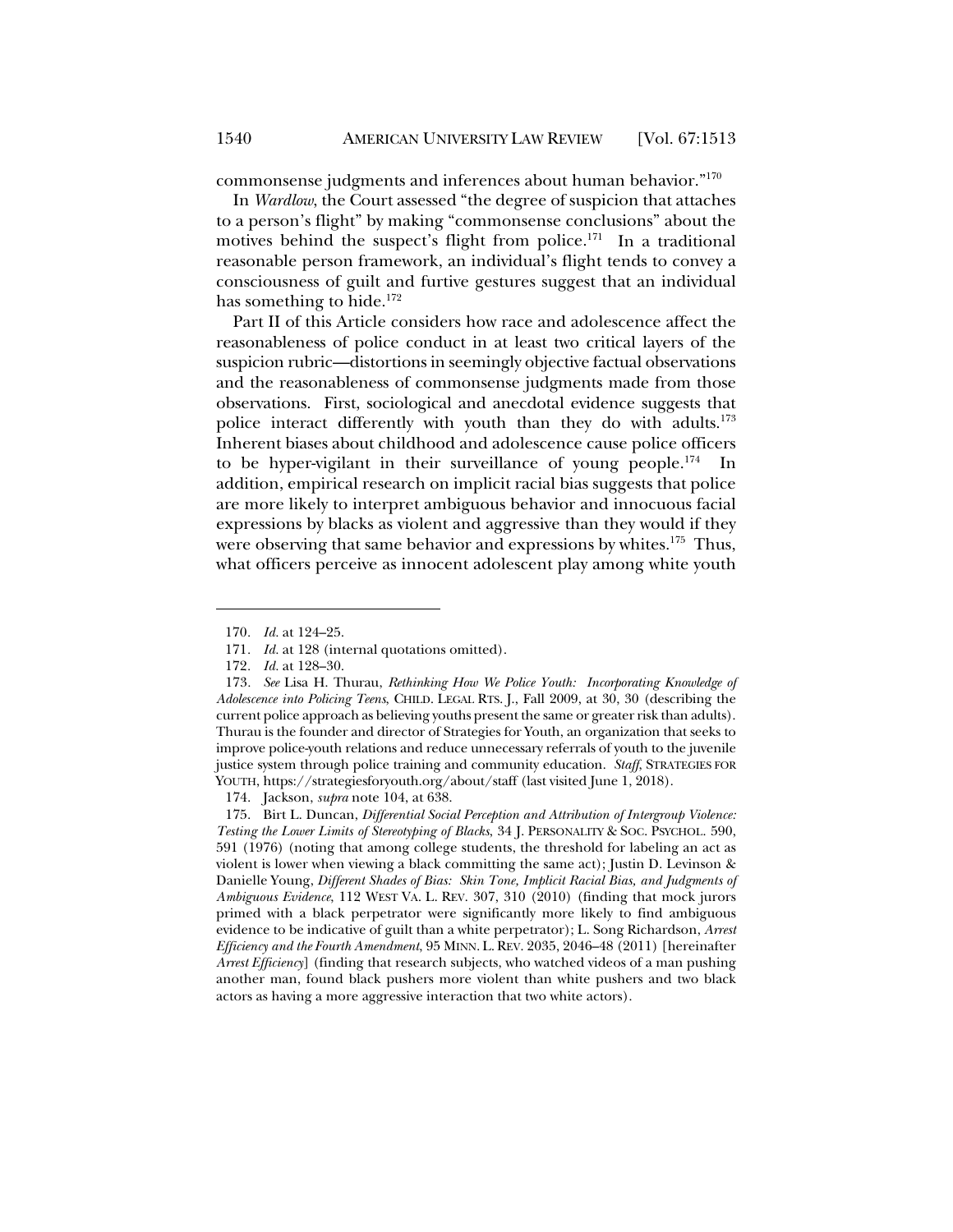may appear as threatening, dangerous behavior among black youth.176

Second, the failure to explicitly address race and adolescence in the reasonable articulable suspicion analysis leaves courts to rely on outdated and inaccurate assumptions about the meaning of human behavior in police-civilian encounters in the black community. Whereas behaviors like flight and furtive gestures may reliably imply consciousness of guilt for some, there are too many innocent reasons for black youth to be nervous and flee from police to infer criminal intent from those behaviors among black youth. This Part urges police officers and courts to abandon outdated judgments that ignore what we know about youth from developmental science and fail to account for the impact of race on reasonable adolescent behavior.

## *A. Police Surveillance of Youth*

Youth in general are more likely than adults to have contact with the police as they play in the streets, congregate in public spaces, hang out past curfew, drink alcohol, ride around in cars, and talk or laugh loudly.<sup>177</sup> Police are heavily involved in youths' lives in America.<sup>178</sup> Police engage with youth on the streets, in malls, in schools, in their homes, and by perusing youths' activities on social media.<sup>179</sup> In the story that opens this Article, Andre and James were on the street precisely because they were teenagers in an urban, low-income neighborhood: they did not have a car, they had time to spare, and they were moving in a group from one public place to another.

Police contact with youth in black communities is pervasive. Young black males who move in crowds, "jone," and "play fight" are even more likely than young white men, young minority women, and older minority men to attract attention from the police and experience verbal abuse, excessive force, unwarranted street stops, and other negative interactions with police.<sup>180</sup> Under the guise of reasonable articulable suspicion, police stop black boys on the vaguest of

 <sup>176.</sup> Richardson, *supra* note 175, at 2039–40 (explaining that officers tend to stop more blacks than whites, but stops of whites will typically be more accurate because the stops are based on less ambiguous activity).

 <sup>177.</sup> Hurst et al., *supra* note 100, at 40; Terrance J. Taylor et al., *Coppin' an Attitude: Attitudinal Differences Among Juveniles Toward Police*, 29 J. CRIM. JUST. 295, 296 (2001).

 <sup>178.</sup> Thurau, *supra* note 173, at 30.

<sup>179</sup>*. Id.* at 32.

 <sup>180.</sup> *See* Weitzer & Brunson, *supra* note 103, at 235; Taylor et al., *supra* note 177, at 302; *see also* Kristin Henning, *Boys to Men: The Role of Policing in the Socialization of Black Boys, in* POLICING THE BLACK MAN 57, 59 (Angela Davis ed., 2017).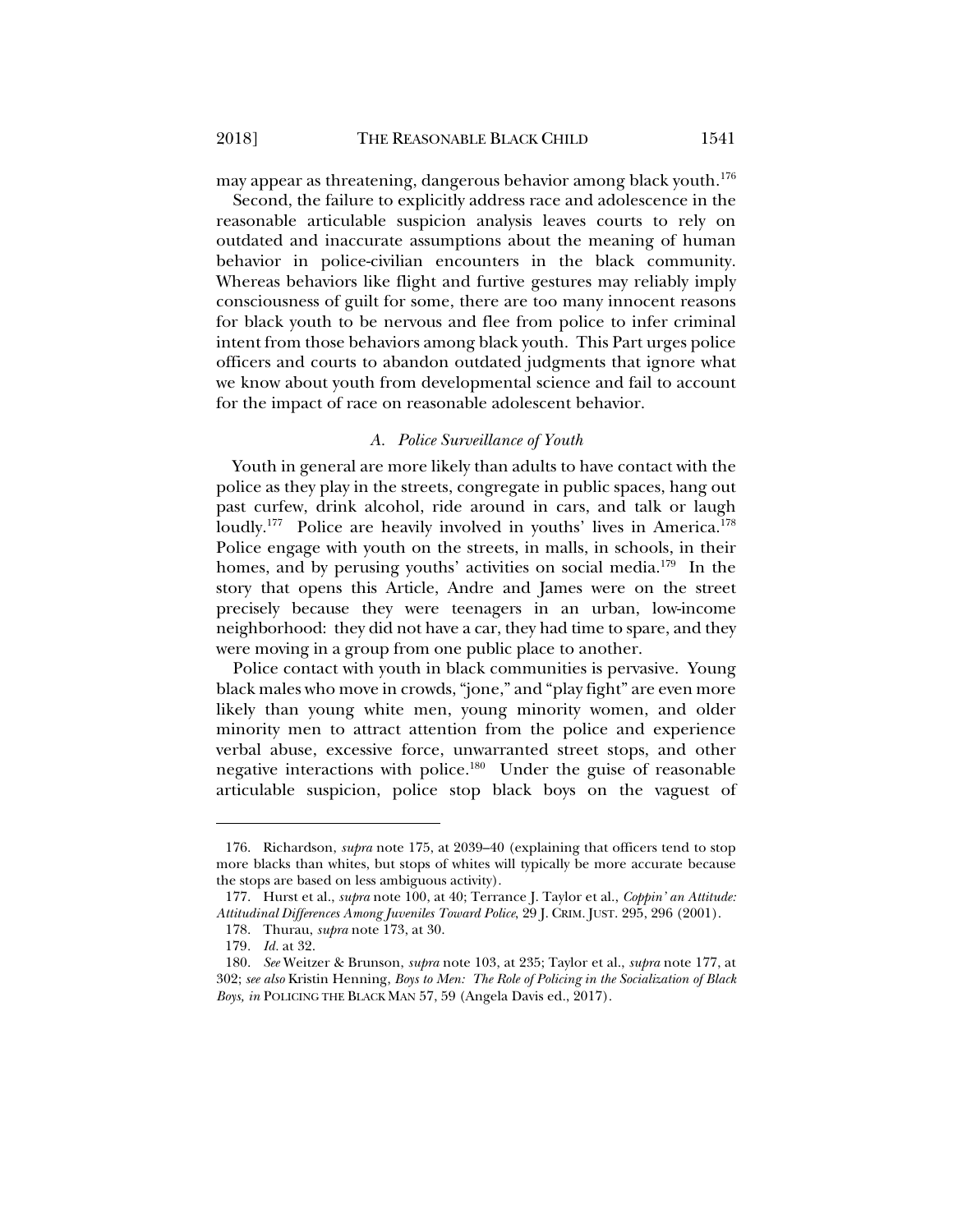descriptions—"black boys running," "two black males in jeans, one in a gray hoodie," "black male in athletic gear," and "black male with a bicycle."181 Young black males are treated as if they are "out of place" not only when they are in white, middle-class neighborhoods, but also when they are hanging out in public spaces or sitting on their own front porches.182 Black boys who congregate "on the "corner" attract police attention at all times of day or night.<sup>183</sup> Young black males cannot escape police surveillance even when they dress nicely or drive nice cars because such signs of wealth among black youth are presumed to be associated with drug dealing.<sup>184</sup>

Police officers bring their own social and psychological assumptions into each encounter they have with young people. Those assumptions dictate what officers will expect and often cause them to develop conscious or subconscious schema for handling youth.<sup>185</sup> Officers who interact with youth have little understanding of adolescent development and little training in appropriate strategies for interacting with youth.<sup>186</sup> The prevailing approach to policing youth, especially black, Latino, and immigrant youth, involves excessive displays of force, a liberal use of arrest power to control youth conduct, and militarism that underscores the power of the police over the child.187 There is little tolerance for conflict with and among youth, and police are encouraged by structural, philosophical, and cultural factors to take a punitive approach with youth.<sup>188</sup> Revisiting the scenario at the beginning of this Article, it is no surprise that Andre's compliance with the "request" to lift his shirt and reveal his waist area did not satisfy the officers. The officers continued to assert their

 <sup>181.</sup> Kristin Henning & Angela J. Davis, *Opinion: How Policing Black Boys Leads to the Conditioning of Black Men*, NPR (May 23, 2017, 12:41 PM), https://www.npr.org/ sections/codeswitch/2017/05/23/465997013/opinion-how-policing-black-boys-

leads-to-the-conditioning-of-black-men. These examples are drawn from the author's own extensive experience representing accused youth in the District of Columbia juvenile court.

 <sup>182.</sup> Brunson & Miller, *supra* note 109, at 549; Hurst et al., *supra* note 100, at 40–41. 183. Henning & Davis, *supra* note 181.

 <sup>184.</sup> Rod K. Brunson, "*Police Don't Like Black People": African-American Young Men's Accumulated Police Experiences*, 6 CRIMINOLOGY & PUB. POL. 71, 84 (2007) [hereinafter *Police Don't Like Black People*].

 <sup>185.</sup> Jackson, *supra* note 104, at 638.

<sup>186</sup>*. See* Thurau, *supra* note 173, at 31, 38–39 (finding little evidence of training to prepare police for youth interaction and noting only one state statute requiring police training in juvenile matters).

<sup>187</sup>*. Id.* at 31–32.

<sup>188</sup>*. Id.* at 31.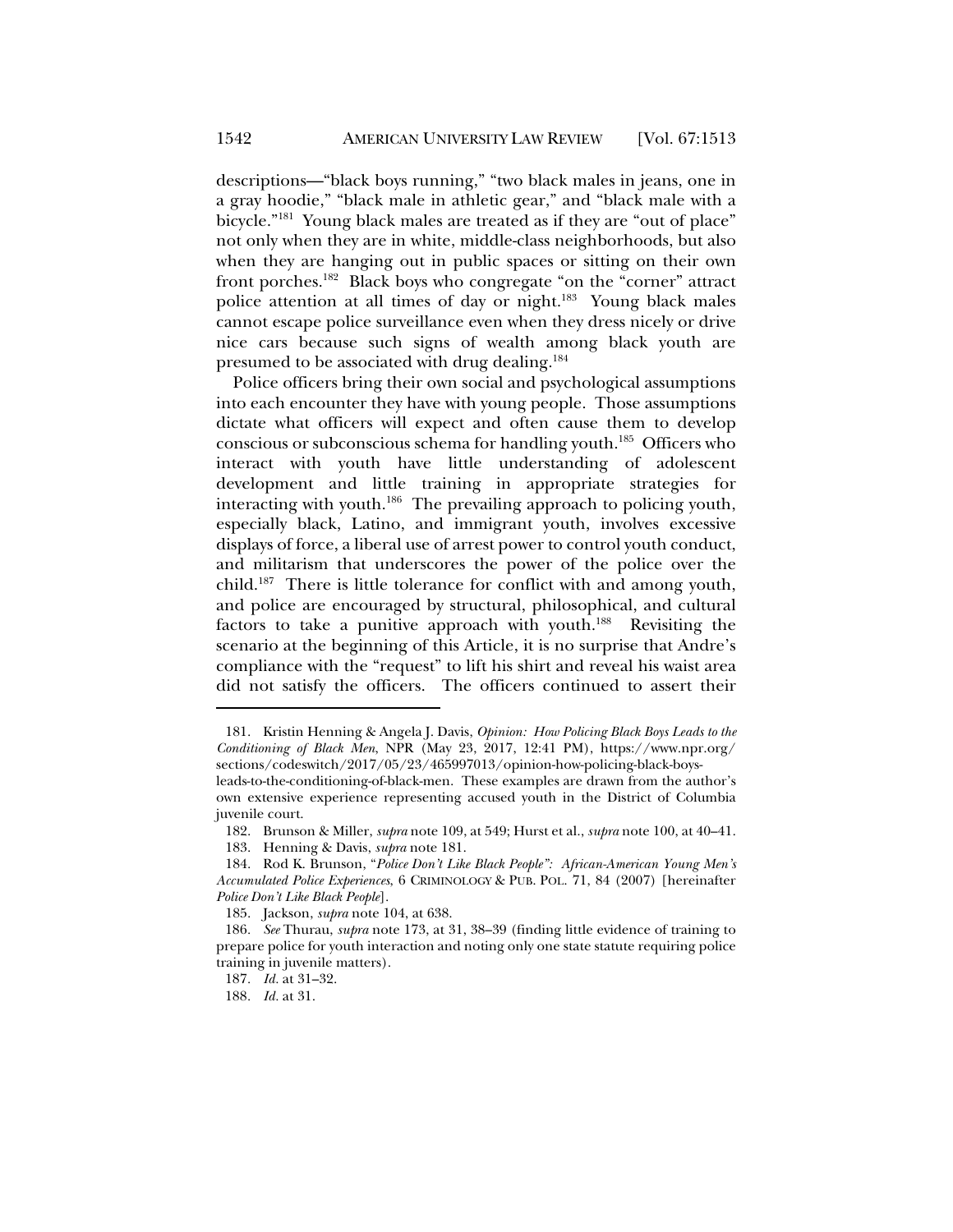-

authority by asking the boys for permission to search and forcing the boys to stand with their hands on the wall during a frisk.

## *B. The Black Threat: Understanding Implicit Racial Bias & the Officers' Interpretation of Innocuous Facts*

The impact of implicit bias on decision making has been well documented in all phases of the criminal justice system.<sup>189</sup> Thus, while Andre's status as a child already exposes him to heightened surveillance by the police, his race exposes him to additional stereotypes and judgments. Police officers who must "synthesize vast amounts of complex information" in a short period of time to ensure their own safety and the safety of others rely on cognitive shortcuts in their observations and judgments during on-the-street encounters with civilians.190 Cognitive science teaches us that people use cognitive shortcuts to process and contextualize large volumes of new information, make sense of other people's actions, and reduce stress.<sup>191</sup> Cognitive shortcuts involving race are referred to as "implicit racial bias" and include both "unconscious stereotypes (beliefs about social groups) and attitudes (feelings, either positive or negative, about social groups)."192 Implicit bias is so subtle that we are generally not aware of it and may act on it reflexively without realizing it.<sup>193</sup> Implicit racial bias evolves from our repeated exposure to cultural stereotypes in society<sup>194</sup> and is activated by environmental stimuli, including cultural

<sup>189</sup>*. See* Kristin Henning, *Race, Paternalism, and the Right to Counsel*, 54 AM. CRIM. L. REV. 649, 653–57 (2017) (summarizing studies showing evidence of implicit racial bias in the criminal and juvenile justice systems).

 <sup>190.</sup> Thompson, *supra* note 95, at 986 (noting police officers rely on categorization to make quick decisions).

<sup>191</sup>*. Id.* at 984–85 (concluding categorization of information provides benefits for human organization); *see also* Jennifer L. Eberhardt et al., *Seeing Black: Race, Crime, and Visual Processing*, 87 J. PERSONALITY & SOC. PSYCHOL. 876, 877 (2004) (explaining that these associations help differentiate between important and non-important information); L. Song Richardson & Phillip Atiba Goff, *Self-Defense and the Suspicion Heuristic*, 98 IOWA L. REV. 293, 297 (2012) (noting that while cognitive shortcuts allow humans to make sense of the world around them, these shortcuts may lead to errors in judgement).

 <sup>192.</sup> L. Song Richardson & Phillip Atiba Goff, *Implicit Racial Bias in Public Defender Triage*, 122 YALE L.J. 2626, 2630 (2013) [hereinafter *Implicit Racial Bias in Public Defender Triage*].

 <sup>193.</sup> Jerry Kang, *Cyber-Race*, 113 HARV.L.REV. 1130, 1145 (2000); Jerry Kang, *Denying Prejudice: Internment, Redress, and Denial*, 51 UCLA L. REV. 933, 956 (2004); Andrea D. Lyon, *Race Bias and the Importance of Consciousness for Criminal Defense Attorneys*, 35 SEATTLE U. L. REV. 755, 759 (2012); *Arrest Efficiency*, *supra* note 175, at 2043.

 <sup>194.</sup> *Implicit Racial Bias in Public Defender Triage*, *supra* note 192, at 2630.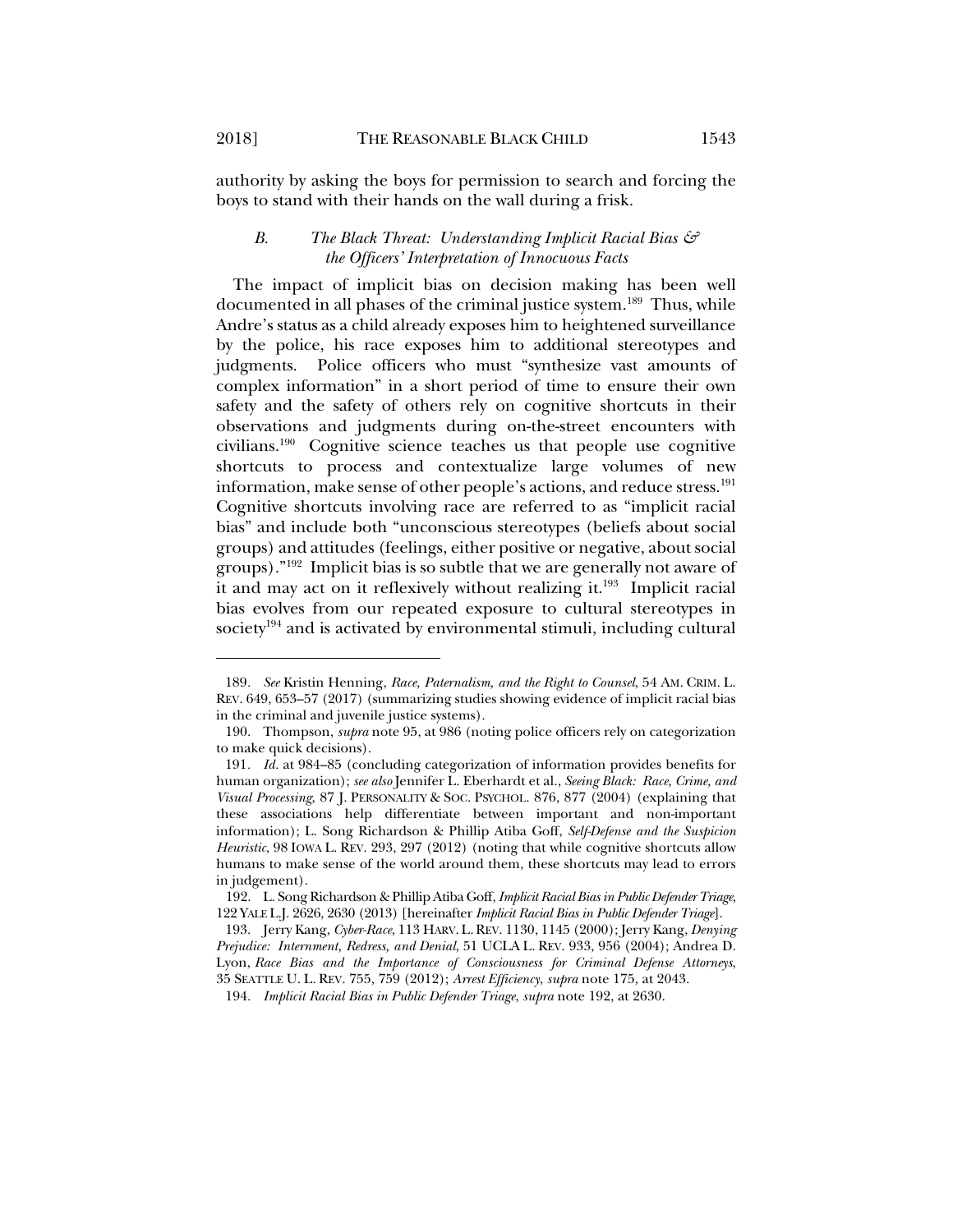stereotypes, that cause us to associate crime and race, particularly crime and blackness.<sup>195</sup> Once stereotypes and biases are Once stereotypes and biases are subconsciously triggered, they may evoke negative judgments and behaviors that are involuntary and unplanned.<sup>196</sup> These types of cognitive biases are not limited to rogue officers who abuse their power or intentionally target racial minorities with discriminatory motives. People of all races have implicit racial biases that may negatively affect their behavior, even those who ardently reject racism and discrimination and have positive relationships with people of other races.197 Even black Americans have some implicit racial bias in associating blackness with crime.<sup>198</sup>

Implicit racial bias helps explain why Andre was at such a disadvantage from the moment the officers saw him. Police expect youth to be anti-authoritarian;<sup>199</sup> they expect black boys to be dangerous.<sup>200</sup> Even when police are willing to disregard some youth behavior as mere adolescence, research suggests that black youth do not get the benefit of that mitigation. In one study of police

 200. *Gender, Race, and Urban Policing*, *supra* note 109, at 532, 534 ("[R]esearch confirms that young black men typify the 'symbolic assailant' in the eyes of the police.").

<sup>195</sup>*. See id.* at 2630; *see also* Justin D. Levinson et al., *Implicit Racial Bias: A Social Science Overview*, *in* IMPLICIT RACIAL BIAS ACROSS THE LAW 9, 10–12 (Justin D. Levinson & Robert J. Smith eds., 2012) (explaining that certain events and stimuli can trigger specific unconscious decision making and behavior); CHERYL STAATS, KIRWAN INST. FOR THE STUDY OF RACE & ETHNICITY, STATE OF THE SCIENCE: IMPLICIT BIAS REVIEW 36–45 (2013), http://kirwaninstitute.osu.edu/docs/SOTS-Implicit\_Bias.pdf (discussing studies that measure the association between race and criminality in the criminal justice context).

<sup>196</sup>*. See Arrest Efficiency*, *supra* note 175, at 2043; *Implicit Racial Bias in Public Defender Triage*, *supra* note 192, at 2629–30.

<sup>197</sup>*. See* Theodore Eisenberg & Sheri Lynn Johnson, *Implicit Racial Attitudes of Death Penalty Lawyers*, 53 DEPAUL L. REV. 1539, 1540 (2004) (discussing the pervasiveness of implicit biases in death penalties cases); Jeffrey J. Rachlinski et al., *Does Unconscious Racial Bias Affect Trial Judges?*, 84 NOTRE DAME L. REV. 1195, 1197 (2009) (explaining that even people who "embrace nondiscrimination norms" may still "hold implicit biases that might lead them to treat black Americans in discriminatory ways"); *Arrest Efficiency*, *supra* note 175, at 2039 (noting that individuals of all races have implicit biases); *see also* Jerry Kang & Mahzarin R. Banaji, *Fair Measures: A Behavioral Realist Revision of "Affirmative Action*,*"* 94 CALIF. L. REV. 1063, 1072 (2006) (discussing studies, including those in which test subjects have been African American and Latino and reject racism but still display implicit bias).

<sup>198</sup>*. See Implicit Racial Bias in Public Defender Triage*, *supra* note 175, at 2634.

<sup>199</sup>*. See* Samantha A. Goodrich et al., *Evaluation of a Program Designed to Promote Positive Police and Youth Interactions*, OJJDP J. OF JUV. JUST., Spring 2014, at 55, 57 (observing that interactions between police and youths were more likely to result in an arrest if the youth was disrespectful or hostile).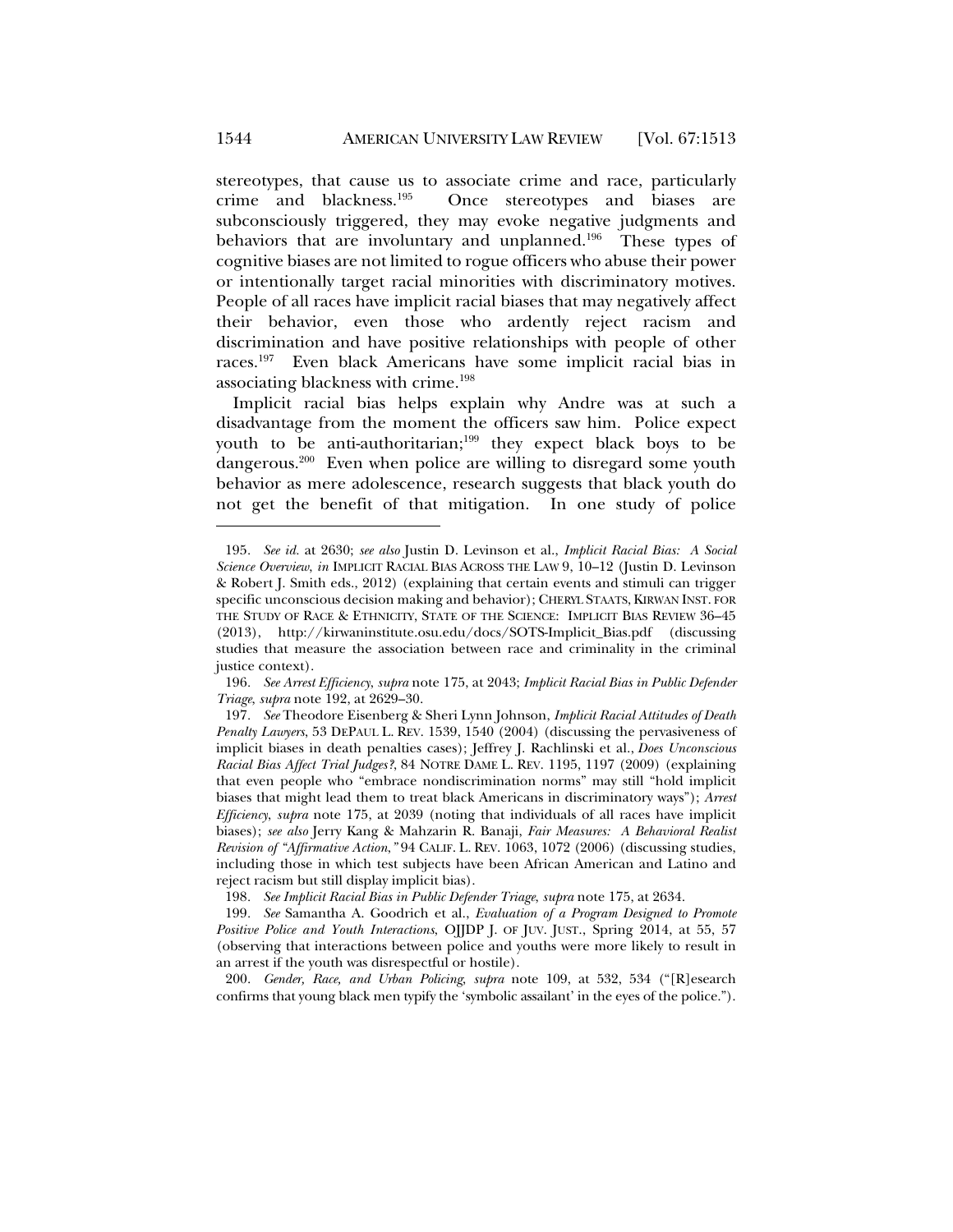perceptions of childhood innocence, researchers showed police officers a series of photographs of young white, black, and Latino males, advised them that the children in the photographs were accused of either a misdemeanor or a felony, and asked them to estimate the age of each child.<sup>201</sup> While the officers overestimated the age of adolescent black felony suspects by five years, they underestimated the age of adolescent white felony suspects by one year.<sup>202</sup> Moreover, the older an officer thought a child was, the more culpable the officer perceived the child to be of the suspected crime.<sup>203</sup> Further nuancing their study, researchers asked officers to take a "dehumanizing" implicit association test to determine the extent to which the officers associated black people with apes. $204$  This study found that the more readily participants implicitly associated blacks with apes, the higher their culpability ratings were for both black misdemeanor and black felony suspects.<sup>205</sup> In a related experiment with university students, the same researchers found that study subjects perceived youth aged zero to nine as equally innocent regardless of race, but began to think of black children as significantly less innocent than other children at every age group thereafter.<sup>206</sup> The perceived innocence of black children aged ten to thirteen was equivalent to that of non-black children aged fourteen to seventeen, and the perceived innocence of black children aged fourteen to seventeen was equivalent to that of non-black adults aged eighteen to twenty-one.<sup>207</sup> These findings suggest that black youth are more likely to be treated as adults much earlier than other youth and less likely than white youth to receive the benefits and special considerations of adolescence.<sup>208</sup>

The current reasonable articulable suspicion framework obscures the reality of implicit racial bias when it assumes that officers can cleanly separate race-neutral "suspicion" from conscious and unconscious bias.<sup>209</sup> The officers' purported factual observations may not be "facts" at all, but instead cognitive interpretations of ambiguous

 <sup>201.</sup> Phillip Atiba Goff et al., *The Essence of Innocence: Consequences of Dehumanizing Black Children*, 106 J. PERSONALITY & SOC. PSYCHOL. 526, 530 (2014).

<sup>202</sup>*. Id.* at 531–32.

<sup>203</sup>*. Id.* at 532.

<sup>204</sup>*. Id.*

<sup>205</sup>*. Id.* 

<sup>206</sup>*. Id.* at 529.

<sup>207</sup>*. Id.* 

<sup>208</sup>*. Id.* at 527.

 <sup>209.</sup> Thompson, *supra* note 95, at 983.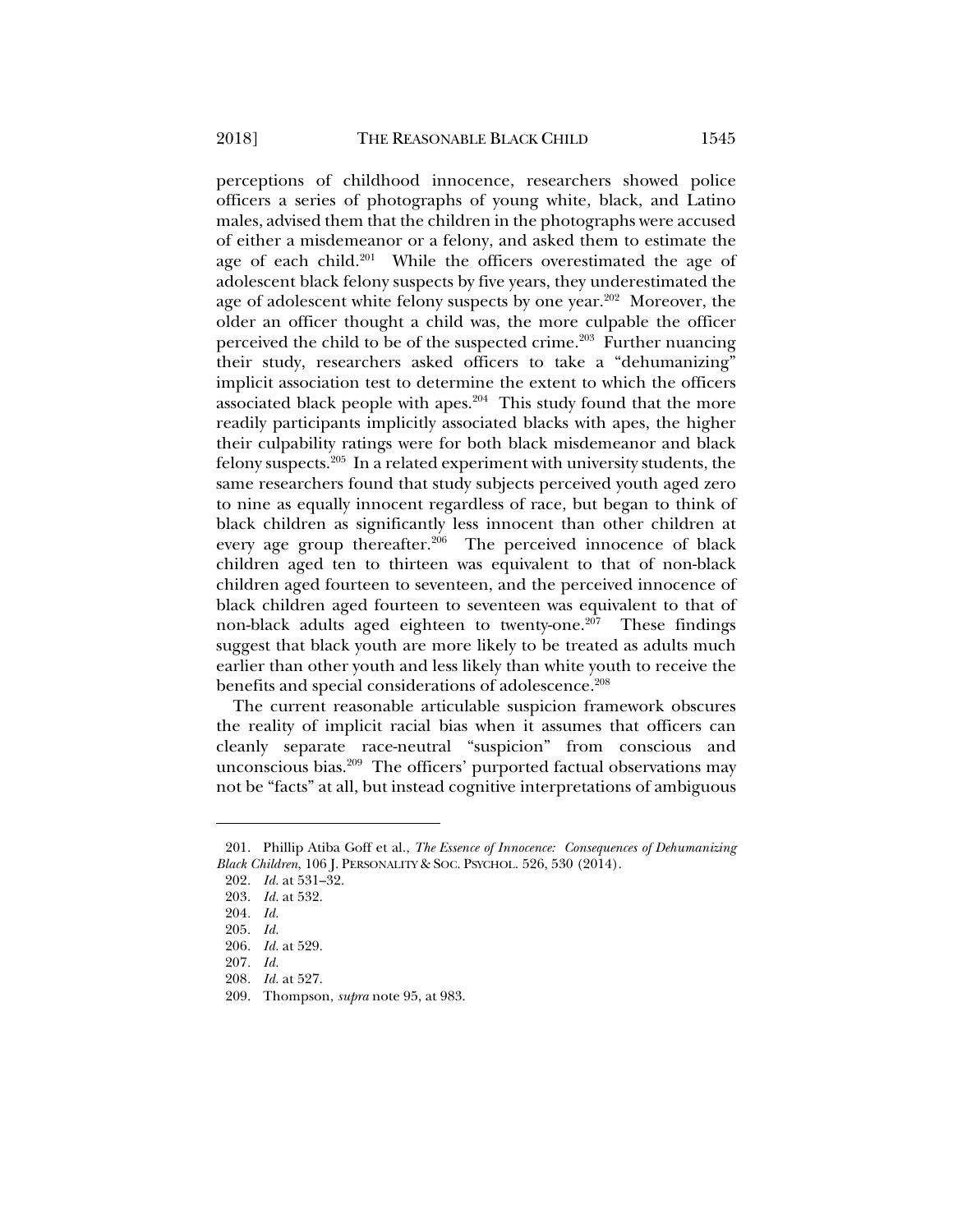or innocuous behavior, influenced by cultural norms and stereotypes. $210$  On the street, bias may cause officers to misinterpret ambiguous behavior to fit prevailing narratives or stereotypes about black youth.211 The cultural stereotype of "blacks as violent, hostile, aggressive, and dangerous" is so pervasive within our society, $2^{12}$  the mere presence of a black male on the street may cause an officer to anticipate criminal activity or fear for their safety.<sup>213</sup>

Several studies on implicit racial bias have found that individuals are more likely to interpret ambiguous behavior by blacks as more aggressive and consistent with violent intentions while interpreting the same behavior by whites as harmless.<sup>214</sup> In one study, researchers asked participants to view a brief movie clip in which a target's facial expression morphed from unambiguous hostility to unambiguous happiness and a second clip where the target's expression did the reverse.215 Participants with higher levels of implicit bias took longer to perceive the change of black faces from hostile to friendly, but not that of white faces. $216$  In the second clip, participants perceived the onset of hostility much earlier for black faces than for white faces.<sup>217</sup> In another study, researchers asked participants to view a series of black or white faces and then determine whether some object was crime-related or neutral.<sup>218</sup> Study participants were more likely to see crime-related objects when associating the object with a black face rather than with a white face.<sup>219</sup>

Studies on police shootings confirm suspicions that police perceive blacks to be more dangerous in spontaneous encounters. In one 2007 study, researchers randomly selected 124 patrol police officers and 135 civilians to play a video game simulation in which they were confronted with a black or white person and were asked to shoot if the person was

<sup>210</sup>*. Id.* at 987.

 <sup>211.</sup> *Id.* at 987 nn.160–61.

 <sup>212.</sup> *Implicit Racial Bias in Public Defender Triage*, *supra* note 192, at 2630.

<sup>213</sup>*. See* Eberhardt et al., *supra* note 191, at 890.

 <sup>214.</sup> Levinson & Young, *supra* note 175, at 310–11 (explaining that when mock jurors were primed with a black perpetrator, they were significantly more likely to find ambiguous evidence to be more indicative of guilt than with a white perpetrator); *Arrest Efficiency*, *supra* note 175, at 2046–48.

 <sup>215.</sup> Kurt Hugenberg & Galen V. Bodenhausen, *Facing Prejudice: Implicit Prejudice and the Perception of Facial Threat*, 14 PSYCHOL. SCI. 640, 640 (2003).

<sup>216</sup>*. Id.* at 642.

<sup>217</sup>*. Id.*

 <sup>218.</sup> Eberhardt et al., *supra* note 191, at 886.

<sup>219</sup>*. Id.*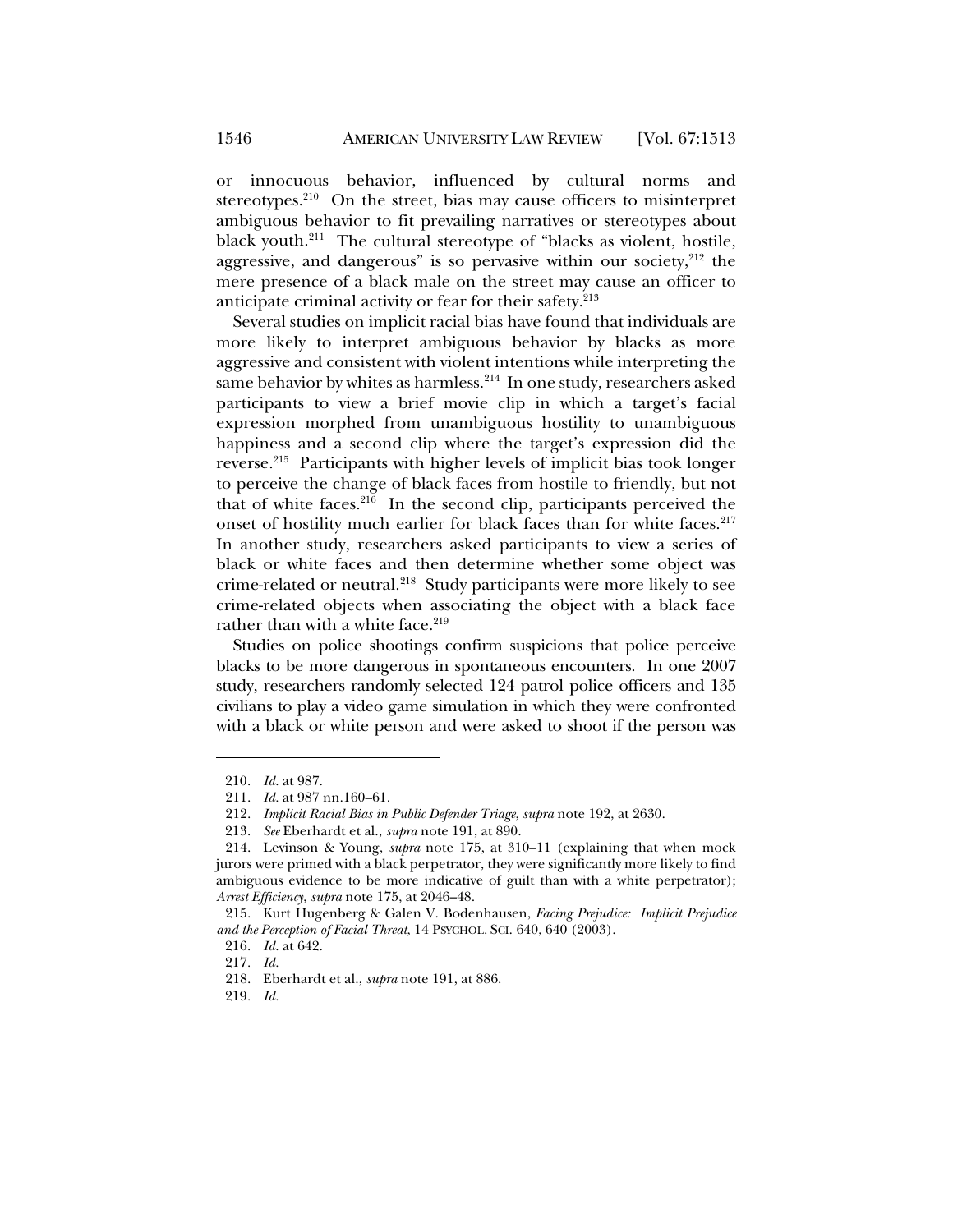armed or to press a "don't shoot" button as quickly as possible if the person was unarmed.220 Although officers were better able than civilians to differentiate between armed and unarmed targets, the results showed clear evidence of racial bias among both police officers and civilians.<sup>221</sup> Both police officers and civilians were faster at shooting black targets than white targets, and police officers were slower to make correct decisions when faced with either an unarmed black man or an armed white man.<sup>222</sup>

In a 2005 study, police officers were initially more likely to mistakenly shoot unarmed black suspects than unarmed white suspects.<sup>223</sup> However, over time, participation in the simulation resulted in a shift from a liberal bias toward shooting in early trials to a more conservative response in later trials involving both black and white suspects. $224$ 

Given the demonstrated impact of bias on police and other criminal justice actors, race must be meaningfully considered in assessing the reliability of an officer's objective facts and decision to stop a black youth. An officer's report of "furtive gestures," "evasive" eye movements, and "excessive nervousness" may all be distorted by stereotypes about race and adolescence.

## *C. The Reasonableness of Suspect Behavior: Commonsense Conclusions About Race and Adolescence*

Even assuming the officers' factual observations are reliable and not unduly distorted by implicit biases, the officer's suspicion may still be distorted by the meaning he or she assigns to those observations. Although the Court articulated a lower quantum of evidence needed

 <sup>220.</sup> Joshua Correll et al., *Across the Thin Blue Line: Police Officers and Racial Bias in the Decision to Shoot*, 92 J. PERSONALITY & SOC. PSYCHOL. 1006, 1009 (2007) [hereinafter *Across the Thin Blue Line*]; *see also* Joshua Correll et al., *The Police Officer's Dilemma: Using Ethnicity to Disambiguate Potentially Threatening Individuals*, 83 J. PERSONALITY & SOC. PSYCHOL. 1314, 1317 (2002) (reporting the results of shooter-paradigm videogame in which undergraduate students and randomly selected people were quicker to shoot black targets as compared to white, made more mistakes in shooting more unarmed black targets (false alarms) than unarmed white targets and failing to shoot more armed white targets (misses) than armed black targets).

<sup>221</sup>*. See Across the Thin Blue Line*, *supra* note 220, at 1015 (comparing the implicit racial bias of police officers with the average citizen).

<sup>222</sup>*. See id.* at 1015, 1017.

<sup>223</sup>*. See* E. Ashby Plant & B. Michelle Peruche, *The Consequences of Race for Police Officers' Responses to Criminal Subjects*, 16 PSYCHOL. SCI. 180, 181 (2005) (highlighting further research that shows the pervasiveness of implicit bias in police officers).

<sup>224</sup>*. Id.* at 182.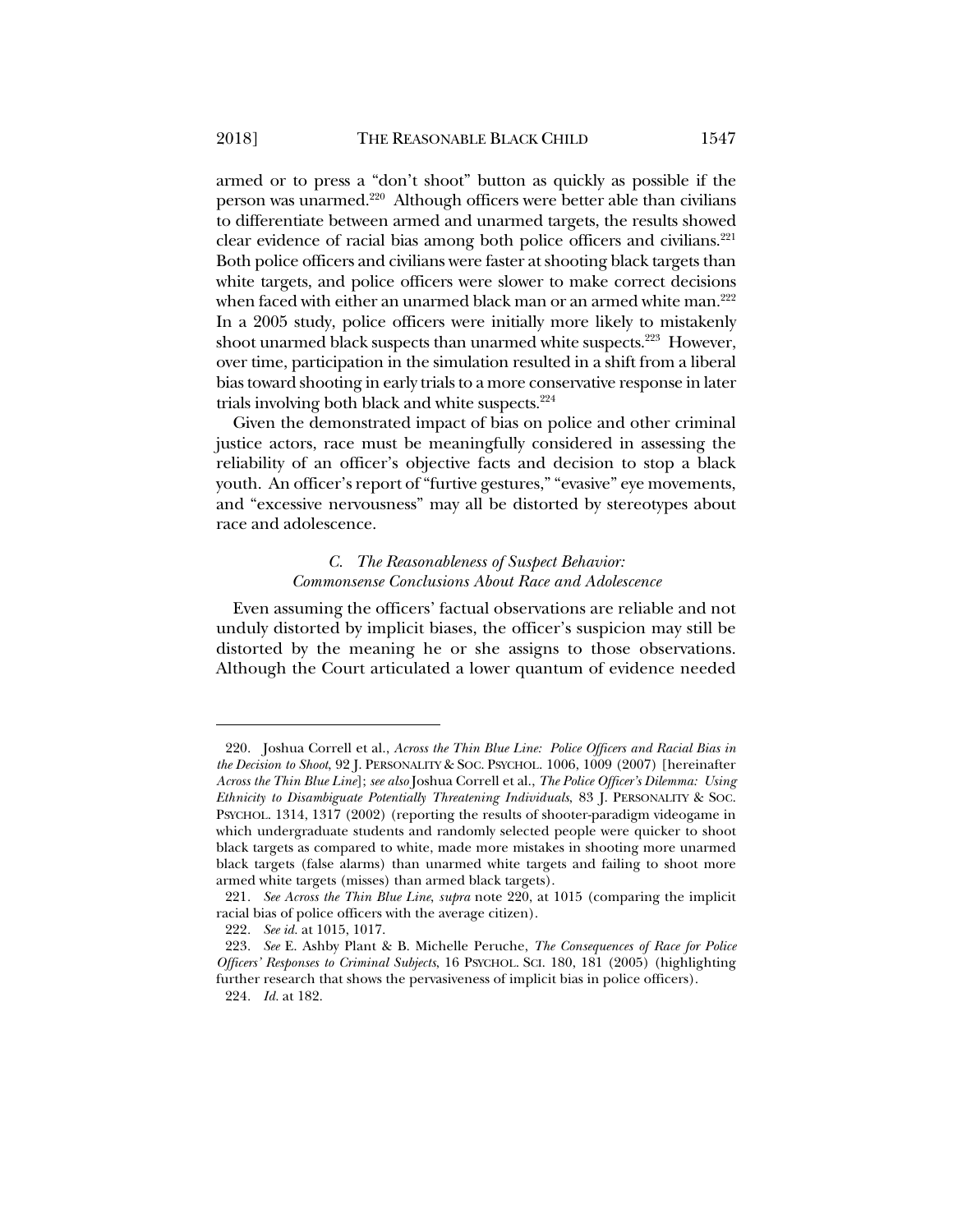to justify an investigative *Terry* stop,<sup>225</sup> the reasonable articulable suspicion standard requires more than mere "inarticulate hunches."226 It requires more than an officer's intuitive sense that a person "looked suspicious." $227$  To provide the requisite suspicion, an officer must identify facts and observations that are specific, objective, and largely race-neutral unless race is an identifying factor in an otherwise sufficiently detailed description.<sup>228</sup> The standard allows the officer to consider the totality of the circumstancesbut highlights specific factors that reasonably contribute to that analysis.<sup>229</sup> Factors include the activities of the person being stopped, the officer's knowledge about the person, the area in which the activity is taking place, and the person's immediate reaction or response when approached and questioned by the officer.<sup>230</sup> Within this broad framework, police may infer nefarious intent from a person's flight, furtive gestures, presence in a high crime neighborhood, association with known offenders, knowledge of recently reported crime in the area, presence in a particular location at an unusual time of day, and exchange of items believed to be contraband. $231$ 

The totality of the circumstances standard also allows officers to infer criminal intent from a collection of otherwise innocuous facts. For example, in *Terry* the officer inferred criminality from Terry's actions of pacing in front of a store, gazing into the store window, and conferring with a third man—each of which the Court itself acknowledged were innocuous behaviors not indicative of criminal activity.232 On review, the Court concluded that the officer's thirty-nine years of professional

232*.* Terry v. Ohio, 392 U.S. 1, 22–23 (1968).

 <sup>225.</sup> Terry v. Ohio, 392 U.S. 1, 27 (1968).

<sup>226</sup>*. Id.* at 21–22; Sibron v. New York, 392 U.S. 40, 73 (1968) (Harlan, J., concurring) ("There must be something at least in the activities of the person being observed on or in his surroundings that affirmatively suggests particular criminal activity, completed, current, or intended.").

 <sup>227.</sup> Brown v. Texas, 443 U.S. 47, 52 (1979).

 <sup>228.</sup> Thompson, *supra* note 95, at 967–69, 975–77 (discussing the Court's reliance on specific, objective facts and omission of race in *Terry* to explain the officer's stop of Terry, and appropriate use of race); *see, e.g.*, United States v. Collins, 532 F.2d 79, 81 (8th Cir. 1976) (finding that the officer was justified in making an investigative stop because the defendant drove a car similar to one described over police radio).

 <sup>229.</sup> Illinois v. Wardlow, 528 U.S. 119, 124–25 (2000); United States v. Cortez, 449 U.S. 411, 417 (1981).

<sup>230</sup>*. See generally* LAFAVE, *supra* note 38, § 9.5 (detailing what constitutes a permissible stop).

<sup>231</sup>*. See, e.g.*, *Wardlow*, 528 U.S. at 124 (articulating that flight and presence in a high crime area can be grounds for reasonable suspicion).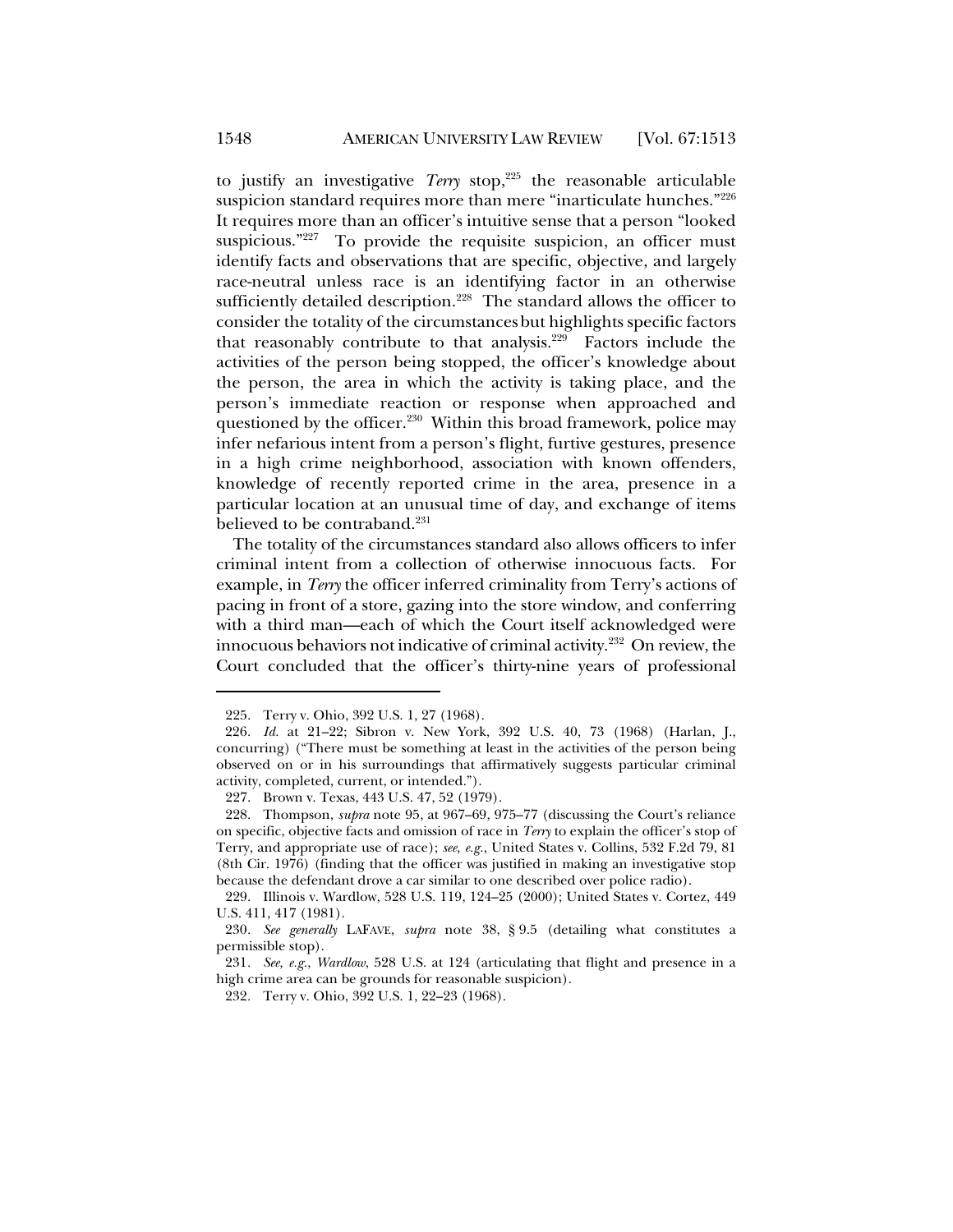experience and knowledge of the patterns of criminal activity were sufficient to validate the stop. $233$ 

In reviewing the propriety of an officer's conduct, courts will evaluate the officer's inferences from the lens of a reasonable police officer viewing similar facts and circumstances.234 As the Court noted in *Terry*,

In justifying the particular intrusion[,] the police officer must be able to point to specific and articulable facts which, taken together with rational inferences from those facts, reasonably warrant the intrusion . . . . And in making that assessment it is imperative that the facts be judged against an objective standard: would the facts available to the officer at the moment of the seizure or the search "warrant a man of reasonable caution in the belief" that the action taken was appropriate? $235$ 

Notwithstanding the Court's endorsement of an objective, raceneutral standard to undergird the Fourth Amendment stop-and-frisk framework, race and adolescence cannot be extracted from the interpretation of most common justifications for a stop. Some factors such as presence in a high crime neighborhood—are so intertwined with race that they have become a proxy for race.<sup>236</sup> Unless the police and courts meaningfully evaluate the role of race and adolescence in the suspicion rubric and revisit the traditional judgments and inferences that are frequently assigned to behaviors by blacks and youth, black children will continue to be disproportionately targeted by the police.

## *1. Flight and refusal to rooperate*

A child's flight from the police is a clear example of how race and age together negate the inference of guilt that might otherwise flow from a youth's avoidance of or refusal to cooperate with the police. In

<sup>233</sup>*. Id.* at 23.

<sup>234</sup>*. Id.* at 21–22; *see Wardlow*, 528 U.S. at 124–25 ("[C]ourts do not have available empirical studies dealing with inferences drawn from suspicious behavior, and we cannot reasonably demand scientific certainty from judges or law enforcement officers where none exists. Thus, the determination of reasonable suspicion must be based on commonsense judgments and inferences about human behavior." (citing *Cortez*, 449 U.S. at 418)).

<sup>235</sup>*. Terry*, 392 U.S. at 21–22; *see also Cortez*, 449 U.S. at 418 ("The analysis proceeds with various objective observations, information from police reports . . . and consideration of the modes or patterns of operation of certain kinds of lawbreakers. From these data, a trained officer draws inferences and deductions—inferences and deductions that might well elude an untrained person.").

<sup>236</sup>*. See* Lewis R. Katz, Terry v. Ohio *at Thirty-Five: A Revisionist View*, 74 MISS. L.J. 423, 493 (2004) ("Thus 'high crime area' becomes a centerpiece of the *Terry* analysis, serving almost as a talismanic signal justifying investigative stops. Location in America, in this context, is a proxy for race and ethnicity.").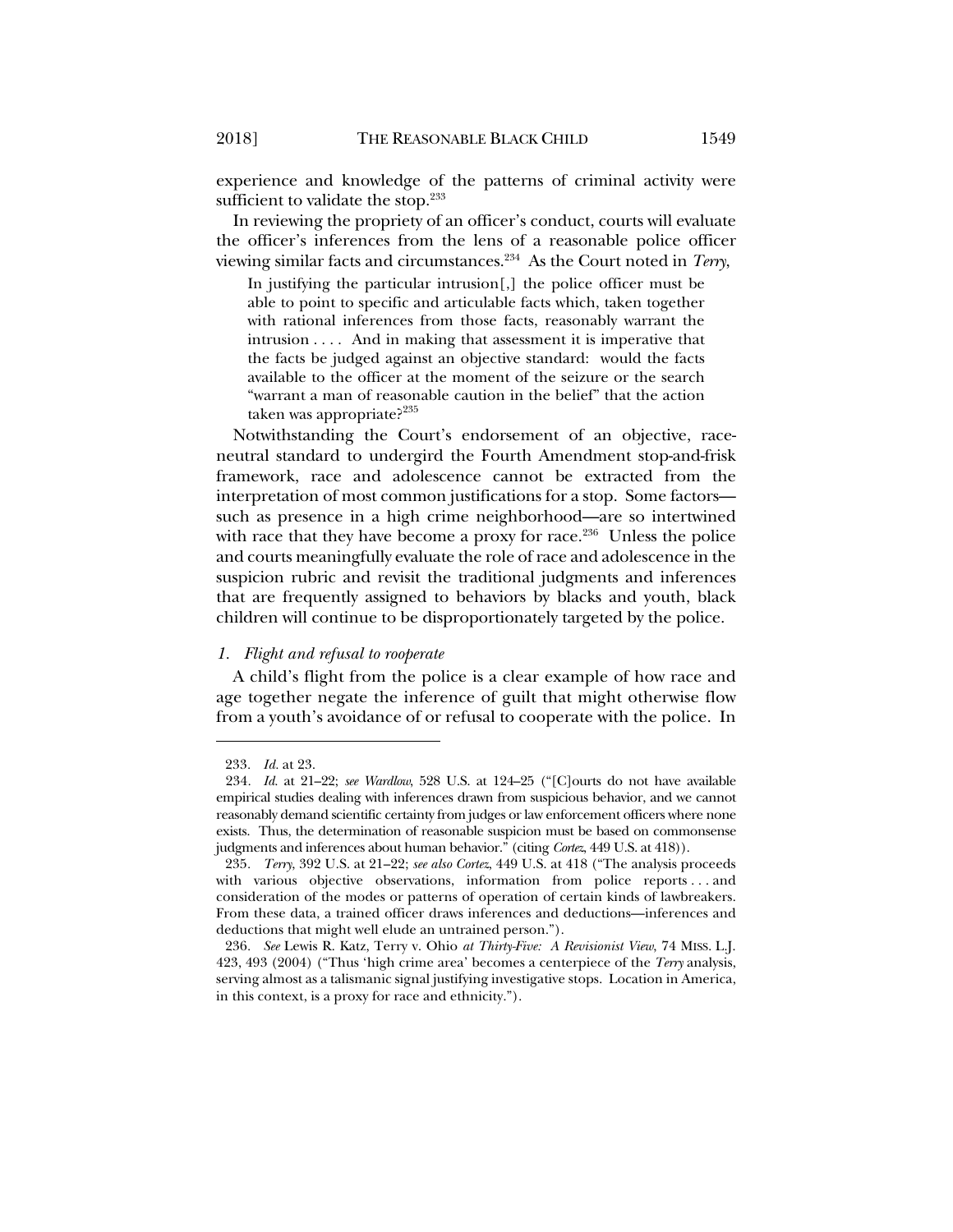the scenario we have been examining throughout this Article, Andre did not flee. Maybe he saw no way out, with four uniformed officers and a marked police car at his side. Maybe he was terrified the officers would shoot him in the back if he walked away. Regardless, Andre faced a dilemma that many black boys face when they are confronted by the police: to either blindly comply with whatever the police say to avoid getting hurt (and thereby submit to a seizure) or run as fast as possible to get out of there.<sup>237</sup>

Although courts have long given lip service to the notion that civilians have a right to avoid the police and go about their business,<sup>238</sup> that notion has been undermined by an equally long-standing inference that an individual's "flight" from the presence of police conveys a consciousness of guilt.239 Relying on commonsense judgments about human behavior, police and courts assume that a person who runs has something to hide.<sup>240</sup> However, as with other aspects of the Fourth Amendment doctrine, assumptions about the meaning of flight need to be reexamined in light of recent developmental science and the evolving reasonable child standard. As the Court held in *J.D.B.*, a child's age itself generates its own set of commonsense conclusions about behavior and perception.<sup>241</sup> A child's decision to flee may be impulsive, emotional, or rebellious, particularly in the face of perceived unfairness.<sup>242</sup> Adolescent decision making is often compromised by cognitive and psychosocial immaturity.<sup>243</sup> Cognitive immaturity refers to "deficiencies in the way adolescents

<sup>237</sup>*. See* Commonwealth v. Warren, 58 N.E.3d 333, 342 (Mass. 2016) (emphasizing that racial profiling of black males has conditioned them to run from police).

<sup>238</sup>*. See, e.g.*, Florida v. Royer, 460 U.S. 491, 497–98 (1983) (holding that a person may decline to listen to police officer questions at all and may go on his way); Smith v. United States, 558 A.2d 312, 316 (D.C. 1989) ("Leaving a scene hastily may be inspired . . . by a legitimate desire to avoid contact with the police. A citizen has as much prerogative to avoid the police as he does to avoid any other person, and his efforts to do so, without more, may not justify his detention.").

<sup>239</sup>*. Wardlow*, 528 U.S. at 124.

<sup>240</sup>*. See Warren*, 58 N.E.3d at 341.

 <sup>241.</sup> J.D.B. v. North Carolina, 564 U.S. 261, 272 (2011) (citing Yarborough v. Alvarado, 541 U.S. 652, 674 (2004) (Breyer, J., dissenting)).

 <sup>242.</sup> David E. Arredondo, *Child Development, Children's Mental Health and the Juvenile Justice System: Principles for Effective Decision-Making*, 14 STAN. L. & POL'Y REV. 13, 13 n.2 (2003) (describing the propensity of children to react negatively in the face of perceived unfairness).

 <sup>243.</sup> Elizabeth Cauffman & Laurence Steinberg, *(Im)maturity of Judgment in Adolescence: Why Adolescents May Be Less Culpable than Adults*, 18 BEHAV. SCI. & L. 741, 742–43 (2000); Scott-Hayward, *supra* note 44, at 62.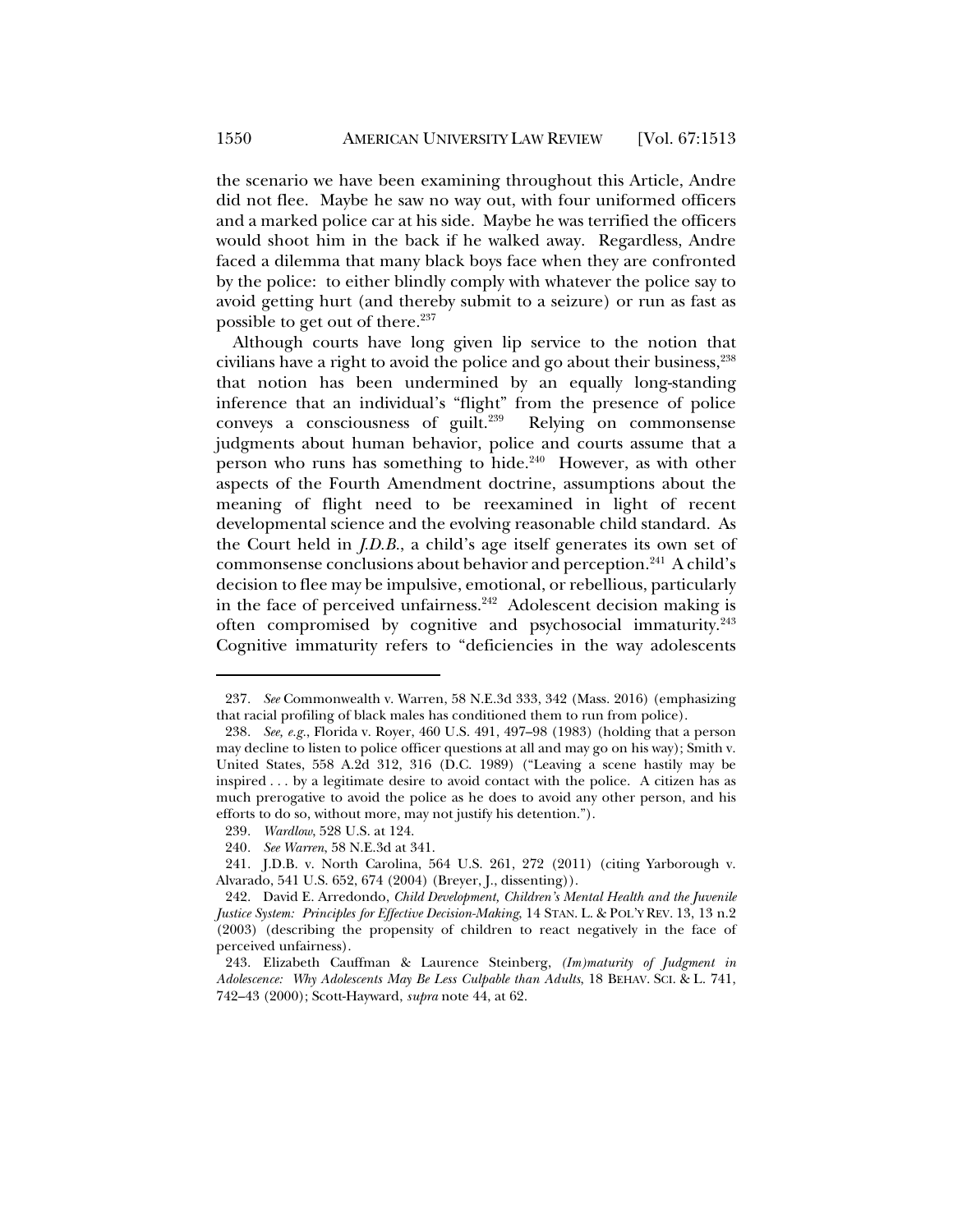think"; psychosocial immaturity refers to "deficiencies in adolescents' social and emotional capability."<sup>244</sup> Even when adolescents' cognitive capacities begin to approximate those of an adult, deficiencies in their psychosocial capacities compromise decision making well into late adolescence and early adulthood.<sup>245</sup> As discussed in Part II, the region of the brain associated with impulse control, risk assessment, and moral reasoning is still developing well into late adolescence.<sup>246</sup> The adolescent brain reaches heightened emotional reactivity before it develops the capacity to regulate those emotions.<sup>247</sup> As a result, youth as a class tend to be more impulsive, less risk averse than adults, and prefer short-term gains.<sup>248</sup> Youth are also less able than adults to envision the danger inherent in a particular behavior.<sup>249</sup> Even when youth can anticipate the long-term consequences of a given course of conduct, they tend to make impetuous decisions and actions,<sup>250</sup> especially when they are under stress.<sup>251</sup>

Youth are also more susceptible to the influence of others—both peers and adults.252 It is not a myth that teens are more sensitive than adults to the perceived and actual influences of their peers.<sup>253</sup> Peer

249. Roper v. Simmons, 543 U.S. 551, 569–70 (2005).

250*. Id.* at 569.

-

252. Steinberg & Scott, *supra* note 45, at 1012.

253*. See* Margo Gardner & Laurence Steinberg, *Peer Influence on Risk Taking, Risk Preference, and Risky Decision Making in Adolescence and Adulthood: An Experimental Study*,

 <sup>244.</sup> Cauffman & Steinberg, *supra* note 143, at 742–43.

 <sup>245.</sup> Steinberg & Scott, *supra* note 45, at 1011–12; *see also* Cauffman & Steinberg, *supra* note 243, at 756–57.

 <sup>246.</sup> Levick & Tierney, *supra* note 11, at 523–24 (citation omitted); *see supra* notes 147–51 and accompanying text.

 <sup>247.</sup> Laurence Steinberg, *A Behavioral Scientist Looks at the Science of Adolescent Brain Development*, 72 BRAIN & COGNITION 160, 161–62 (2010).

<sup>248</sup>*. See* Steinberg & Scott, *supra* note 45, at 1012 (noting that adolescents are generally less risk adverse than adults). *See generally* Elizabeth Cauffman et al., *Age Differences in Affective Decision Making as Indexed by Performance on the Iowa Gambling Task*, 46 DEVELOPMENTAL PSYCHOL. 193, 206 (2010) (providing perspectives on age differences and risk taking); *Age Differences in Future Orientation*, *supra* note 149, at 28 (using an increasing risk dynamic paradigm in which probability of a negative outcome increases with each additional decision to measure risky decision making).

 <sup>251.</sup> B.J. Casey & Kristina Caudle, *The Teenage Brain: Self Control*, 22 CURRENT DIRECTIONS PSYCHOL. SCI. 82, 82–87 (2013) (finding that juveniles' cognitive capacity is undermined in circumstances that are not controlled, deliberate and calm); Bernd Figner et al., *Affective and Deliberative Processes in Risky Choice: Age Differences in Risk Taking in the Columbia Card Task*, 35 J. OF EXPERIMENTAL PSYCHOL. 709, 728 (2009) (finding that in emotionally laden settings adolescents were more likely to make risky decisions compared to children and adults).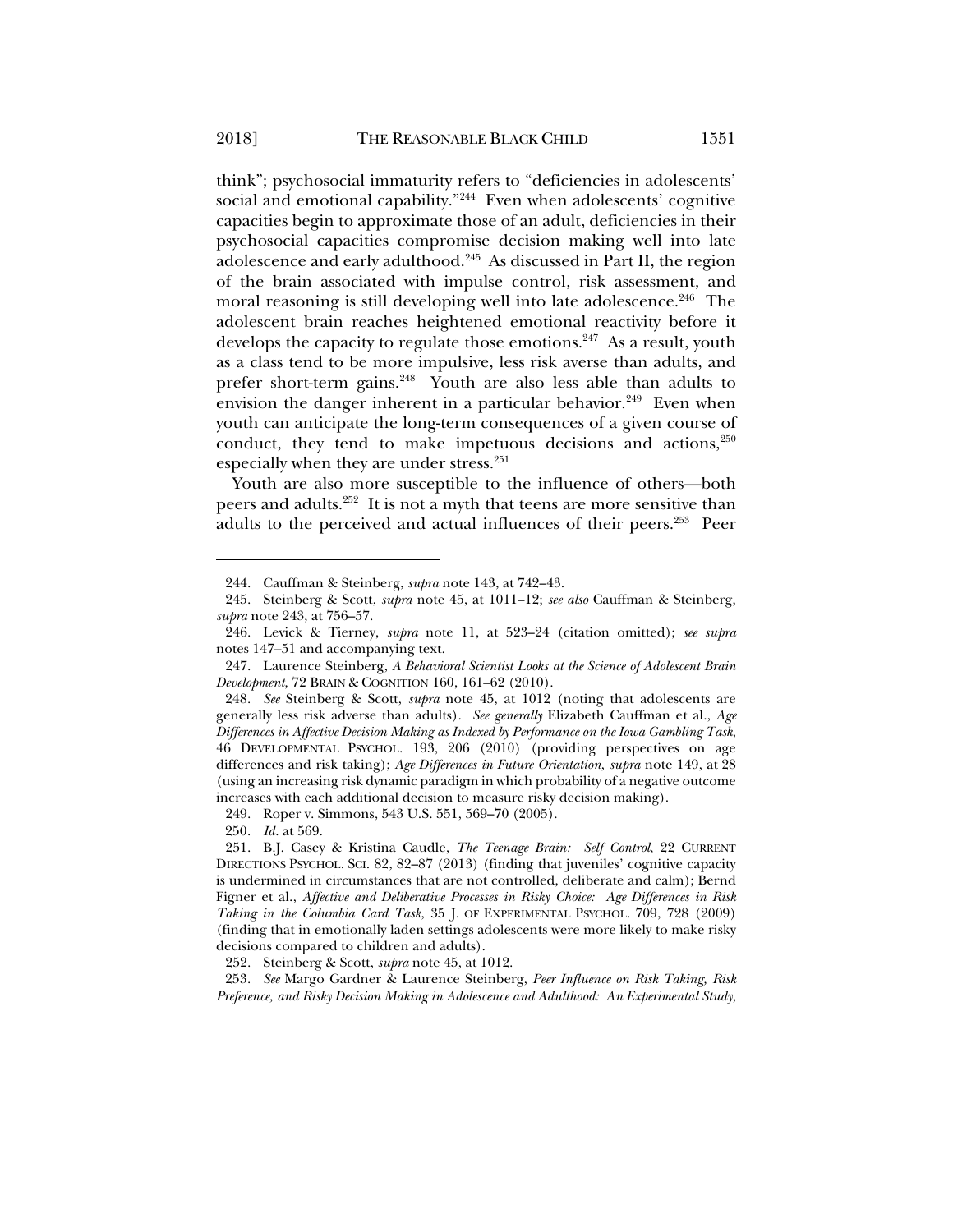influence can be direct (e.g., friends encouraging others to do something risky like run from the police) or indirect (e.g., doing something risky to avoid peer rejection even in the absence of direct pressure).254 Given that youth frequently hang out in groups during adolescence, susceptibility to peer influence during the teen years cannot be underestimated.<sup>255</sup> When one child runs, they all run regardless of guilt or innocence.<sup>256</sup> To expect anything else is unrealistic and creates unwarranted suspicion.

Acknowledging that flight from the police does not create suspicion per se, some courts have tried to honor the individual's right to avoid the police by inferring consciousness of guilt only when the suspect has engaged in some "headlong flight" or "fleeing" that manifests a real, immediate, and urgent desire to escape.<sup>257</sup> This distinction is of little, if any, benefit for a youth who runs as fast as he can out of impulse. Among youth as a class, there are too many innocent reasons a child might run to warrant a fair and reasonable conclusion that their flight conveys consciousness of guilt.258

When we add race to these adolescent indiscretions, the link between flight and consciousness of guilt becomes even more tenuous. In *United States v. Drayton*<sup>259</sup>, the Court asserted that the presence of a uniformed and visibly armed officer "is cause for assurance, not discomfort."260 As

<sup>41</sup> DEVELOPMENTAL PSYCHOL. 625, 629 (2005) (summarizing the results of a study that found that teens took more risks in a driving game when their peers were in the room than adults in the same situation); *see also* Laurence Steinberg & Kathryn C. Monahan, *Age Differences in Resistance to Peer Influence*, 43 DEVELOPMENTAL PSYCHOL. 1531, 1536 (2007) (discussing a study finding that individuals capacity to resist peer pressure grows linearly between ages fourteen to eighteen, but after eighteen there is not much evidence of further growth).

 <sup>254.</sup> Gardner & Steinberg, *supra* note 253, at 625–26.

<sup>255</sup>*. Id.* at 625.

<sup>256</sup>*. See id.* (finding that adolescents are more likely to follow their peers and make riskier decisions when with peer groups).

 <sup>257.</sup> Illinois v. Wardlow, 528 U.S. 119, 124 (2000); *see also* Smith v. United States, 558 A.2d 312, 317 (D.C. 1989) (finding no reasonable articulable suspicion when suspect neither ran nor bolted); State v. Kreps, 650 N.W.2d 636, 648 (Iowa 2002) (holding that certain facts coupled with headlong flight is sufficient for reasonable suspicion). *But see* Wilson v. United States, 802 A.2d 367, 370 (D.C. 2002) (rejecting argument that only "headlong flight" meets the test of *Wardlow*).

<sup>258</sup>*. See* Lourdes M. Rosado, *Minors and the Fourth Amendment: How Juvenile Status Should Invoke Different Standards for Searches and Seizures on the Street*, 71 N.Y.U. L. REV. 762, 781–82 (1996) (highlighting multiple reasons why juvenile actions must be treated differently in Fourth Amendment contexts).

 <sup>259. 536</sup> U.S. 194 (2002).

 <sup>260.</sup> *Id.* at 204.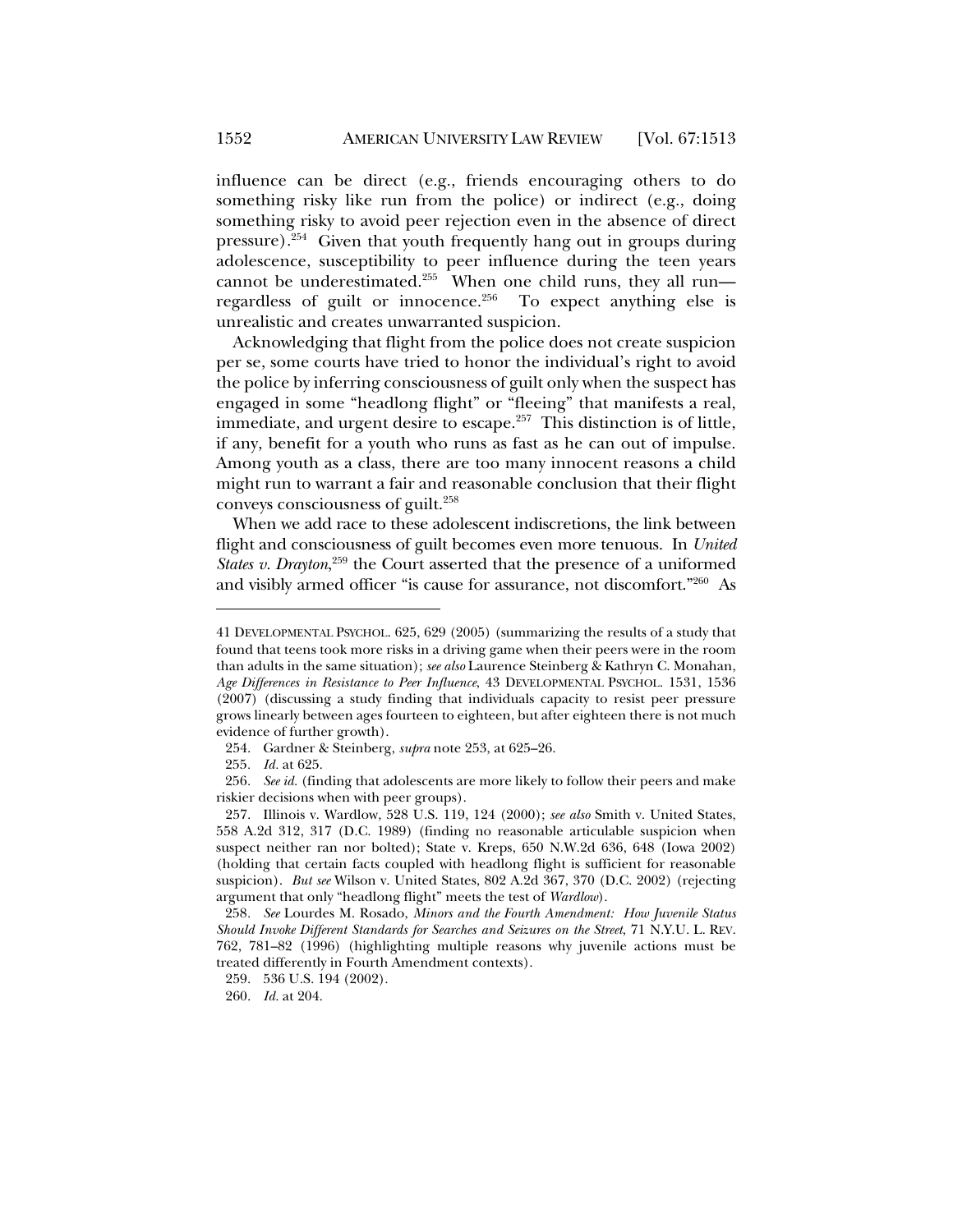the Court further opined, "That most law enforcement officers are armed is a fact well known to the public. The presence of a holstered firearm thus is unlikely to contribute to the coerciveness of the encounter absent active brandishing of the weapon."261 Quite to the contrary, the current strain in police-black relations give black Americans little reason to be comforted by the presence of an armed officer. Several federal and state courts have already acknowledged that innocent minorities sometimes flee from the scene of a crime for entirely innocent reasons, including a desire to avoid unwarranted harassment by the police, fear of being apprehended for a crime they did not commit, and fear of physical injury or even death at the hands of an officer.<sup>262</sup> As Justice Stevens pointed out in his concurrence in *Wardlow*:

Among some citizens, particularly minorities . . . there is also the possibility that the fleeing person is entirely innocent, but, with or without justification, believes that contact with the police can itself be dangerous, apart from any criminal activity associated with the officer's sudden presence. For such a person, unprovoked flight is neither "aberrant" nor "abnormal." Moreover, these concerns and fears are known to the police officers themselves, and are validated by law enforcement investigations into their own practices.

. . .

The probative force of the inferences to be drawn from flight is a function of the varied circumstances in which it occurs.<sup>263</sup>

More recently, one state court was even more assertive in its rejection of flight as a reliable indicator of guilt for black males.<sup>264</sup> In 2016, in *Commonwealth v. Warren*, 265 the Supreme Court of Massachusetts held that officers had no reasonable articulable suspicion to stop Jimmy Warren given the vagueness of the suspect description, the lapse of time between the reported burglary and the stop of Warren, and Warren's distance from the location of the reported crime at the time he was stopped.<sup>266</sup> In declining to treat Warren's purported "flight" from the police as a meaningful contributing factor in the officers'

<sup>261</sup>*. Id.* at 205.

<sup>262</sup>*. See Wardlow*, 528 U.S. at 132–33 (Stevens, J., concurring in part and dissenting in part) (highlighting citizen's fears over contact with police as a potential reason for flight); *see also In re* T.L.L., 729 A.2d 334, 341–42 (D.C. 1999) (finding flight not sufficient for reasonable articulable suspicion when respondent and his companions "rapid[ly] retreat[ed]" into the house when police approached).

<sup>263</sup>*. Wardlow*, 528 U.S. at 132–33, 135 (Stevens, J., concurring in part and dissenting in part).

 <sup>264.</sup> Commonwealth v. Warren, 58 N.E.3d 333, 342–43 (Mass. 2016).

 <sup>265. 58</sup> N.E.3d 333 (Mass. 2016).

<sup>266</sup>*. Id.* at 342–43.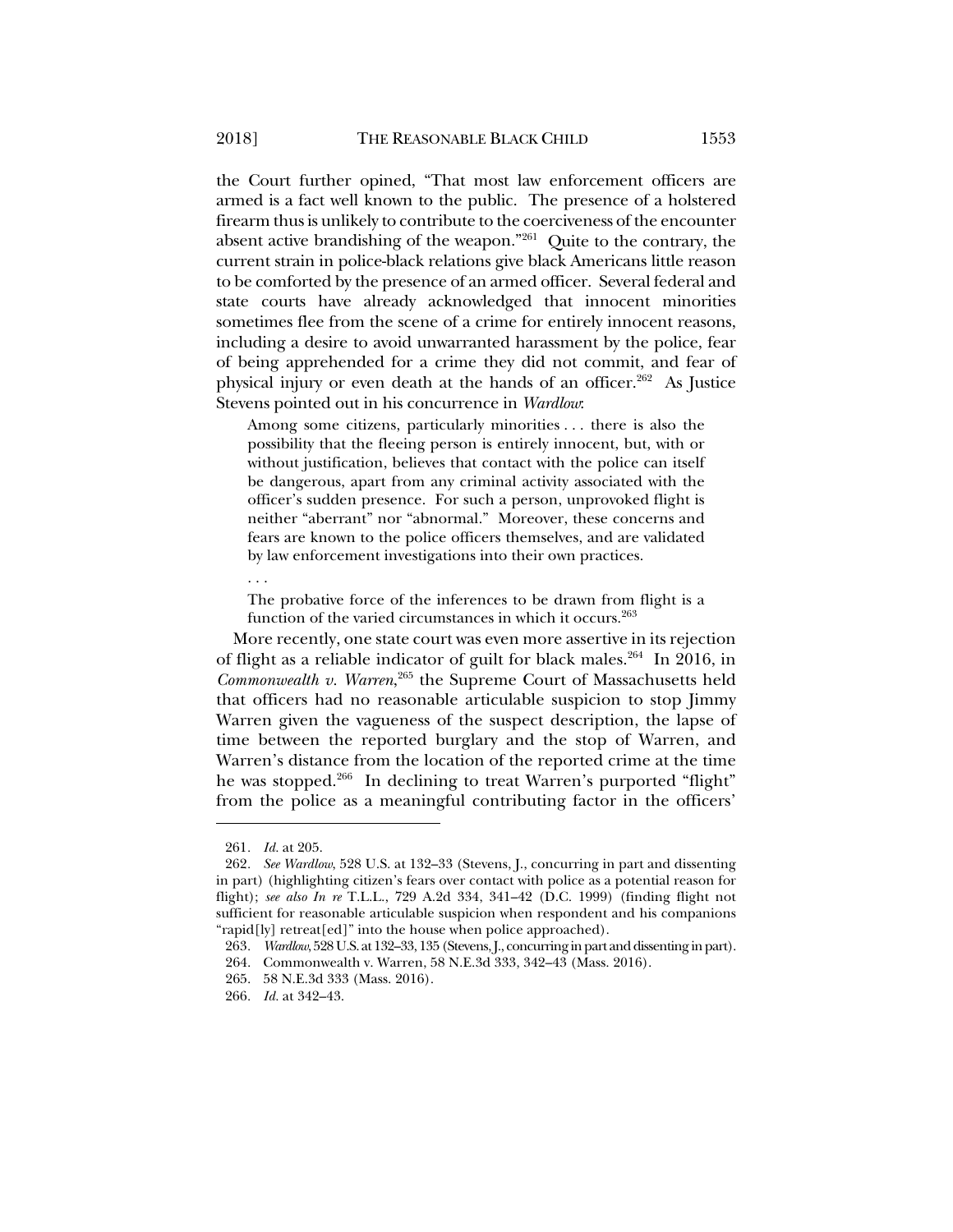suspicion, Justice Hines wrote,

Where the suspect is a black male stopped by the police on the streets of Boston, the analysis of flight as a factor in the reasonable suspicion calculus cannot be divorced from the findings in a recent Boston Police Department . . . report documenting a pattern of racial profiling of black males in the city of Boston . . . . We do not eliminate flight as a factor in the reasonable suspicion analysis whenever a black male is the subject of an investigatory stop. However, in such circumstances, flight is not necessarily probative of a suspect's state of mind or consciousness of guilt. Rather, the finding that black males in Boston are disproportionately and repeatedly targeted for [field interrogation observation] encounters suggests a reason for flight totally unrelated to consciousness of guilt. Such an individual, when approached by the police, might just as easily be motivated by the desire to avoid the recurring indignity of being racially profiled as by the desire to hide criminal activity. Given this reality for black males in the city of Boston, a judge should, in appropriate cases, consider the report's findings in weighing flight as a factor in the reasonable suspicion calculus.<sup>267</sup>

A black youth's flight from the police is just as likely to reflect a personal desire to avoid contact with a corrupt system as it is to be consciousness of guilt. Given the myriad of negative direct and indirect contacts young black males have with the police, it is no surprise that black boys have an especially low opinion of the police, particularly in socioeconomically disadvantaged communities where friction between the police and citizens is common.<sup>268</sup> Research shows that while youth in general have less favorable views about the police than adults, black youth have even less favorable attitudes toward the police than white youth.269 Unlike white youth, who tend to see police misconduct as an aberration, black male youth experience that misconduct as ubiquitous.<sup>270</sup>

Black boys are angered not only by the sheer number of police

<sup>267</sup>*. Id.* at 342; *see also In re* J.M., 619 A.2d 497, 513 (D.C. 1997) (Mack, J., dissenting) ("I respectfully venture to suggest that no reasonable innocent black male (with any knowledge of American history) would feel free to ignore or walk away from a drug interdicting team.").

<sup>268</sup>*. See* Goodrich & Anderson, *supra* note 199, at 87 (describing the importance of community context in shaping perceptions of police).

 <sup>269.</sup> *Police Don't Like Black People*, *supra* note 184, at 71, 74; Yolander G. Hurst & James Frank, *How Kids View Cops: The Nature of Juvenile Attitudes Toward the Police*, 28 J. CRIM. JUST. 189, 200 (2000); Taylor et al., *supra* note 177, at 302.

<sup>270</sup>*. See, e.g.*, *Strategic Responses*, *supra* note 103, at 252–53 (examining youths' responses to police in three neighborhoods in St. Louis, Missouri).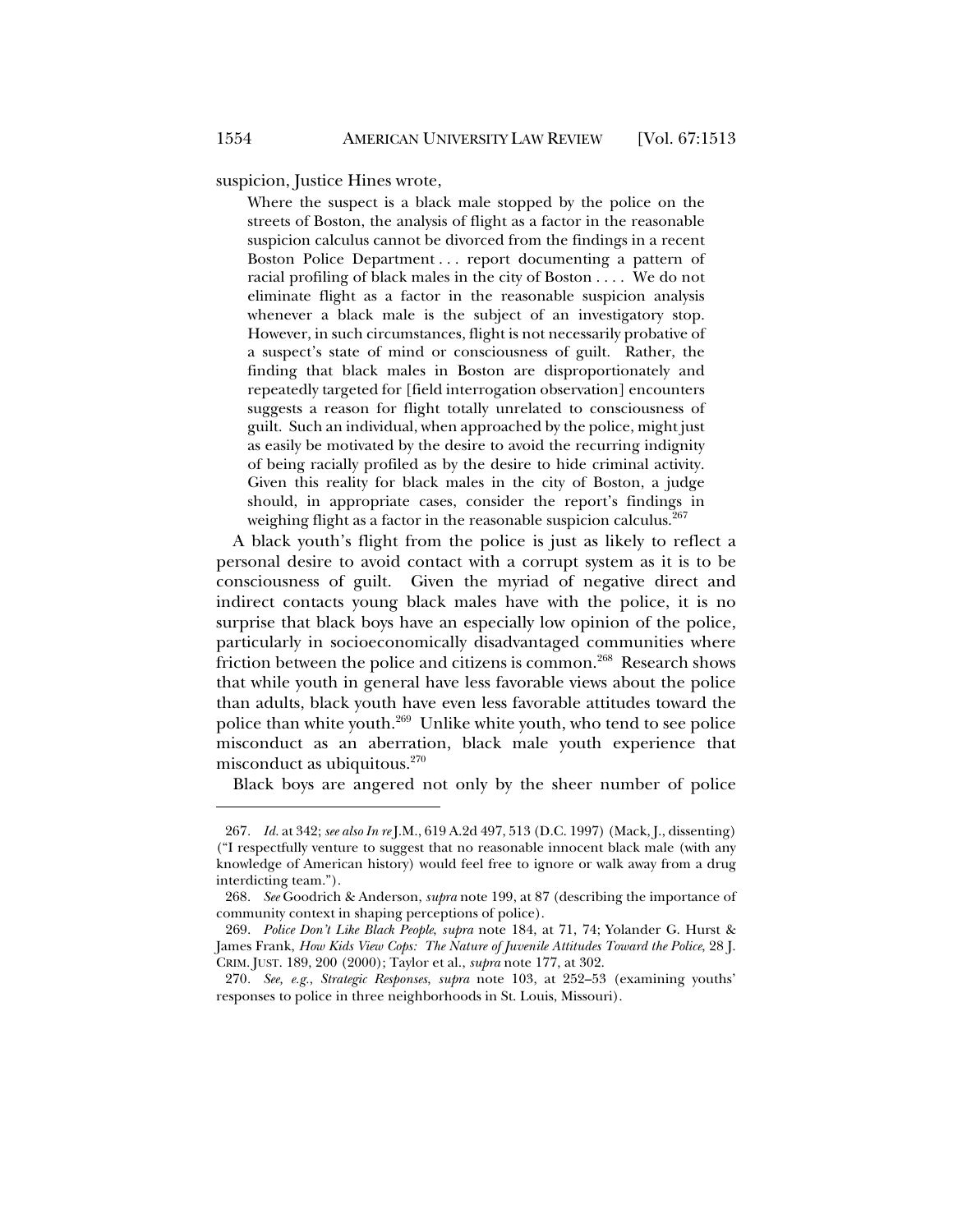officers patrolling their neighborhoods but also by the frequency with which they are stopped.<sup>271</sup> Black boys complain of persistent pedestrian stops, vehicle stops, and the assignment of specialized units and detectives to patrol their neighborhoods, making their friends and relatives reluctant to visit. $272$  Children grow up watching their friends and family members accosted for minor infractions like not wearing a seat belt, having car windows too tinted, and playing the radio too loud.<sup>273</sup> Black boys are offended by repeated orders to "sit or lie on the pavement"274 and resent strip searches and cavity probes, especially when there is no obvious rationale for such an order.<sup>275</sup> Boys interviewed in St. Louis reported that the "vast majority of their involuntary police contacts"—and harassment from the police occurred when they were not doing anything wrong.<sup>276</sup> With frustration at the "officers' apparent inability to distinguish law-abiding residents from those engaged in crime," the boys resented stops that seemed arbitrary and baseless and quickly learned to avoid contact with the police at all costs. $277$ 

Black boys who live in a society where police-on-black violence is commonplace have every reason to flee to avoid physical injury. Police stops involving black boys are routinely initiated by some physical contact such as grabbing, pushing, shoving, pulling, or tackling the youth to the ground.<sup>278</sup> Black youth complain of harassment, physical violence, and other forms of police misconduct as extreme as taking money from suspects, driving suspects around the city instead of taking them to the police station, and dropping suspects off in unfamiliar or rival neighborhoods.279 Other aggressive police tactics include teams of

-

277*. Id.* at 142–43.

278*. See, e.g.*, Michael E. Miller, *Calif. Police Officer Scuffles with 16-Year-Old over Walking in the Bus Lane*, WASH. POST (September 18, 2015), https://www.washingtonpost.com/ news/morning-mix/wp/2015/09/18/calif-cop-scuffles-with-16-year-old-over-walkingin-the-bus-lane (reporting that a black teenager was struck with a baton by a police officer after being told to exit a bus lane and allegedly talking back to the officer).

279. *Police Don't Like Black People*, *supra* note 184, at 85–86. Sadly, these rides sound

<sup>271</sup>*. Id.* at 235–36.

<sup>272</sup>*. Id.* at 241.

 <sup>273.</sup> *Gender, Race, and Urban Policing*, *supra* note 109, at 543.

 <sup>274.</sup> *Police Don't Like Black People*, *supra* note 184, at 81; *see also Gender, Race, and Urban Policing*, *supra* note 109, at 540 (describing an experience that is consistent with this author's clients' experience in D.C.).

<sup>275</sup>*. Gender, Race, and Urban Policing*, *supra* note 109, at 548.

<sup>276</sup>*. See, e.g.*, Jacinta M. Gau & Rod K. Brunson, *Procedural Injustice, Lost Legitimacy, and Self-Help: Young Males' Adaptions to Perceived Unfairness in Urban Policing Tactics*, 31 J. CONTEMP. CRIM. JUST. 132, 141 (2015).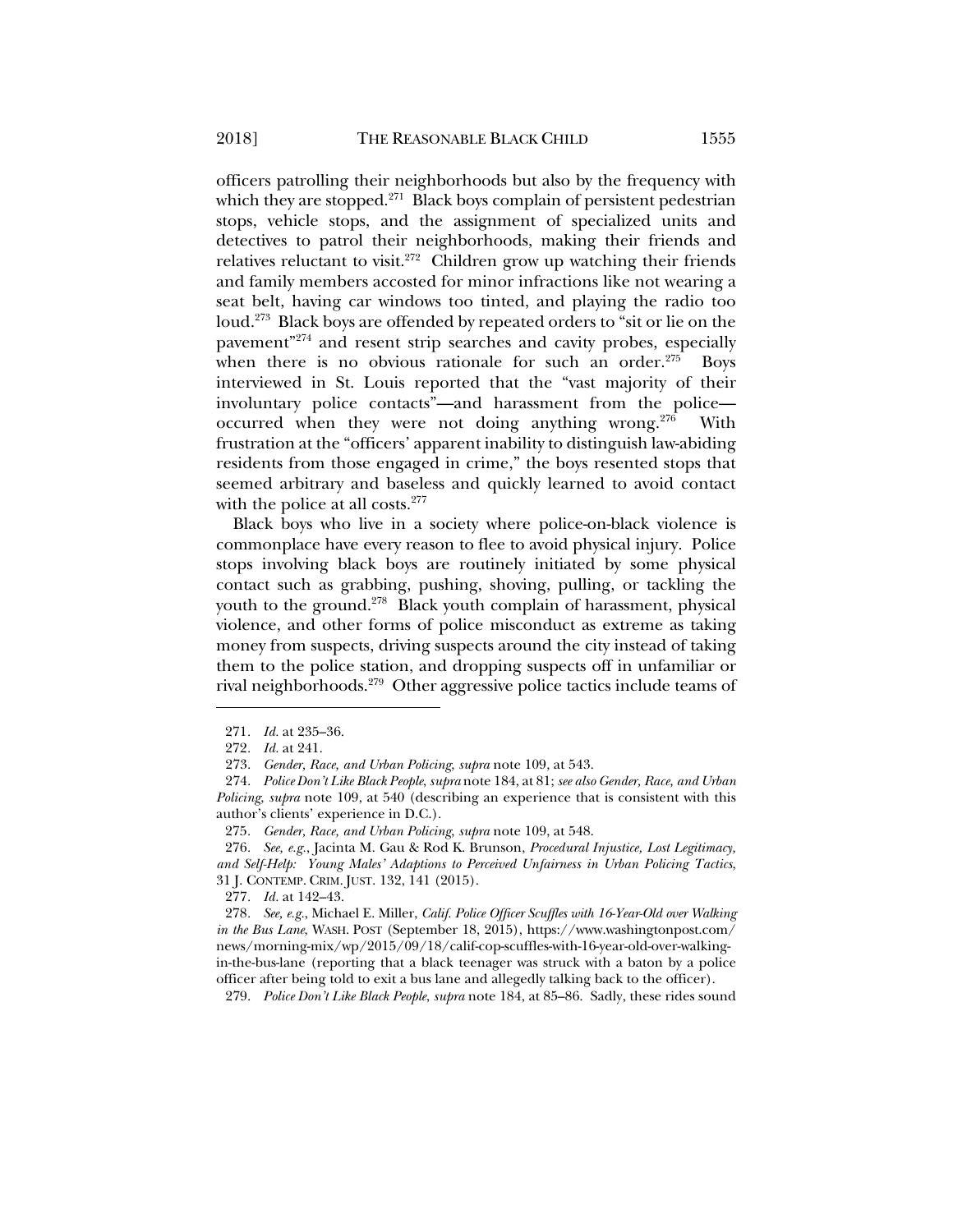plainclothes officers called "jump out boys" who drive up fast to street corners, jump out to grab and search youth on the streets, and shove their hands in the youths' mouths in search of drugs.<sup>280</sup> Even more violent encounters involve billy clubs or chokeholds, like the one that killed Eric Garner in New York.<sup>281</sup> Fear of violence by police is now the norm for black boys. Instead of looking to police for protection, young black males see police as a primary source of potential danger. As young black males internalize the lessons they acquire about police from their families, schools, and communities, their views and reactions to the police—like running—become unconscious and automatic.<sup>282</sup>

### *2. Hostility, nervousness, response to questions, and furtive gestures*

By all accounts, Andre cooperated with the police—either willfully or by tacit resignation to the authority of the police to stop black boys. Had Andre refused to cooperate, there is little doubt the police would have justified their stop and frisk with a litany of facts describing Andre's apparent nervousness, hostility, furtive movements, questioning of the officer's authority, and refusal to listen, answer, or cooperate with the police. Although none of these factors alone would provide the requisite justification for a stop, they would all add to the officer's expert assessment of the totality of the circumstances.283

eerily similar to the "rough ride" that Freddie Gray experienced in Baltimore leading up to his tragic death from injuries. *See* Justin Fenton & Kevin Rector, *Officer Goodson, Driver of Freddie Gray, Faces the Most Serious Charges*, BALT. SUN (Jan. 9, 2016), http://www.baltimoresun.com/news/maryland/freddie-gray/bs-md-ci-goodson-trialpreview-20160108-story.html; *see also* U.S. DEP'T OF JUSTICE, CIVIL RIGHTS DIV., INVESTIGATION OF THE BALTIMORE CITY POLICE DEPARTMENT 34, 67, 85–87 (2016) [hereinafter INVESTIGATION OF THE BALTIMORE CITY POLICE DEPARTMENT], https://www.justice.gov/crt/file/883296/download (chronicling police misconduct and harassment against Baltimore Youths).

 <sup>280.</sup> *Police Don't Like Black People*, *supra* note 184, at 88.

 <sup>281.</sup> Joseph Goldstein & Marc Santora, *Staten Island Man Died from Chokehold During Arrest, Autopsy Finds*, N.Y. TIMES (Aug. 1, 2014), https://www.nytimes.com/2014/08/ 02/nyregion/staten-island-man-died-from-officers-chokehold-autopsy-finds.html; Kyle Munzenrieder, *Miami-Dade Police Choke Black Teenager Because He Was Giving Them "Dehumanizing Stares*,*"* MIAMI NEW TIMES (May 29, 2013, 3:09 PM), http://www.miaminewtimes.com/news/miami-dade-police-choke-black-teenagerbecause-he-was-giving-them-dehumanizing-stares-6548482.

<sup>282</sup>*. See* Goodrich & Anderson, *supra* note 199, at 86–87 (explaining that community context can inform how individuals interpret another's behavior).

<sup>283</sup>*. See, e.g.*, Florida v. Bostick, 501 U.S. 429, 437 (1991) (stating that refusal to cooperate, without more, does not furnish the minimal level of objective justification needed for a seizure); Brown v. Texas, 443 U.S. 47, 52 (1979) (recognizing that "[t]he fact that appellant was in a neighborhood frequented by drug users, standing alone, is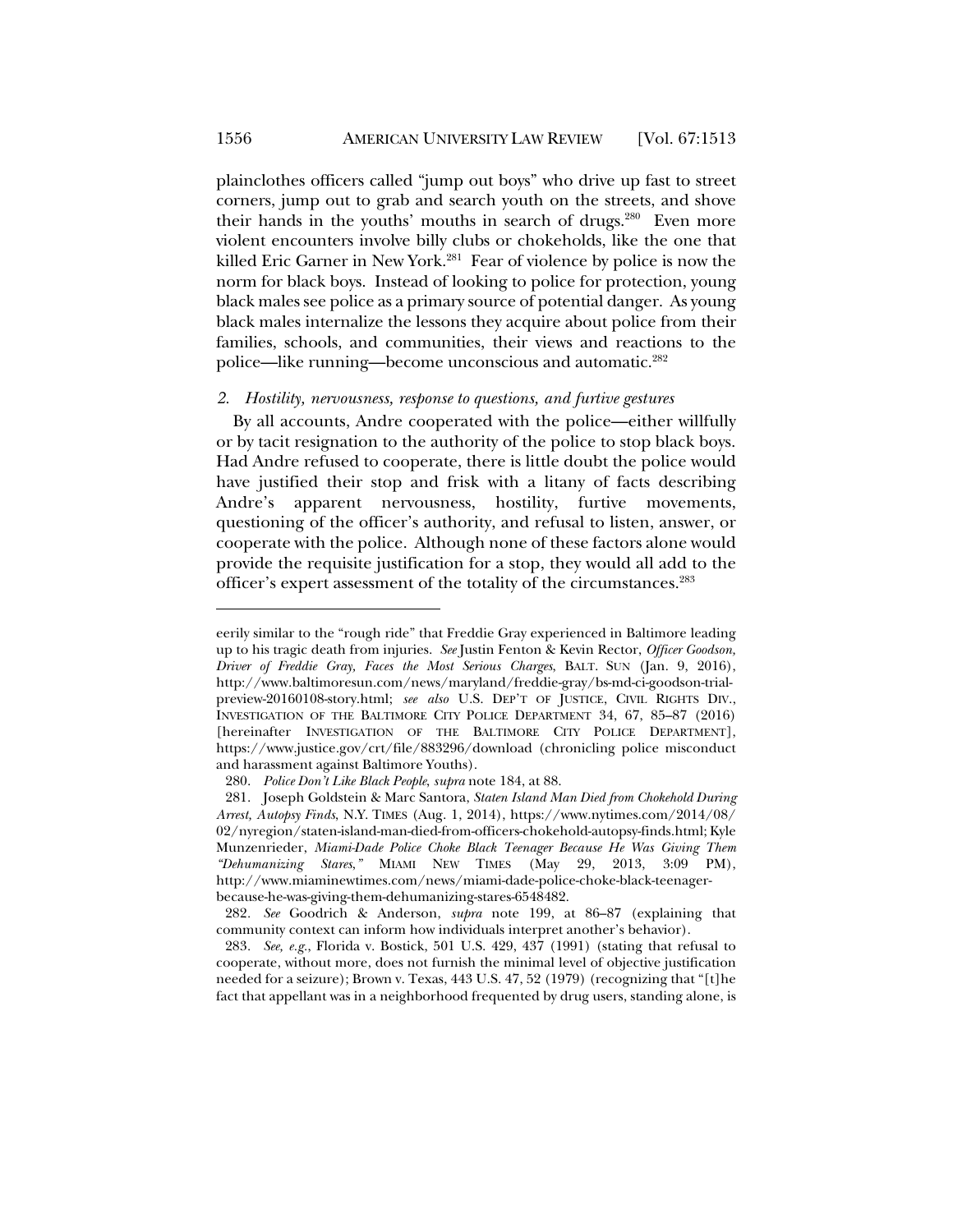Like flight, furtive gestures and nervousness are frequently cited as evidence that a suspect has something to hide.<sup>284</sup> A suspect's hostility and refusal to answer questions only heighten that suspicion.<sup>285</sup> Factors like furtive gestures and nervousness are even more ambiguous and unreliable than flight as an indicator of criminal intent when evaluated from the lens of adolescent development. A youth who talks back to police in front of peers may simply be acting out to get attention, protect their reputation, or mask their fears.<sup>286</sup> Notwithstanding youths' general perception that they must comply with the commands of adult authority figures,<sup>287</sup> adolescence is also characterized as a period of rebellion, bravado, and resistance—especially in the face of perceived injustice.<sup>288</sup> Common developmental features of youth, such as impulsivity and challenging authority, increase the chances that police encounters with youth will involve conflict and confrontation.289

Children are particularly sensitive to issues of fairness and respect.<sup>290</sup> Black youth who resent excessive police presence in their neighborhoods may be particularly hostile and disrespectful to law enforcement, exacerbating perceptions and assumptions that they are engaged in criminal activity. $291$  In the St. Louis studies, black boys quickly learned that even obeying the law does little to insulate them from police suspicion and physical violence.<sup>292</sup> In fact, as the

not a basis for concluding that appellant himself was engaged in criminal conduct"); *see also* Illinois v. Wardlow, 528 U.S. 119, 124–25 (2000) (concluding that evasive and nervous behavior combined with headlong flight in a high narcotics area was enough to justify a *Terry* stop and protective pat down).

<sup>284</sup>*. See Wardlow*, 528 U.S. at 124 ("[N]ervous, evasive behavior is a pertinent factor in determining reasonable suspicion." (citing United States v. Brignoni-Ponce, 422 U.S. 873, 885 (1975)).

 <sup>285.</sup> Consider Emilio Mayfield's refusal to stop walking when the officer ordered him to do so and Tremaine McMillian's clenched fist as he walked away from the officer on the beach. Miller, *supra* note 278; Munzenrieder, *supra* note 281; *Tremaine McMillian, 14-Year-Old with Puppy, Choked by Miami-Dade Police over "Dehumanizing Stares*,*"* YOUTUBE (May 31, 2013), https://www.youtube.com/watch?v=pB3hjlpstm0.

 <sup>286.</sup> Thurau, *supra* note 173, at 37.

<sup>287</sup>*. See supra* notes 44–48 and accompanying text.

 <sup>288.</sup> Thurau, *supra* note 173, at 31.

<sup>289</sup>*. Id.*

 <sup>290.</sup> Jennifer L. Woolard et al., *Anticipatory Injustice Among Adolescents: Age and Racial/Ethnic Differences in Perceived Unfairness of the Justice System*, 26 BEHAV. SCI. & L. 207, 209 (2008).

<sup>291</sup>*. See Police Don't Like Black People*, *supra* note 184, at 83 (noting that young black men are "particularly frustrated" when police stop them without any seeming basis for suspicion). 292*. Id.* at 88.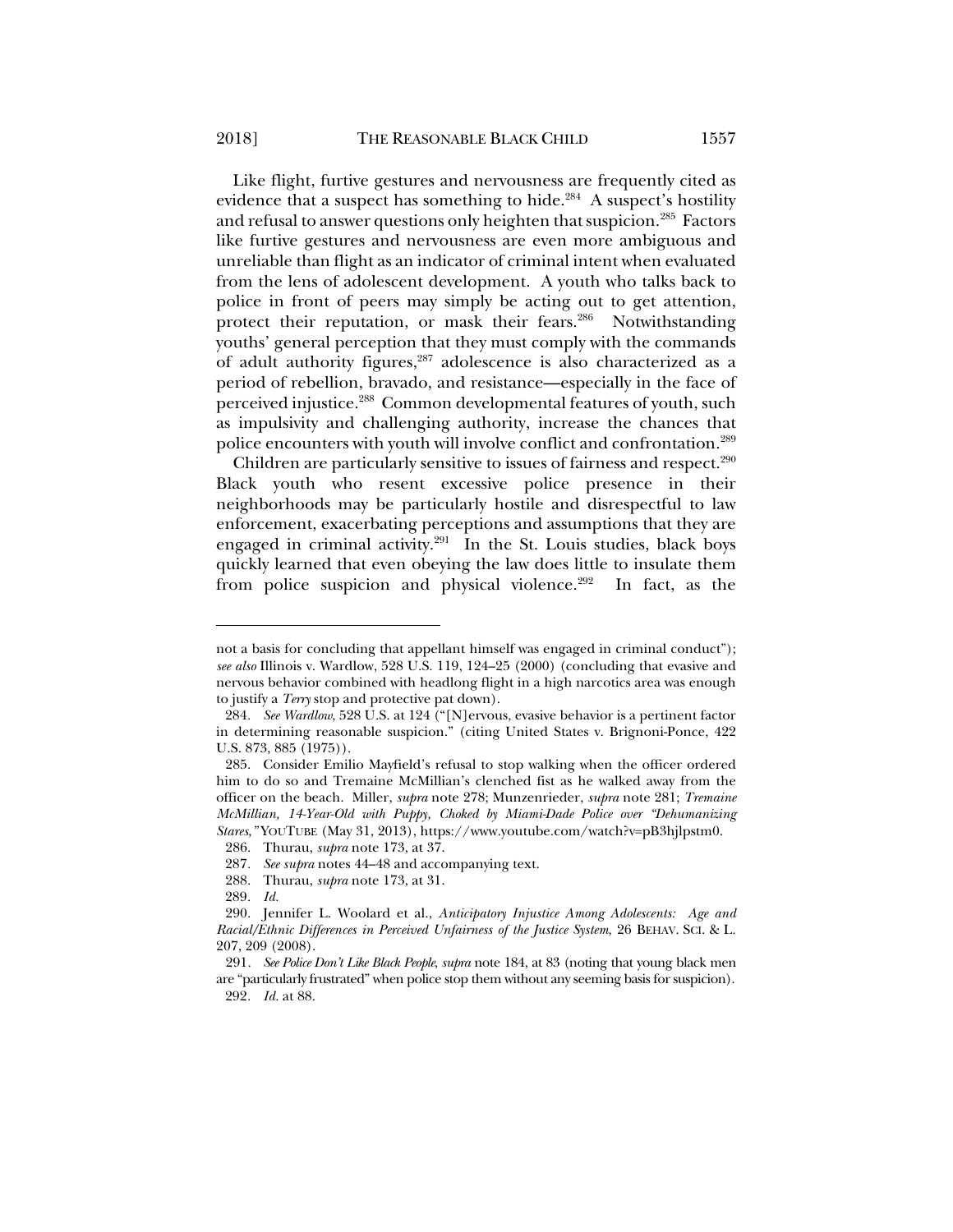researchers in St. Louis concluded, being innocent could actually increase a young man's chance of being assaulted, as he is more likely to challenge the inappropriateness of the officers' actions.<sup>293</sup> Even when children remember their parents' advice about the dangers of talking back to the police, they lack the emotional capacity to regulate their emotions and impulses, especially in fast-paced, emotionally charged situations like those involving the police.<sup>294</sup> Consistent with the developmental research outlined throughout this Article, adolescents have a hard time focusing on the likely consequences of their actions and making rational decisions in the heat of the moment.<sup>295</sup> Moreover, a child's aggression or reticence to engage with police may arise out of developmental disabilities and language impairments, which occur at significantly elevated rates among youth in the juvenile justice population.<sup>296</sup> Children with language impairments often have difficulty following direction, recognizing and articulating emotions, reading social cues, identifying and controlling inappropriate behavior, and interpreting the motivations and thoughts of others.<sup>297</sup>

## *3. Presence in high crime area, proximity to suspected crime scene, association with known criminals, and "known to the officer"*

Police routinely cite the "high crime rate" of a neighborhood to justify a stop or arrest.<sup>298</sup> The reference is so common that it has been called a "talismanic litany."299 Unfortunately, thousands of citizens live

<sup>293</sup>*. Id.* at 95–96.

 <sup>294.</sup> Dustin Albert & Laurence Steinberg, *Judgment and Decision Making in Adolescence*, 21 J. RES. ON ADOLESCENCE 211, 216–20 (2011) (arguing that socioemotional stimuli paired with adolescents' immature self-regulatory skills hinders decision making); Laurence Steinberg et al., *Are Adolescents Less Mature than Adults? Minors' Access to Abortion, the Juvenile Death Penalty, and the Alleged APA "Flip-Flop*,*"* 64 AM. PSYCHOL. 583, 592 (2009) (finding that adolescents decision making is less mature than adults in situations of emotional arousal or social coercion).

 <sup>295.</sup> Cauffman & Steinberg, *supra* note 243, at 748–49, 754, 759; Laurence Steinberg et al., *Age Differences in Sensation Seeking and Impulsivity as Indexed by Behavior and Self-Report: Evidence for a Dual Systems Model*, 44 DEV. PSYCHOL. 1764, 1774–76 (2008).

<sup>296</sup>*. See* Michelle LaVigne & Gregory Van Rybroek, *"He Got in My Face so I Shot Him": How Defendants' Language Impairments Impair Attorney-Client Relationships*, 17 CUNY L. REV. 69, 71, 75–76 (2013) (stating that children with speech and language impairments are more likely to be arrested than their peers).

<sup>297</sup>*. Id.* at 75–77.

<sup>298</sup>*. See, e.g.*, Davis v. United States, 781 A.2d 729, 735 (D.C. 2001) (describing the location of the search as a "high narcotics area").

<sup>299</sup>*. See, e.g.*, Smith v. United States, 558 A.2d 312, 316 (D.C. 1989) (en banc) (stating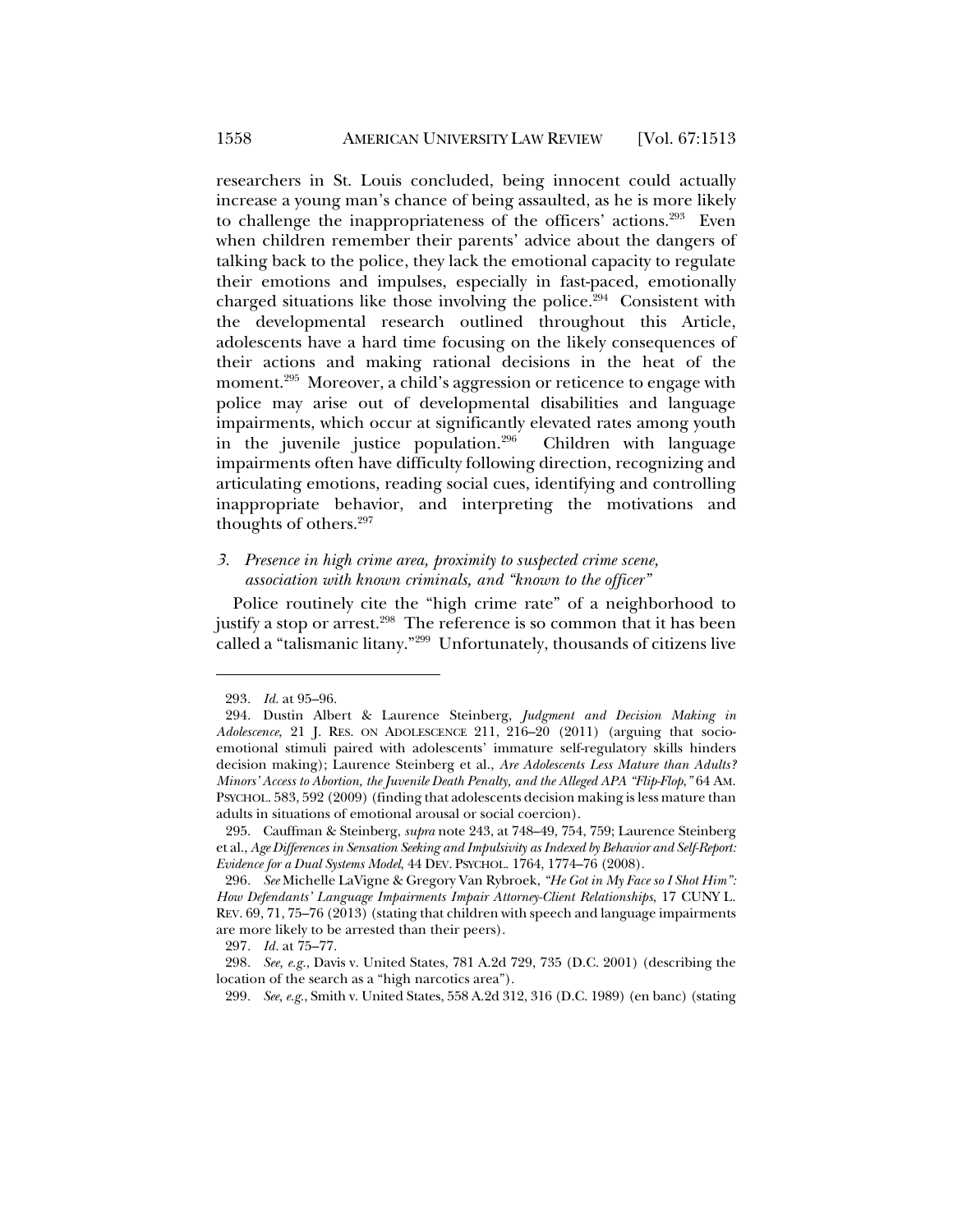and go about their legitimate day-to-day activities in areas identified as high-crime areas. The parroting of phrases like "high crime area" to conjure up inferences of chaos and crime without regard to the nuances of the circumstances deprive inner city youth of equity in Fourth Amendment protections.<sup>300</sup> The fact that an individual was observed in or near a purportedly high crime area does not objectively lend any sinister connotation to facts that are otherwise innocuous on their face. Black youth are particularly penalized by this factor. Not only do they live in neighborhoods with a higher police presence, but poor black youth who live in small crowded apartments are also more likely to play outside where they will be seen and engaged by the police. The "high crime" label is especially problematic when it refers to a "neighborhood" or "area" that is overbroad and imprecise. Entire sectors of an urban city may fall within this designation. Absent a recent and specific report of crime at the precise location where the suspect is observed, the high crime factor should be removed from the suspicion rubric, even as a contributing factor.

Another closely related factor in the reasonable articulable suspicion analysis is an individual's apparent association with known criminals.<sup>301</sup> Given the frequent and disproportionate arrest of black Americans, it is hard to find a black child who does not have a friend or relative who has not been arrested or "known to the police."<sup>302</sup> Adolescents are particularly loyal to their friends and family. Thus, even when they

that regardless of the "talismanic litany," the high crime rate of a neighborhood alone is not enough to give an officer reasonable suspicion of criminal activity).

<sup>300</sup>*. See supra* notes 158–65 and accompanying text (explaining how *Terry* means that officers do not violate an individual's Fourth Amendment rights by stopping them simply for being in a high crime area).

<sup>301</sup>*. See* Ybarra v. Illinois, 444 U.S. 85, 90 (1979) (finding that where police had a warrant to search a tavern known for narcotics activity and a bartender working there, police could not *Terry* frisk anyone there without individualized reasonable suspicion); Hemsley v. United States, 547 A.2d 132, 135 (D.C. 1988) (holding that observations of a car lawfully parked in a high narcotics area, with three occupants, windows rolled up, and excessive smoke inside were held not to support more than mere suspicion and *Terry* stop not valid).

<sup>302</sup>*. Crime in the United States 2015: Table 43A: Arrests by Race and Ethnicity*, FED. BUREAU INVESTIGATION, https://ucr.fbi.gov/crime-in-the-u.s/2015/crime-in-the-u.s.- 2015/tables/table-43 (last visited June 1, 2018) (reporting that in 2015, 69.7% of people arrested were white and 26.6% were black); *see* JOSHUA ROVNER, THE SENTENCING PROJECT, POLICY BRIEF: RACIAL DISPARITIES IN YOUTH COMMITMENTS AND ARRESTS 1, 6 (2016), https://www.sentencingproject.org/wp-content/uploads/2016/ 04/Racial-Disparities-in-Youth-Commitments-and-Arrests.pdf (explaining that African American juveniles are more likely to be arrested than their white peers).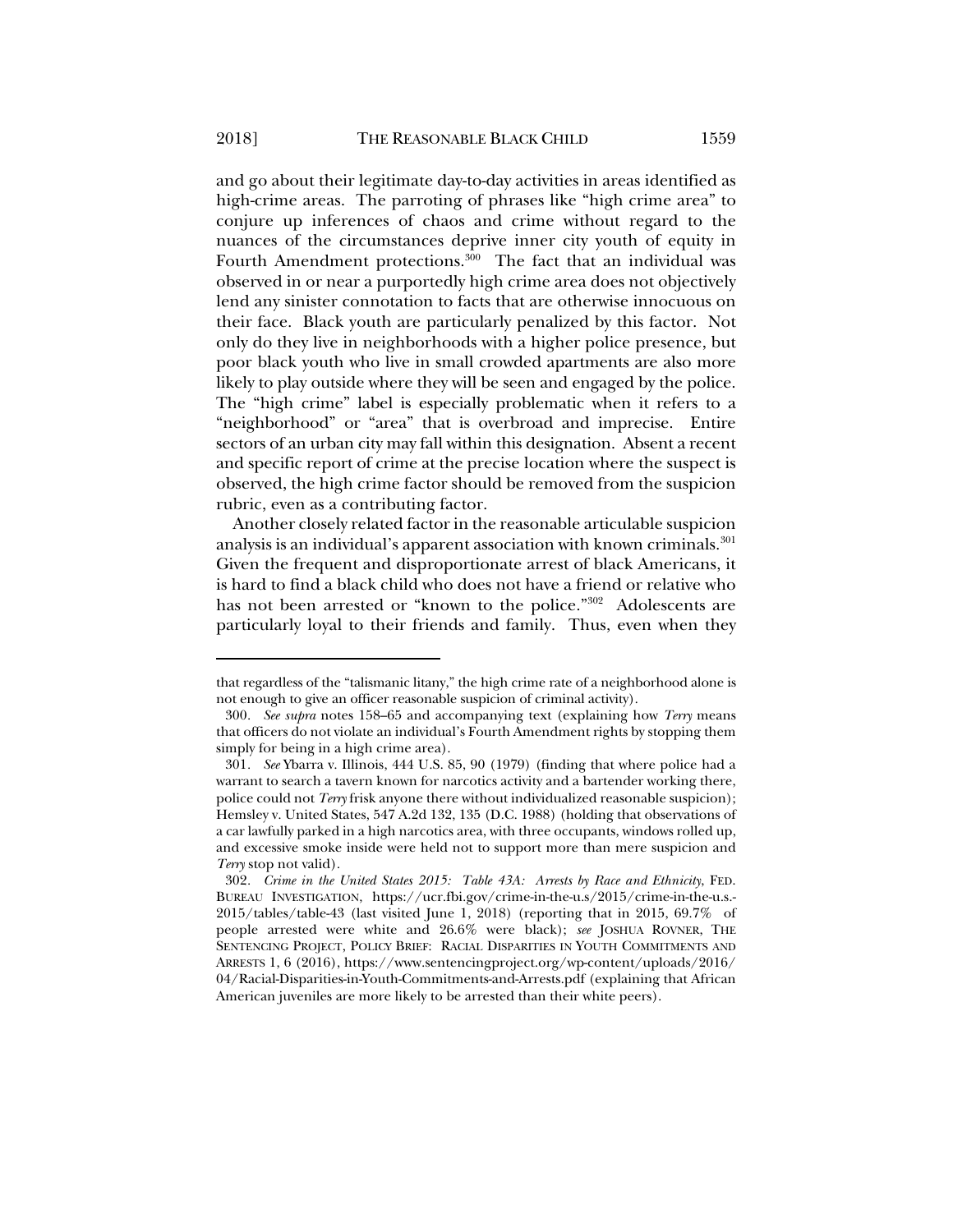have a choice about with whom they will spend time, they are not likely to abandon friends and family who have been targeted by the police.<sup>303</sup> Black youth are even more likely to side with friends and family as compared to police officers they perceive as corrupt and racist.

### III. REGULATING POLICE CONDUCT: JUDICIAL REVIEW AND ITS LIMITS

To be sure, there will be considerable resistance to any Fourth Amendment interpretation that asks officers and trial courts to relax the test for determining whether there has been a seizure or to omit longstanding considerations like flight and high crime neighborhoods from the rubric of reasonable articulable suspicion.

## *A. Anticipating the Objections*

This Part examines likely objections to the consideration of race and adolescence in the search and seizure doctrine and argues that any inconveniences for police are outweighed by the need to ensure that black youth benefit from the full protections of the Fourth Amendment.

## *1. No monolithic "Reasonable Black Person"*

The evolution of an objective, reasonable child standard in *J.D.B. v. North Carolina* was possible largely because there are "commonsense conclusions" that can be made about children's behavior and abilities that "apply broadly to children as a class."304 Noting that a child's age is "different,"305 the Court set age apart from other subjective factors in the custody analysis.306 Conclusions about age are "self-evident to anyone who was a child once himself, including any police officer or judge."307 Detractors from the arguments in favor of a reasonable black child standard might fairly ask whether there are similar "commonsense conclusions" that can be made about black Americans and black children, in particular.

Whereas age is a quantifiable, unambiguous fact that is often readily identifiable by physical appearance, race is arguably a social construct.308 Unlike age, which most people experience in fairly

<sup>303</sup>*. Supra* notes 100–01 and accompanying text.

 <sup>304. 564</sup> U.S. 261, 272 (2011).

<sup>305</sup>*. Id*.

<sup>306</sup>*. Id.* at 275.

<sup>307</sup>*. Id.* at 272.

<sup>308</sup>*. See, e.g.*, Jennifer L. Pierce, *Why Teaching About Race as a Social Construct Still*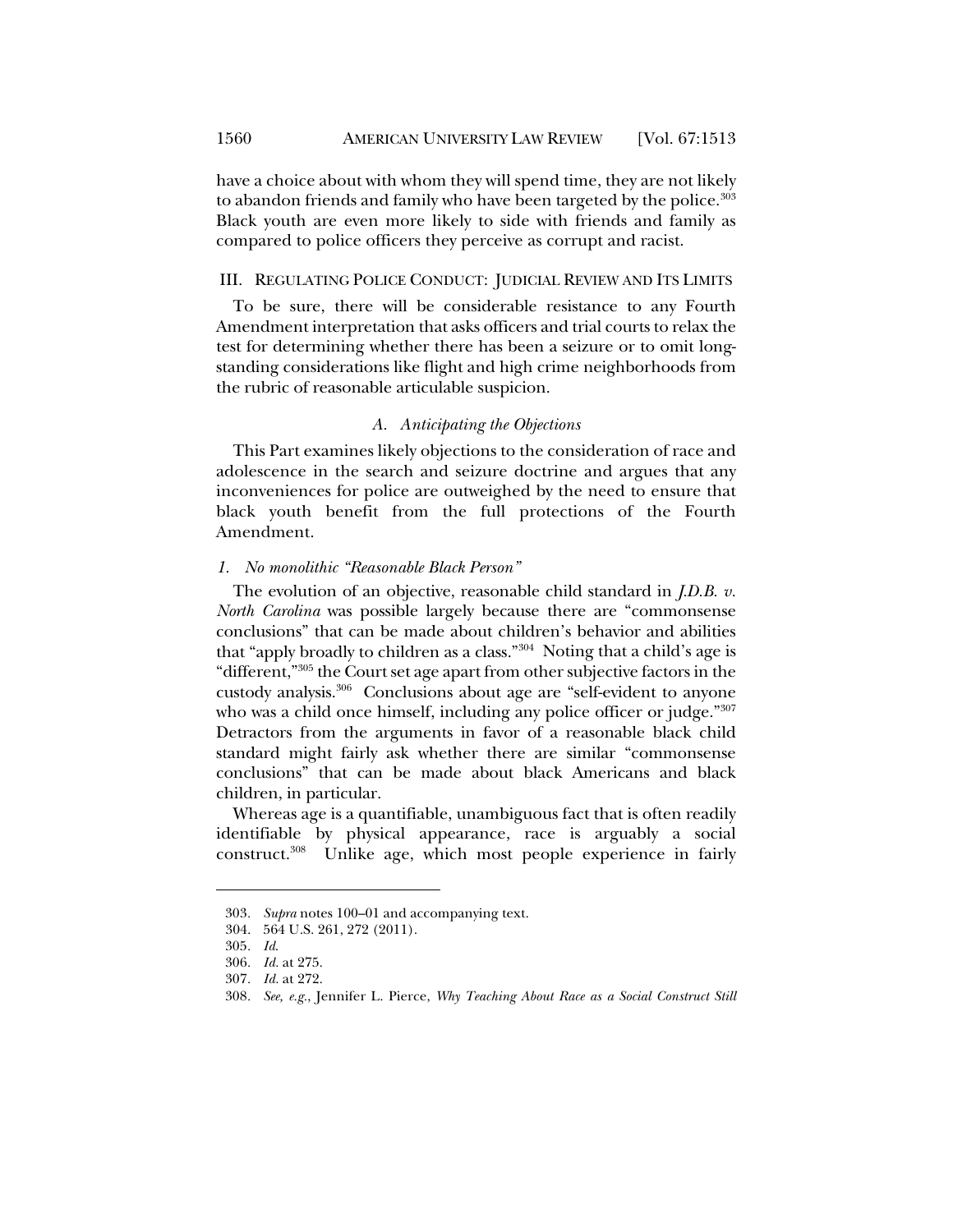universal developmental trajectories of maturity, rationality, and emotional capacity, people will express and experience race differently in their day-to-day lives. $309$  For some, race will be difficult to visually ascertain.310 Others may decline to identify with any particular race or reject meanings commonly associated with an outward physical appearance.<sup>311</sup> There are certainly middle-class, suburban black youth who have never feared police in quite the same way as poor, urban, inner city black youth might fear police, but that distinction is increasingly less true today.<sup>312</sup> Even youth who do not experience heavy police surveillance in their own neighborhoods share the vicarious trauma of perceived police-on-black violence through the news, internet, and social media.<sup>313</sup> Middle-class black parents have been equally compelled to warn their children of the need to avoid or cooperate with police. $314$  Focusing on the variability of race obscures the broad and largely indisputable evidence of tension between black Americans and the police and underestimates the impact of race on youth-police interactions in the Fourth Amendment framework.

Moreover, just as there is no monolithic black person, there is also no one monolithic "child." Children raised in different schools, different socioeconomic classes, and in different families will develop

-

suggesting that for people of color, frequent exposure to the shootings of black people, including through graphic videos, can have long-term mental health effects); Imani J. Jackson, *The Trauma of Police Brutality*, USA TODAY (Sept. 2, 2016, 11:39 PM), http://www.usatoday.com/story/opinion/policing/spotlight/2016/09/02/traumapolice-brutality-column/89019122 (discussing the psychological damage of watching police brutality on people of color); Jenna Wortham, *Racism's Psychological Toll*, N.Y. TIMES MAG. (June 24, 2015), https://www.nytimes.com/2015/06/24/ magazine/racisms-psychological-toll.html (reporting that events experienced vicariously through social medial or the news may cause "race-based stress reactions")*.*

314*. See supra* notes 100–01 and accompanying text.

*Matters*, 29 SOC. F. 259, 259 (2014); *cf.* Margaret Shih et al., *The Social Construction of Race: Biracial Identity and Vulnerability to Stereotypes*, 13 CULTURAL DIVERSITY & ETHNIC MINORITY PSYCHOL. 125, 125 (2007).

 <sup>309.</sup> Shih, *supra* note 308, at 125.

<sup>310</sup>*. See* David Gilbert, *Interrogating Mixed-Race: A Crisis of Ambiguity?*, 11 SOC. IDENTITIES 55, 64 (2005) (discussing how physical appearance and social networks can impact racial identity as much as actual racial composition).

 <sup>311.</sup> Shih, *supra* note 308, at 126.

<sup>312</sup>*. See* Hurst & Frank, *supr*a note 269, at 200 (explaining that suburban youth are more likely than urban youth to have a favorable view of police).

<sup>313</sup>*. See, e.g.*, Kenya Downs, *When Black Death Goes Viral, It Can Trigger PTSD-Like Trauma*, PBS (July 22, 2016, 8:04 PM), http://www.pbs.org/newshour/rundown/ blackpain-gone-viral-racism-graphic-videos-can-create-ptsd-like-trauma (citing research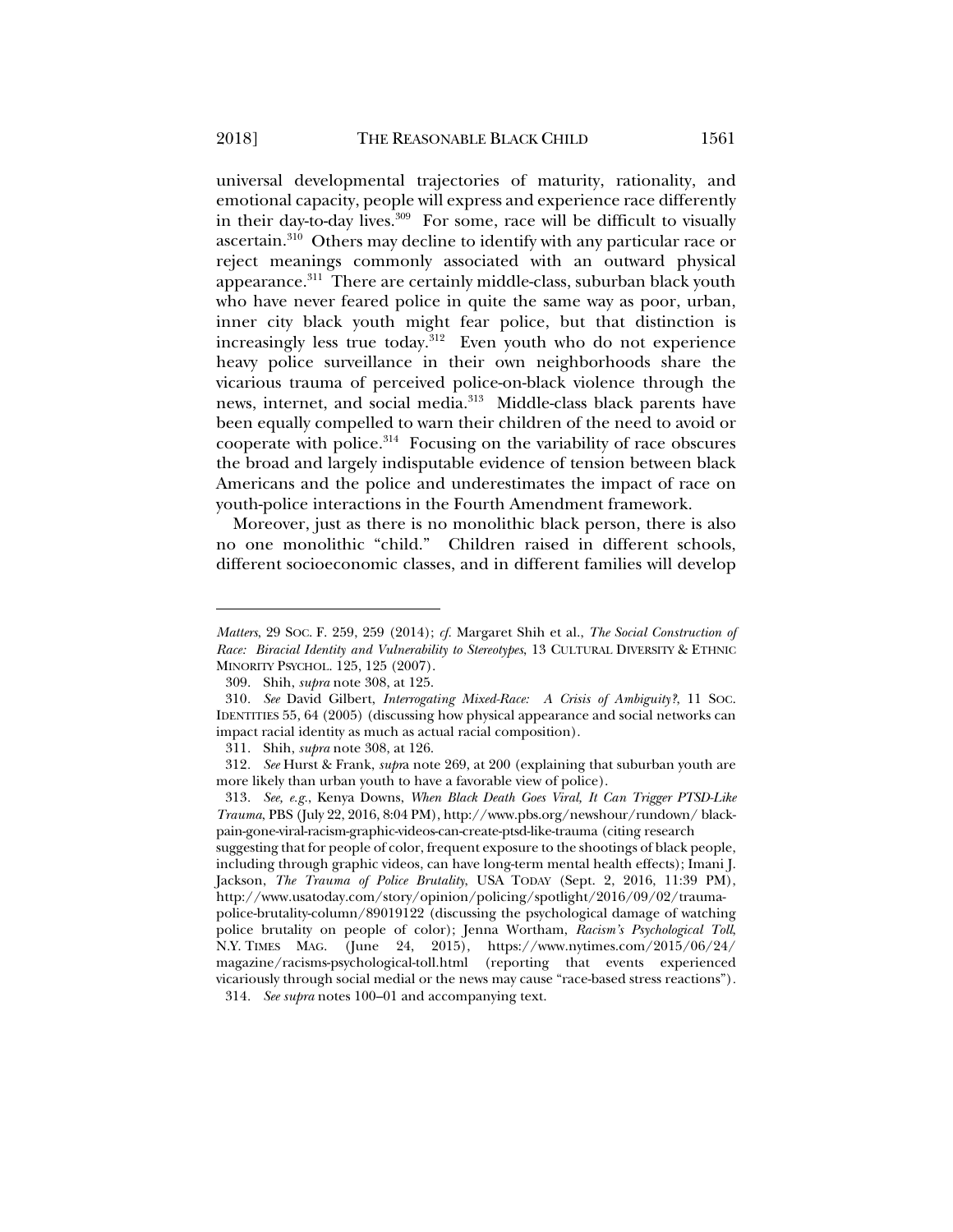at different paces and likely perceive police differently.315 Yet, notwithstanding these obvious nuances and distinctions, Justice Sotomayor and a majority of the Court in *J.D.B.* concluded that the immaturity of youth is such a prevalent fact—despite the exceptions that the balance tips in favor of incorporating age into the custody analysis, and arguably giving youth heightened protection through a "reasonable child" standard.<sup>316</sup> The same is true of race. Although there is no equivalent body of quantitative research demonstrating how black youth as a class respond to police, as noted above, there is ample anecdotal and qualitative research to support the claim that black youth are not only impulsive and immature like any other youth, but they also have additional reasons to fear and avoid the police.<sup>317</sup> Justice Sotomayor took pains to relegate the quantitative developmental research to a footnote in *J.D.B.* to make the point that we do not need science to tell us what every parent knows and what every officer who has ever been a child knows.<sup>318</sup> Likewise, it does not stretch the officer's imagination to contemplate any number of reasons a black youth might run from the police.

Explicit consideration of the interplay between race and age in the Fourth Amendment analysis is necessary to displace the fictitious reasonable person in criminal law—a person who is white, male, educated, and presumptively innocent.<sup>319</sup> To that end, this Article has surfaced the latent effects of race and adolescence on the definition of seizure and urges police and courts to abandon long-held inferences and judgments associated with behaviors like flight and hostility among black youth. This Article also challenges the criminalization of normal black adolescence and provides judges with an opportunity to curtail implicitly and explicitly racially motivated searches and seizures. Contrary to Justice Scalia's assertion in *Whren v. United States*<sup>320</sup> that the Fourth Amendment is not the appropriate constitutional basis for objecting to "discriminatory application of laws,"321 this Article joins scholars like Anthony Thompson who contend that it is too early to

<sup>315</sup>*. See supra* notes 103–14 and accompanying text.

 <sup>316.</sup> J.D.B. v. North Carolina, 564 U.S. 261, 275 (2011).

<sup>317</sup>*. See supra* notes 242–51 and accompanying text.

<sup>318</sup>*. J.D.B.*, 564 U.S. at 272 n.6.

<sup>319</sup>*. See supra* notes 11–18 and accompanying text.

 <sup>320. 517</sup> U.S. 806 (1996).

<sup>321</sup>*. Id.* at 813 (stating that the Equal Protection Clause is the appropriate basis to address racial discrimination).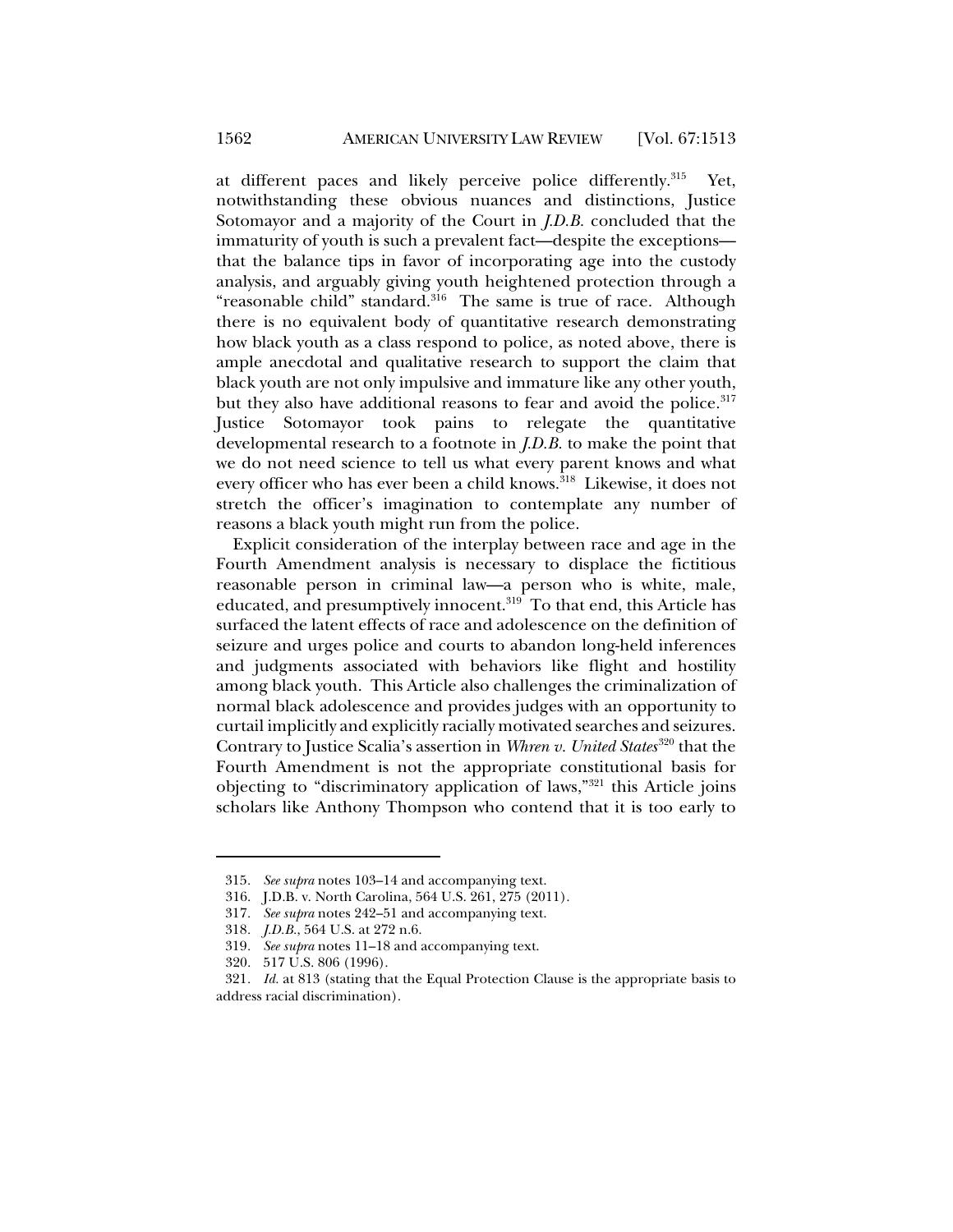take the Fourth Amendment off the table as a source of relief.<sup>322</sup>

### *2. Unwieldy task: subjective tests and changing cultural norms*

Some critics will likely argue that incorporating seemingly subjective factors like race and age into the Fourth Amendment analysis will emphasize the variable and unreliable vulnerabilities of an individual suspect and shift focus away from the reasonableness of police conduct.323 Others may argue that it is too complicated and unwieldy to allow officers to infer consciousness of guilt when white suspects flee, but not black suspects, or to require officers to be more cautious when approaching and seeking consent from a black suspect. Thus, as the argument goes, Fourth Amendment standards such as seizure must remain objective if they are to provide practical guidance for officers in the field and deter the abuse of police power against minorities.<sup>324</sup> Proponents of simplicity and objectivity contend that the purposes of the Fourth Amendment are best served by providing law enforcement officers with a clear, consistent, and predictable measure of when their conduct or questioning will trigger constitutional protections.<sup>325</sup> Objectivity ensures that Fourth Amendment protections do not "vary with the state of mind of the particular individual being approached."<sup>326</sup>

The Court in *J.D.B.* addressed similar concerns in deciding whether age was a relevant and appropriate consideration in the *Miranda* custody analysis.327 In that context, the Court explicitly rejected the state's arguments that allowing considerations of age to inform the custody analysis would undercut the intended clarity of the *Miranda* principle.328 To the contrary, Justice Sotomayor asserted that "ignoring a juvenile defendant's age will often make the [*Miranda*] inquiry more artificial ... and thus only add confusion." $329$  The majority also rejected any notion that *Miranda* works only with a "one-size-fits-all"

 <sup>322.</sup> Thompson, *supra* note 95, at 961.

<sup>323</sup>*. See* Carter, *supra* note 17, at 1406–07.

<sup>324</sup>*. Id.* at 1391 (citing LAFAVE, *supra* note 38, § 9.4(a)).

<sup>325</sup>*. Id.*; Michigan v. Chesternut, 486 U.S. 567, 574 (1988) (calling for a test that provides consistent application from one police encounter to the next, regardless of the particular individual's response to the actions of the police and noting that "[t]he test's objective standard—looking to the reasonable man's interpretation of the conduct in question—allows the police to determine in advance whether the conduct contemplated will implicate the Fourth Amendment").

<sup>326</sup>*. Chesternut*, 486 U.S. at 574.

 <sup>327.</sup> J.D.B. v. North Carolina, 564 U.S. 261, 264 (2011).

<sup>328</sup>*. Id.* at 271–72.

<sup>329</sup>*. Id.* at 279.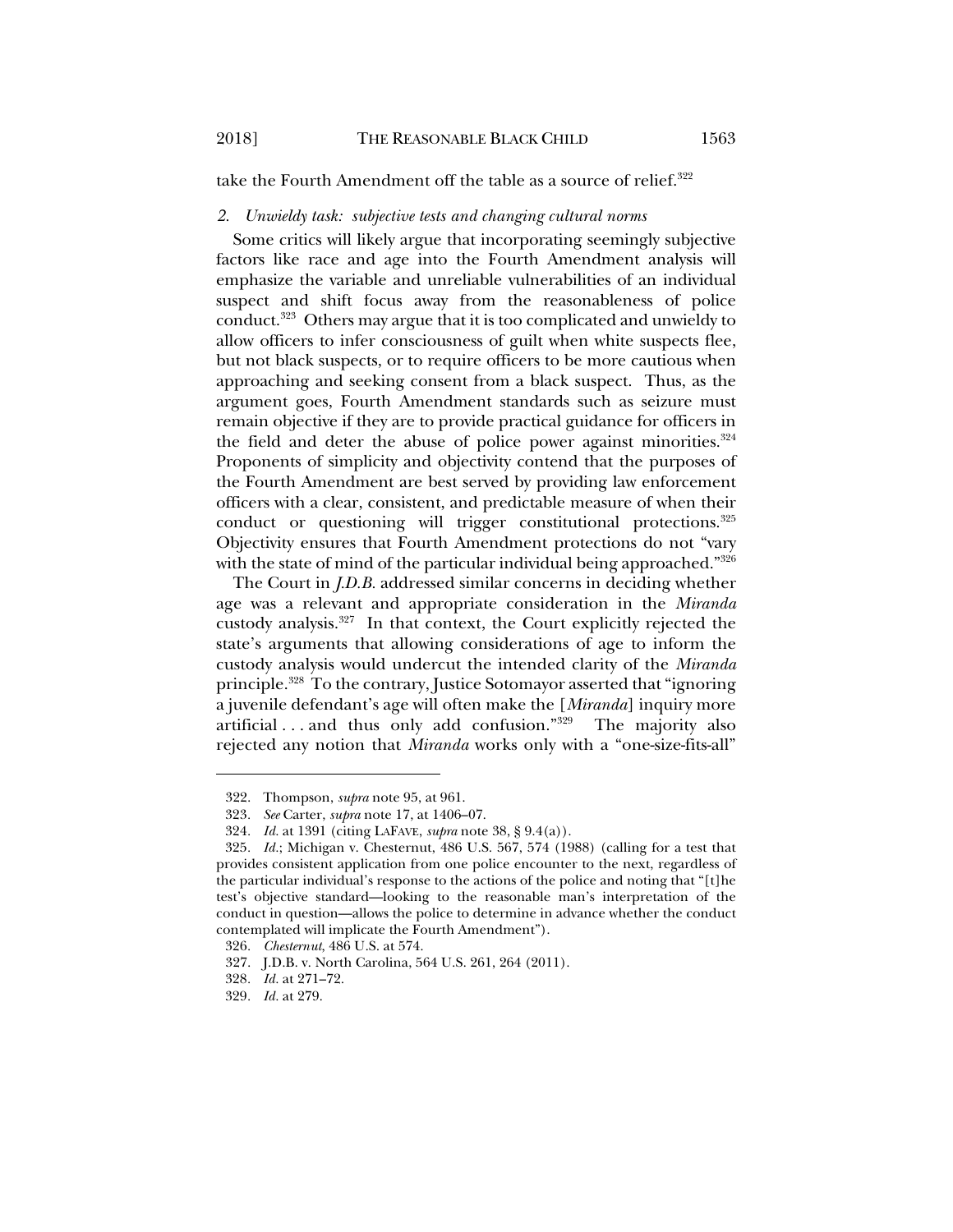analysis and insisted that age is both a relevant and objective factor that cannot be excluded from the *Miranda* analysis in the hope of making it easier to implement.<sup>330</sup>

Some might argue that commonsense judgments should not be tied to the ever-changing cultural dynamics between law enforcement and society and should not require judges to speculate about evolving perceptions and preferences among the police and civilians. This argument ignores the fact that norms and commonsense judgments do change, and that we do expect our courts to pay attention. The juvenile death penalty was outlawed in 2005 precisely because public opinion shifted.331 Juvenile life without parole was prohibited in nonhomicide cases precisely because we learned more about the resilience of youth.332 By limiting the range of factors the police may consider in the reasonable articulable suspicion analysis, this Article hopes to reduce courts' tremendous deference to police perception and to encourage courts to engage in an a more rigorous and transparent review of police conduct that considers both the impact of implicit racial bias on the reliability of an officer's factual observations and the assignment of meaning to those facts.

Finally, nothing proposed in this Article is any more unwieldy for judges than the current, highly ambiguous, reasonable articulable suspicion standard. By its very nature, reasonable articulable suspicion is a fluid, discretionary standard that requires officers to make judgments based on experience and commonsense.<sup>333</sup> This Article simply attempts to bring the search and seizure doctrine, and its attendant inferences and judgments, into line with contemporary police-youth realities. As Justice Sotomayor noted in *J.D.B.*:

Just as police officers are competent to account for other objective circumstances that are a matter of degree such as the length of questioning or the number of officers present, so too are they competent to evaluate the effect of relative age . . . . The same is true of judges, including those whose childhoods have long since

<sup>330</sup>*. Id.*

<sup>331</sup>*. See* Roper v. Simmons, 543 U.S. 551, 575–79 (2005) ("[I]t is fair to say that the United States now stands alone in a world that has turned its face against the juvenile death penalty.").

<sup>332</sup>*. See* Graham v. Florida, 560 U.S. 48, 78–79 (2010) (prohibiting life without parole in part because of the long-term consequences of such incarceration on the development of juveniles).

 <sup>333.</sup> United States v. Cortez, 449 U.S. 411, 417 (1981) ("Terms like 'articulable reasons' and 'founded suspicion' are not self-defining . . . .").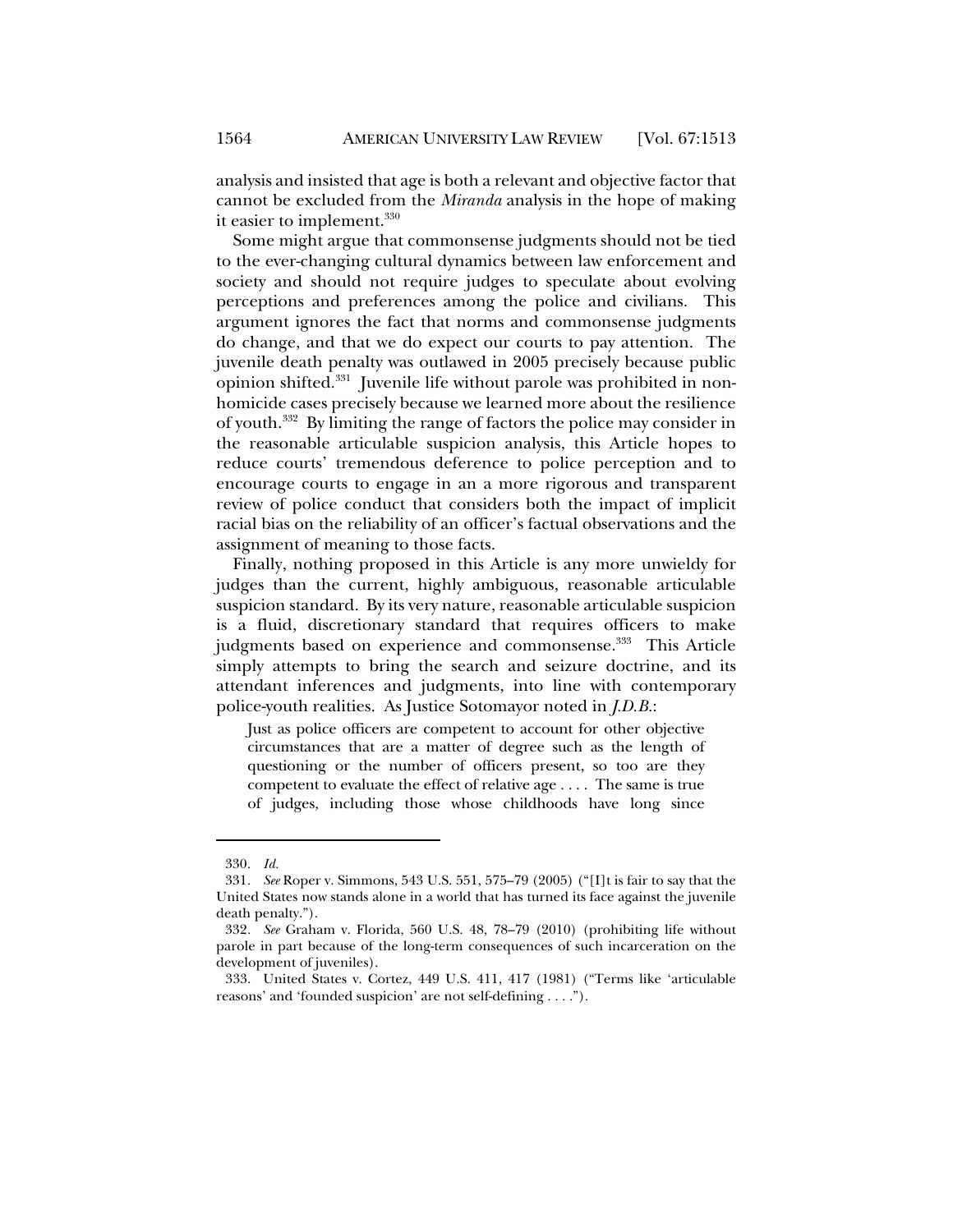passed . . . . In short, officers and judges need no imaginative powers, knowledge of developmental psychology, training in cognitive science, or expertise in social and cultural anthropology to account for a child's age. They simply need the common sense to know that a [seven]-year-old is not a [thirteen]-year-old and neither is an adult.<sup>334</sup>

Ultimately, arguments about the need for predictability, fairness, and ease of administration for the police are red herrings that draw courts away from the reality that the dominant class in America has managed to inscribe their own cultural views and interests into a reasonableness standard.<sup>335</sup> By not factoring race and age into the search and seizure analysis, the current standard perpetuates inequities in Fourth Amendment protections and leaves black youth disproportionately vulnerable to police stops.

## *3. Consideration of race and age will render every encounter a seizure*

At least one scholar has expressed concern that consideration of age in the Fifth Amendment custody inquiry will make age the determinative factor, rendering almost any police encounter with a youth custodial.336 Others will likely raise similar objections in the Fourth Amendment seizure context. Some judges and police officers will worry that recognition of adolescents' deference to adults and racialized fears of the police will convert every police encounter with a black youth into a seizure, discouraging officers from engaging with black youth and leaving youth and the community in danger. As an initial matter, this argument overstates the definitive influence of race and age in the seizure analysis and ignores the vast array of other factors that determine whether police conduct invokes Fourth Amendment protections. An encounter in which weapons are drawn, physical force is used, and a uniformed officer commands an individual to stop will likely be recognized as a seizure regardless of the race or age of the suspect. Other factors include the length of time involved in the encounter, the officer's tone of voice, and the officer's exact words to the suspect.<sup>337</sup> Second, even if consideration of race and age does increase the frequency with which courts will find a seizure, that outcome would be appropriate to guard against the arbitrary searches of black youth. The unique interplay between age and race argues in

<sup>334</sup>*. J.D.B.*, 564 U.S. at 279–80.

<sup>335</sup>*. See* Delgado, *supra* note 28, at 820–21.

<sup>336</sup>*. See, e.g.*, Carter, *supra* note 17, at 1412–13 (rejecting the consideration of age in the "free-to-leave" seizure test).

 <sup>337.</sup> LAFAVE, *supra* note 38, § 9.4(a).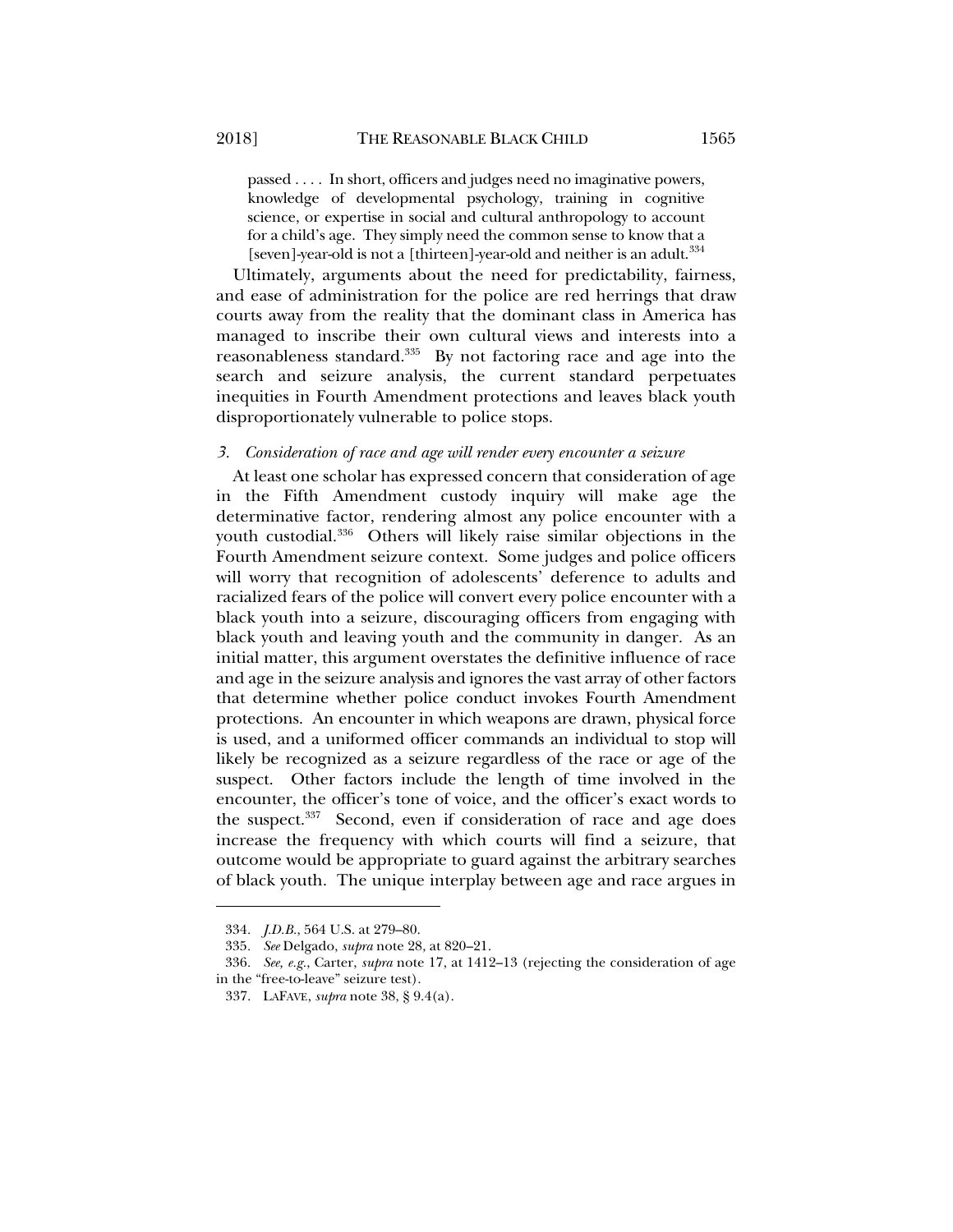1566 AMERICAN UNIVERSITY LAW REVIEW [Vol. 67:1513

favor of requiring police to justify their intrusion more often in juvenile cases than adult cases and even more often when black youth are involved than white youth. It does not mean that every seizure will be illegal, but only that the police will have to justify those encounters more often with the requisite quantum of suspicion.

## *4. Public safety and the totality of the circumstances*

Some will complain that limiting the factors police may consider in the reasonable articulable suspicion analysis will unnecessarily constrain the officer's expertise and intuition in detecting crime. The "totality of the circumstances" test allows the police to consider a "series of acts," which by themselves may be innocent, but if taken together warrant further investigation.<sup>338</sup> Because officers have little time to reflect and calculate before on-the-street encounters, they need flexibility to make snap judgments to protect themselves and others.<sup>339</sup> Consider Andre's encounter with the police. No doubt, many will be fixated on the fact that Andre did indeed have a gun when he was frisked by police. Those who favor the public safety advantage of getting that gun off the street will likely oppose any interpretation of the Fourth Amendment that undermines the officer's legal authority to stop and investigate. These critics would prefer to ignore race and adolescence if such considerations would prevent officers from achieving their highest priority—protecting the public. Unfortunately, this analysis ignores important collateral implications of excessive stops of black youth and assumes there is an absolute, positive correlation between getting one gun off the street and subsequent short and long-term improvements in public safety.340 These arguments fail to consider the psychological impact of persistent police surveillance on black youth as a class.<sup>341</sup>

First, we must remember that although Andre had a gun, his friend

 <sup>338.</sup> Terry v. Ohio, 392 U.S. 1, 22 (1968).

<sup>339</sup>*. See, e.g.*, United States v. Mendenhall, 446 U.S. 544, 554 (1980) (noting the need for flexible investigation techniques and police questioning "as a tool in the effective enforcement of criminal laws"); Pennsylvania v. Mimms, 434 U.S. 106, 110 (1977) (per curiam) (allowing officer flexibility to remove driver from car during a stop because "the State's proffered justification—the safety of the officer—is both legitimate and weighty"); *Terry*, 392 U.S. at 10 (noting that law enforcement officers on the street need "an escalating set of flexible responses").

<sup>340</sup>*. See infra* note 345 and accompanying text.

 <sup>341.</sup> Amanda Geller et al., *Aggressive Policing and the Mental Health of Young Urban Men*, 104 AM. J. OF PUB. HEALTH 2321, 2321 (2014) (finding that young men stopped by the police experienced compromised mental health, including higher levels of anxiety and trauma).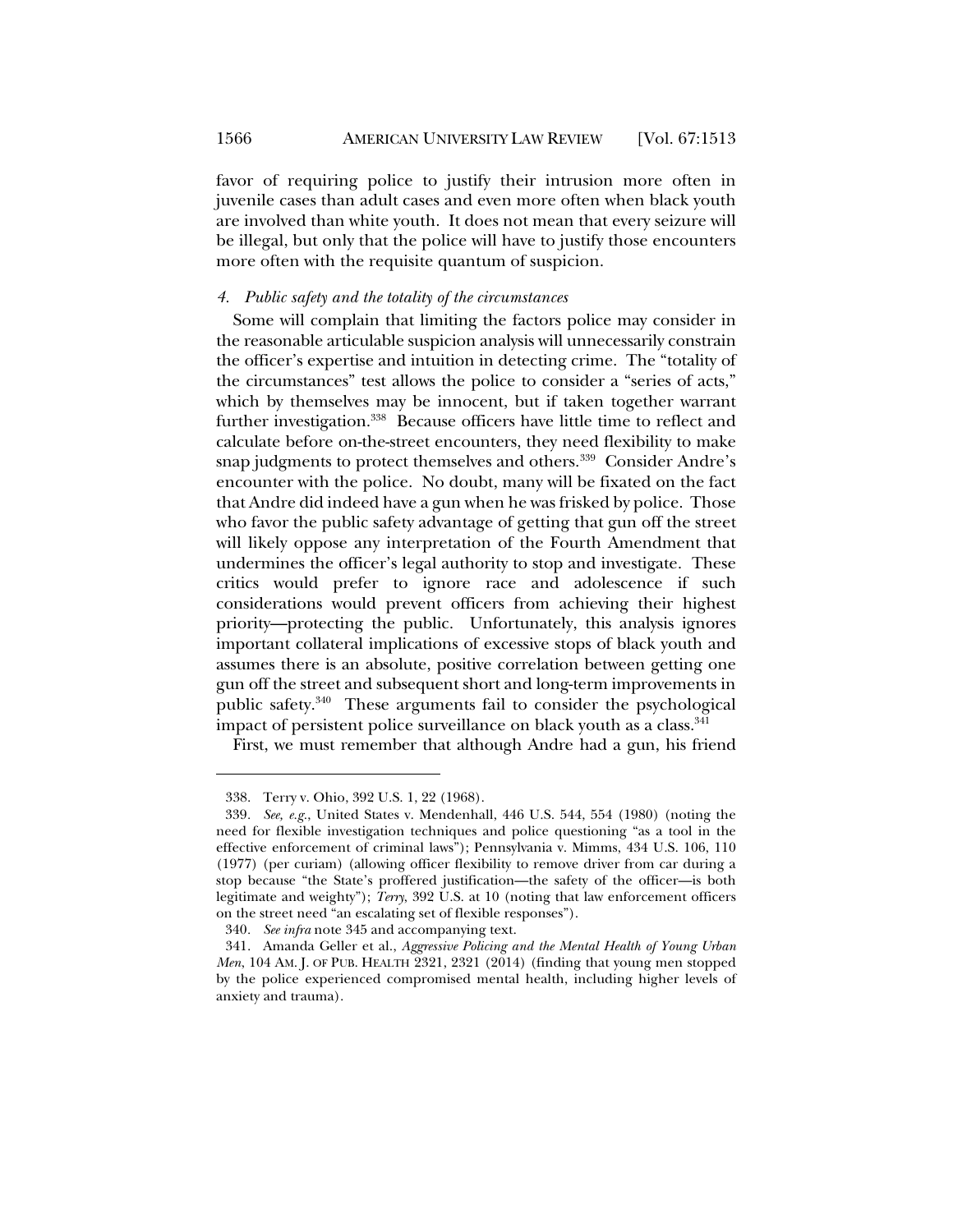James did not. The vast majority of stops do not result in the recovery of a gun, or any contraband at all.<sup>342</sup> In New York, for example, out of over 500,000 police stops in 2009, officers found a gun in only 1.1 percent of those encounters.<sup>343</sup> Out of 4.4 million police stops in New York between 2009 and 2012, police ultimately released ninety percent of the targeted persons after no evidence or other wrongdoing was discovered.<sup>344</sup> Second, we must be careful not to dismiss James's contact with the police as an insignificant consequence of Andre's arrest. The collateral damage from over-policing black youth is significant not only for the many youth who are stopped for no criminal activity at all, but also for the members of the larger public who will be affected by the long-term, indirect impact of over-policing on public safety. Adolescence is a critical time during which norms and values, including beliefs about law and legal institutions, are formed.<sup>345</sup> Negative attitudes about the police acquired during childhood and adolescence have a "lasting" effect on adults' opinions about police.346 Thus, a child's experiences and perceptions of fairness and justice during adolescence may have a substantial impact on their risk of offending and of having dangerous and hostile encounters with the police as they transition to adulthood.<sup>347</sup> Effective socialization occurs when youth develop a healthy respect for legal authority and internalize the social norms that prohibit illegal behavior.<sup>348</sup> Studies involving youth have found a strong correlation between youths' perceptions of legitimacy and self-reported compliance with the law.<sup>349</sup> Youth who perceive police to behave fairly are more like to view police as legitimate authority figures, less likely to be cynical about the law, and more likely to comply with the rules. $350$  In the long

 <sup>342.</sup> Hutchins, *supra* note 156, at 903.

<sup>343</sup>*. Id.*

<sup>344</sup>*. Id.*

 <sup>345.</sup> Jeffrey Fagan & Tom R. Tyler, *Legal Socialization of Children and Adolescents*, 18 SOC. JUST. RES. 217, 220 (2005) [hereinafter *Legal Socialization of Children*].

 <sup>346.</sup> Lyn Hinds, *Building Police-Youth Relationships: The Importance of Procedural Justice*, 7 YOUTH JUST. 195, 196 (2007); *see Legal Socialization of Children*, *supra* note 345, at 218– 19 (explaining that attitudes toward law and authority are developed early in life and stick with people).

 <sup>347.</sup> Hinds, *supra* note 346, at 196–97.

<sup>348</sup>*. See* Rick Trinkner & Ellen S. Cohn, *Putting the "Social" Back in Legal Socialization: Procedural Justice, Legitimacy, and Cynicism in Legal and Nonlegal Authorities*, 38 L. & HUM. BEHAV. 602, 602 (2014).

<sup>349</sup>*. Id.* at 606–08; Erika K. Penner et al., *Procedural Justice Versus Risk Factors for Offending: Predicting Recidivism in Youth*, 38 L. & HUM. BEHAVIOR 225, 225 (2014).

 <sup>350.</sup> Penner et al., *supra* note 349, at 234; Trinkner & Cohn, *supra* note 348, at 608.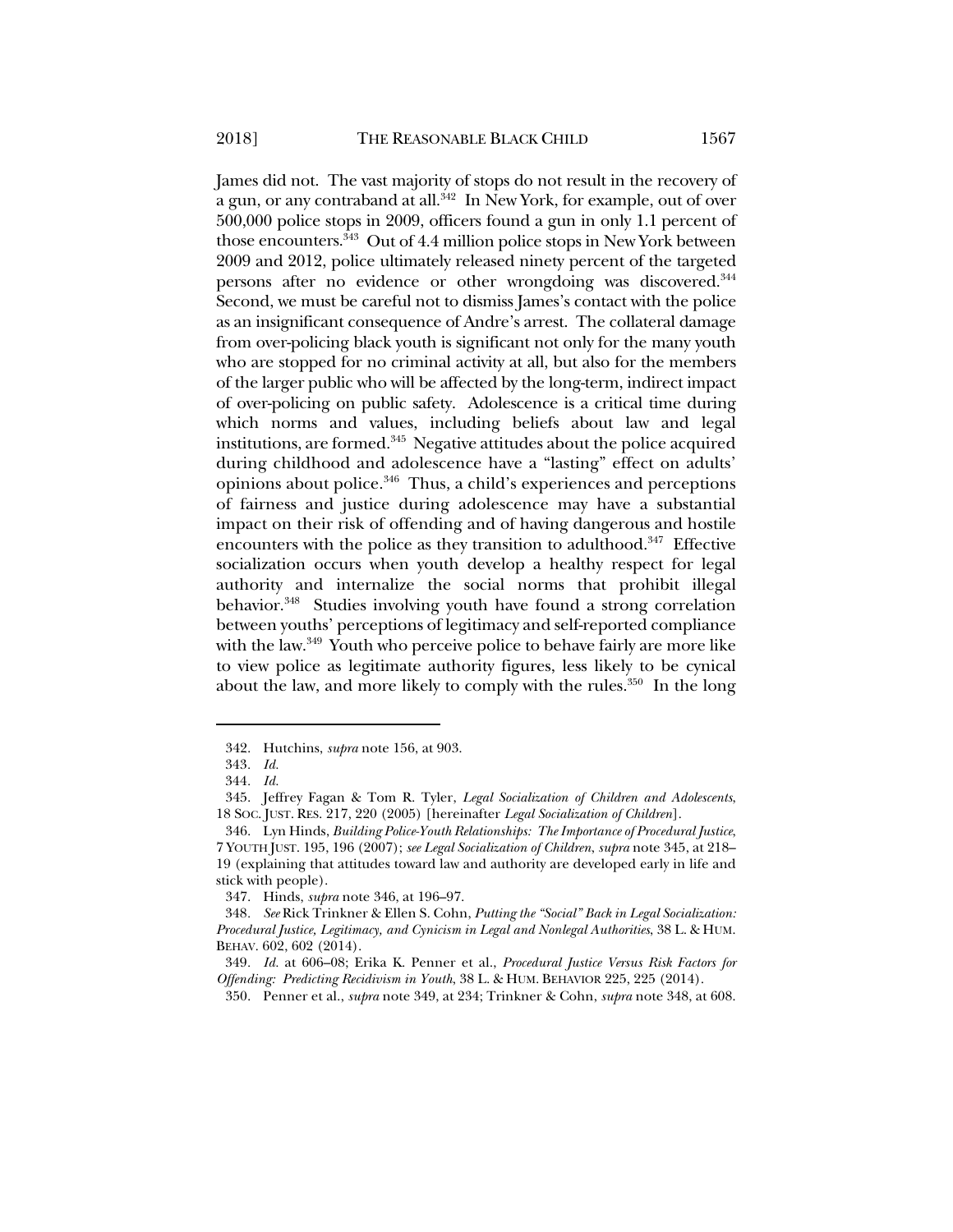run, fair and equitable policing enhances public safety while racially disparate and arbitrary policing tends to erode public safety.

This Article does not ask courts to abandon the totality of the circumstances test altogether, but instead to refine the boundaries of that standard given what we now know about adolescent development, implicit racial bias, and the realities of police-black relations. As currently interpreted, the reasonable articulable suspicion standard is so broad that it allows police to identify almost anything as evidence of suspicion under the guise of the "totality." Courts routinely defer to police expertise and training and are reluctant to discredit officers' justifications for suspicion.<sup>351</sup> As long as an officer can articulate some specific facts that justify the suspicion, they need not discuss or even consider how race and age might have influenced their decision.<sup>352</sup> When a black youth runs from the police, the officer need only talk about the flight, not the race of the suspect. In this way, race is sanitized from the analysis and judges pretend it is irrelevant. Although stops based on race alone are not permitted,<sup>353</sup> police may easily bury race among a "post hoc litany" of other race-neutral reasons for their suspicion.354 Because judges seldom question whether race had any effect in the officers' decision making process, it is generally impossible to identify any particular instance of abuse in the search and seizure inquiry. By not inquiring about race, courts absolve officers of accountability for both conscious discriminatory intent and the subconscious effects of implicit racial bias.

To correct this deficit in the totality analysis, it is essential that the range of appropriately considered factors be narrowly tailored to help officers distinguish between suspicious and innocent behaviors and that judges and police officers be required to think critically about race in assigning

 <sup>351.</sup> Thompson, *supra* note 95, at 970–71, 1001–02; *see also* United States v. Cortez, 449 U.S. 411, 419 (1981) ("[W]hen used by trained law enforcement officers, objective facts, meaningless to the untrained, can be combined with permissible deductions . . . to form a legitimate basis for suspicion.").

 <sup>352.</sup> Whren v. United States, 517 U.S. 806, 813 (1996) (noting that subjective motivations lack Fourth Amendment significance if the officer can and does identify objective bases for her actions).

<sup>353</sup>*. See* United States v. Martinez-Fuerte, 428 U.S. 543, 563 (1976) (condoning stops that involve racial identification if it is not a primary factor in the stop); United States v. Brignoni-Ponce, 422 U.S. 873, 875, 886–87 (1975) (holding that stops made by border police based on Mexican descent alone would not be enough, but noting that Mexican appearance was relevant factor given the high likelihood that a person of Mexican ancestry might be alien on the identified southern California highway).

 <sup>354.</sup> Susskind, *supra* note 19, at 337.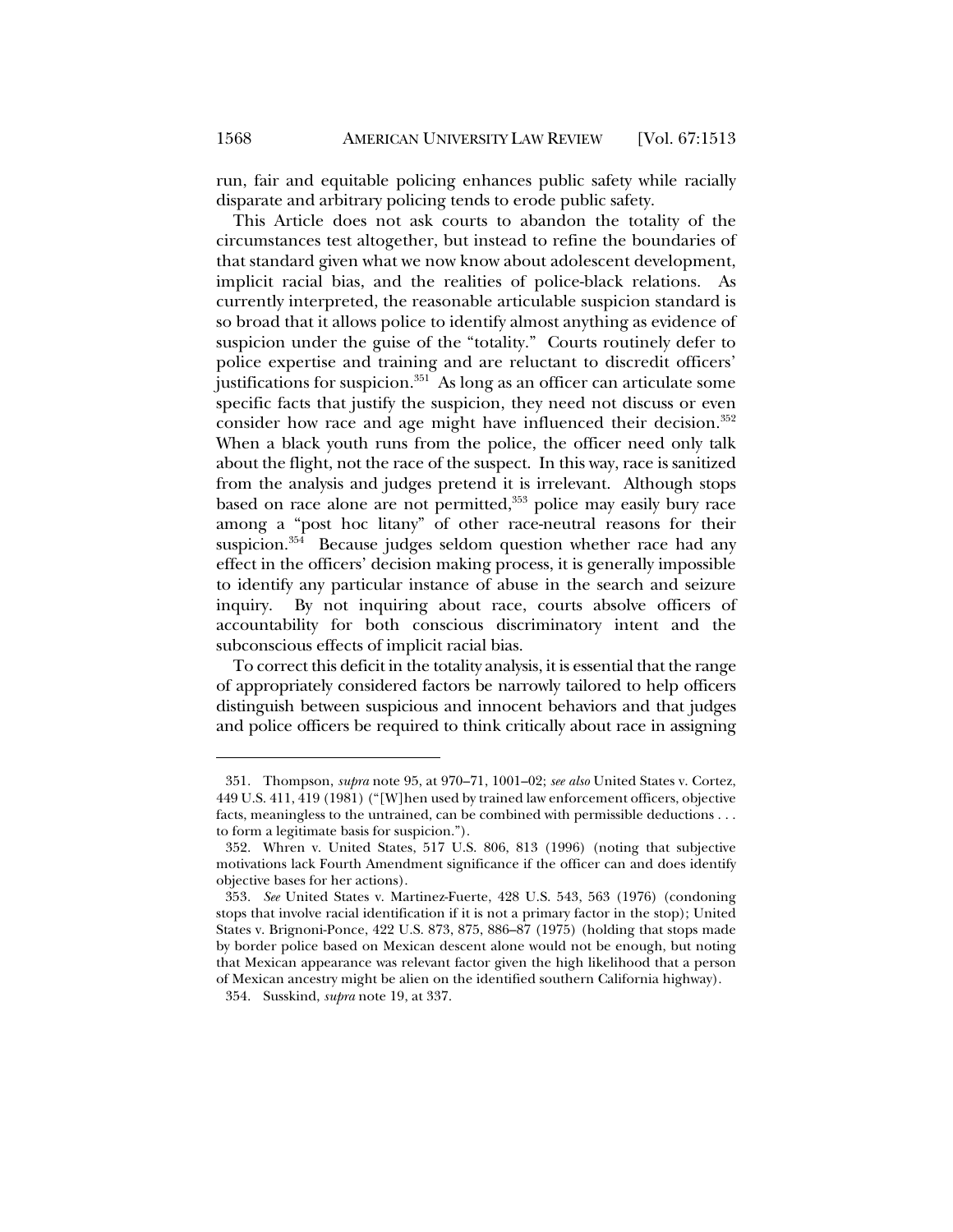-

meaning to those behaviors. The need to clarify and restrain the suspicion analysis has become even more important since the Court diluted the probable cause standard to reasonable articulable suspicion in *Terry*. 355 Nonetheless, some will worry that if factors like nervousness and flight are removed from the framework, then black youth will get a "free pass" to walk about the streets carrying weapons and other contraband with impunity. Detractors will also likely complain that police should be increasing—not decreasing—the surveillance of youth given evidence that delinquency peaks among adolescents between ages fifteen and nineteen and given the general consensus that children need more oversight for their own safety and healthy development.<sup>356</sup> Yet, just as the Fourth Amendment seeks to balance two competing interests—the interests of citizens to be free from unreasonable liberty intrusions (regulating police abuses) and the interests of police officers in protecting themselves and other citizens and in enforcing the law<sup>357</sup>—the reasonable articulable suspicion standard should protect both the right of black youth to be left alone and the need for law enforcement to investigate crime and ensure public safety. Taking factors like flight and nervousness out of the suspicion rubric and requiring courts to reexamine the assumptions that currently undergird all of the reasonable suspicion factors serves both interests. The reality is that, although a majority of the seventy-four million American youth self-report behaviors that could be labeled delinquent,<sup>358</sup> only a very small subset of those delinquent youth come to the attention of authorities.<sup>359</sup> Society has always tolerated some

359*. See* SARAH HOCKENBERRY & CHARLES PUZZANCHERA, NAT'L CTR. FOR JUVENILE JUSTICE, JUVENILE COURT STATISTICS 2013, at 38 (2015), https://www.ojjdp.gov/ ojstatbb/njcda/pdf/jcs2013.pdf (noting that, in 2013, the number of delinquency

 <sup>355.</sup> Terry v. Ohio, 392 U.S. 1, 21 (1968).

 <sup>356.</sup> Cross-cultural data indicate the onset of offending occurs between ages eight and fourteen, the frequency of offending peaks between ages fifteen and nineteen, and the peak of desistance occurs between ages twenty and twenty-nine. Kathryn C. Monahan & Alex R. Piquero, *Investigating the Longitudinal Relation Between Offending Frequency and Offending Variety*, 36 CRIM. JUST. & BEHAV. 653, 653–54 (2009).

<sup>357</sup>*.* Brown v. Texas, 443 U.S. 47, 50–51 (1979) (examining the balance between public interest in police protection and individual right to personal privacy); *Terry*, 392 U.S. at 9–12; *see also* Schneckloth v. Bustamonte, 412 U.S. 218, 224–25 (1973) (discussing competing concerns between law enforcement and individual rights, stressing the value of consent searches to law enforcement while recognizing the inherent risks of coercion).

 <sup>358.</sup> *United States, High School Youth Risk Behavior Survey, 2015*, CTRS. FOR DISEASE CONTROL & PREVENTION, https://nccd.cdc.gov/Youthonline/App/Results.aspx?LID=XX (last visited June 1, 2018) (reporting percentage of youth responses to a range of questions, including unintentional injury or violence, tobacco use, and alcohol and drug use).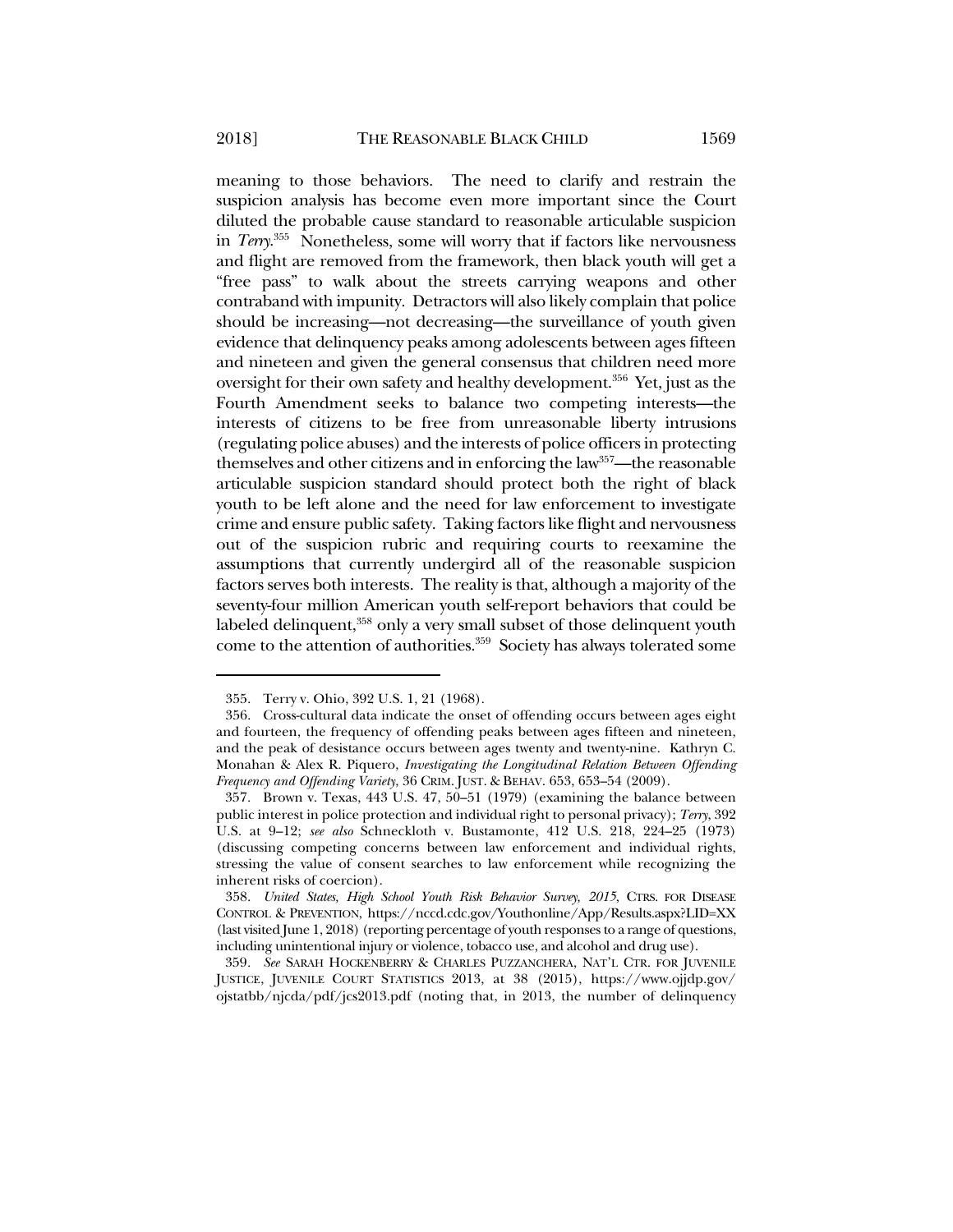level of undetected delinquency as a part of normal adolescence, and there is little reason to believe that altering the suspicion framework will increase the number of young black delinquents who pose a serious threat to the safety and well-being of the community.360 Although black youth are arrested at higher rates than white youth, self-report studies consistently show that white youth engage in the same risky and delinquent behavior as black youth. $361$  Further, the most dangerous offenders are still likely to be detected by police relying on the remaining factors in the reasonable articulable suspicion test—the report of a crime, a suspect's match with an adequately detailed description, a suspect's proximity to a precise crime location within a reasonably short time after the report of crime, presence of an obvious weapon, verbal threats to harm an officer (mitigated by adolescent development), physically threatening gestures toward the police, and engagement in an obvious criminal act, among others. $362$ 

## *5. Slippery Slope*

-

Although this Article limits its discussion to black youth, the arguments herein could easily apply to other racial and ethnic minorities—most notably Latino Americans and Muslim Americans, given the current political backlash against immigrants.<sup>363</sup> No doubt,

cases sent to criminal court had dropped by fifty percent from the peak in 1994). About 1.4 million cases were brought through juvenile courts in 2010. *Id.* at 6.

 <sup>360.</sup> Most juvenile offenses involve non-violent offenses. *See, e.g.*, MELISSA SICKMUND & CHARLES PUZZANCHERA, NAT'L CTR. FOR JUVENILE JUSTICE, JUVENILE OFFENDERS AND VICTIMS: 2014 NATIONAL REPORT 71, 118 (2014) (reporting that theft, assault, drug violations, and disorderly conduct accounted for more than half of juvenile arrests in 2010); *see also* Hutchins, *supra* note 156, at 912 (noting that most states allow civilians to possess registered firearms and arguing that mere possession of a weapon does not present the same threat as imminent robbery or other alleged offense in which a weapon is believed to be in use).

 <sup>361.</sup> Kristin Henning, *Criminalizing Normal Adolescent Behavior in Communities of Color: The Role of Prosecutors in Juvenile Justice Reform*, 98 CORNELL L. REV. 383, 408–15 (2013) (discussing disproportionate arrests and self-report studies).

<sup>362</sup>*. See* Hutchins, *supra* note 156, at 884 & n.2 (listing cases in which courts have looked to a vast range of other factors to establish reasonable suspicion).

<sup>363</sup>*. See* Brett Barrouquere, *FBI: Hate Crimes Reach 5-Year High in 2016, Jumped as Trump Rolled Toward Presidency*, SOUTHERN POVERTY L. CTR. (Nov. 13, 2017), https://www.splcenter.org/hatewatch/2017/11/13/fbi-hate-crimes-reach-5-year-

high-2016-jumped-trump-rolled-toward-presidency-0 (highlighting that hate crimes hit a five-year high following the 2016 presidential election); *see also, e.g.*, Brian Levin, *Explaining the Rise of Hate Crimes Against Muslims in the United States*, CONVERSATION (July 19, 2017, 9:50 PM), http://theconversation.com/explaining-the-rise-in-hate-crimesagainst-muslims-in-the-us-80304 (explaining trends and causes in hate crimes against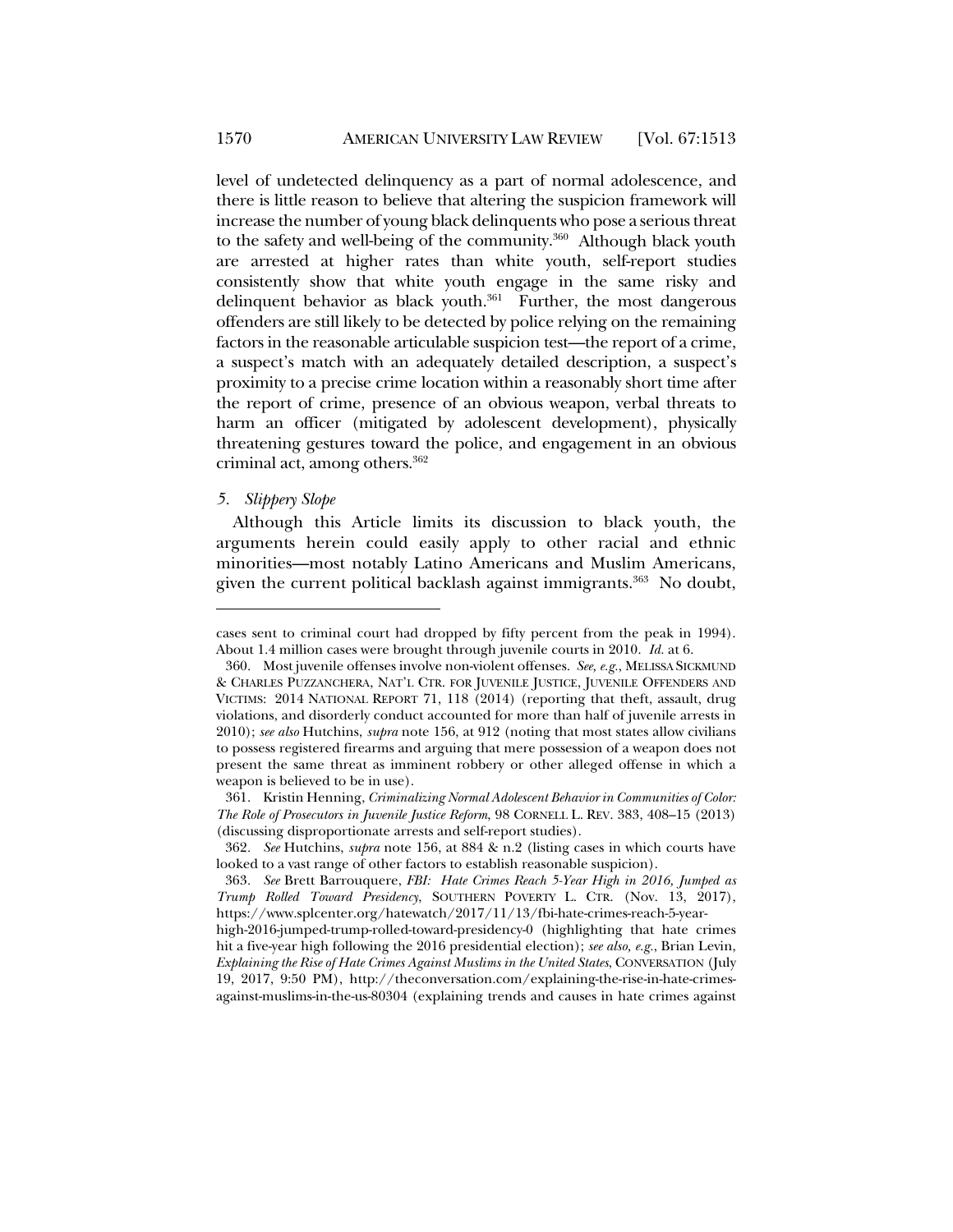some will object to any modification of the reasonable articulable suspicion framework that opens the door to a "slippery slope" argument $364$ —that is, if we adopt a reasonable black child standard, then there is no limit to the number of "special" standards we must create to account for the unique experiences of other demographic groups. Must there be a reasonable Asian child standard? A reasonable Asian adult standard? Should the standard be different for black males and black women? Should the standard be different for black children and black adults?

Ultimately, as Professor Nourse argues, "The subjective/objective debate tends to keep us arguing about whether we are creating 'special' new rules for favored and disfavored classes when the real hard work is in the law's history, application, and meaning."365 Our challenge as a society is to adopt a standard that does not penalize disadvantaged groups simply for being disadvantaged.<sup>366</sup> A "reasonable black child" lens is necessary only because the current reasonable person doctrine is culturally normed to penalize black youth and favor white adults in traditional legal analysis.367

#### *B. Police Training and Reform*

This Article has focused most of its attention on the role of courts in setting standards and evaluating the legality of police conduct on review. But reform must start much earlier. Black youth make up a unique demographic, with whom police departments should be intentional in fostering positive and equitable interactions. Long-term change will require department-wide cultural shifts that can only be achieved through training, sustained professional development, police accountability, and positive community engagement with black youth.<sup>368</sup>

Muslims); Jessica Weiss, *Six Months of Hate: How Anti-Immigrant Sentiment Is Affecting Latinos in the United States*, UNIVISION (June 14, 2017, 3:27 PM), https://www.univision.com/univision-news/united-states/six-months-of-hate-howanti-immigrant-sentiment-is-affecting-latinos-in-the-united-states (reporting personal accounts of Hispanic individuals who were targets of verbal and physical race-related harassment).

<sup>364</sup>*. See* Carter, *supra* note 17, at 1420–21 (positing that allowing courts to consider age when determining if a reasonable person would feel free to disengage would create a slippery slope where courts consider other individual characteristics, such as race and gender).

 <sup>365.</sup> Nourse, *supra* note 120, at 50.

<sup>366</sup>*. Id.* at 48.

<sup>367</sup>*. Cf. id.* at 49 (recognizing the need for a reasonable woman standard that does not penalize women for being women).

 <sup>368.</sup> *See, e.g.*, INVESTIGATION OF THE BALTIMORE CITY POLICE DEPARTMENT, *supra*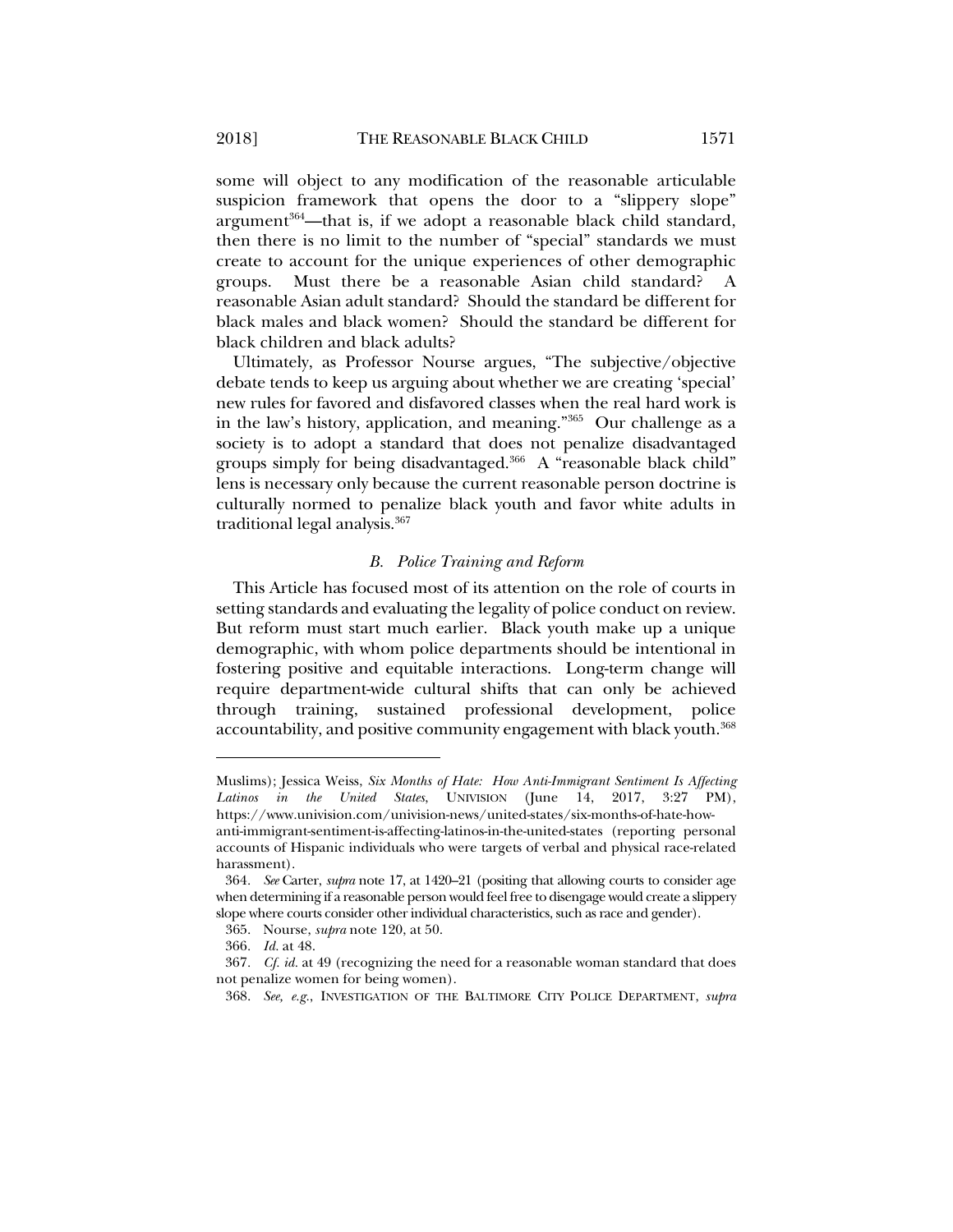From the outset, entry-level cadet training should help police understand the fundamental features of adolescence and the role of implicit racial bias in decision making. Training exercises should help police officers develop special skills in working with youth and encourage them to relinquish entrenched stereotypes and assumptions about the behavior of black children. Fortunately, research suggests that well-intentioned actors can overcome automatic or implicit biases, at least to some extent, when they are made aware of the stereotypes and biases they hold, have the cognitive capacity to self-correct, and are motivated to do so.<sup>369</sup> Similarly, studies have found that officers who participate in training to enhance their knowledge of normal adolescent behavior hold more favorable attitudes toward youth after the training.370 A few innovative programs have been launched across the country to improve youth-police relations.<sup>371</sup> In Philadelphia, for example, new and experienced law enforcement officers have participated in workshops to help them understand youth culture, adolescent development, and youth coping skills and to teach them to distinguish between normal adolescent behavior and criminal conduct.372 In separate sessions, youth learned how their own demeanor and behavior impacts their interactions with the police and discussed strategies for creating positive and safe encounters with law

note 279, at 3–5 (analyzing the "systemic deficiencies in [the Baltimore Police Department's] policies, training, supervision, and accountability structures[,]" noting that "there is widespread agreement that [the Department] needs reform[,]" and "encourag[ing] [the Department] to be proactive, to get to know Baltimore's communities more deeply, build trust, and reduce crime together with the communities it serves").

 <sup>369.</sup> John F. Irwin & Daniel L. Real, *Unconscious Influences on Judicial Decision-Making: The Illusion of Objectivity*, 42 MCGEORGE L. REV. 1, 8–9 (2010) (summarizing research on strategies to reduce implicit judicial bias); Jerry Kang, *Trojan Horses of Race*, 118 HARV. L. REV. 1489, 1529–30, 1529 n.207 (2005); Rachlinski et al., *supra* note 197, at 1196– 97, 1221 (indicating that judges are able to control implicit biases when they are aware of them and motivated to do so).

<sup>370</sup>*. See* Valerie LaMotte et al., *Effective Police Interactions with Youth: A Program Evaluation*, 13 POLICE Q., 161, 174 (2010) (highlighting the benefits of adolescent behavior training for police officers).

 <sup>371.</sup> MACARTHUR FOUND. & INT'L ASS'N OF CHIEFS OF POLICE, LAW ENFORCEMENT'S LEADERSHIP ROLE IN JUVENILE JUSTICE REFORM: ACTIONABLE RECOMMENDATIONS FOR PRACTICE AND POLICY 18–19, 21 (2014) [hereinafter LAW ENFORCEMENT'S LEADERSHIP], http://www.theiacp.org/portals/0/documents/pdfs/JuvenileJusticeSummitReport.p df (discussing the development of programs designed to reduce the disproportionate arrest rate of youths of color).

<sup>372</sup>*. Id.*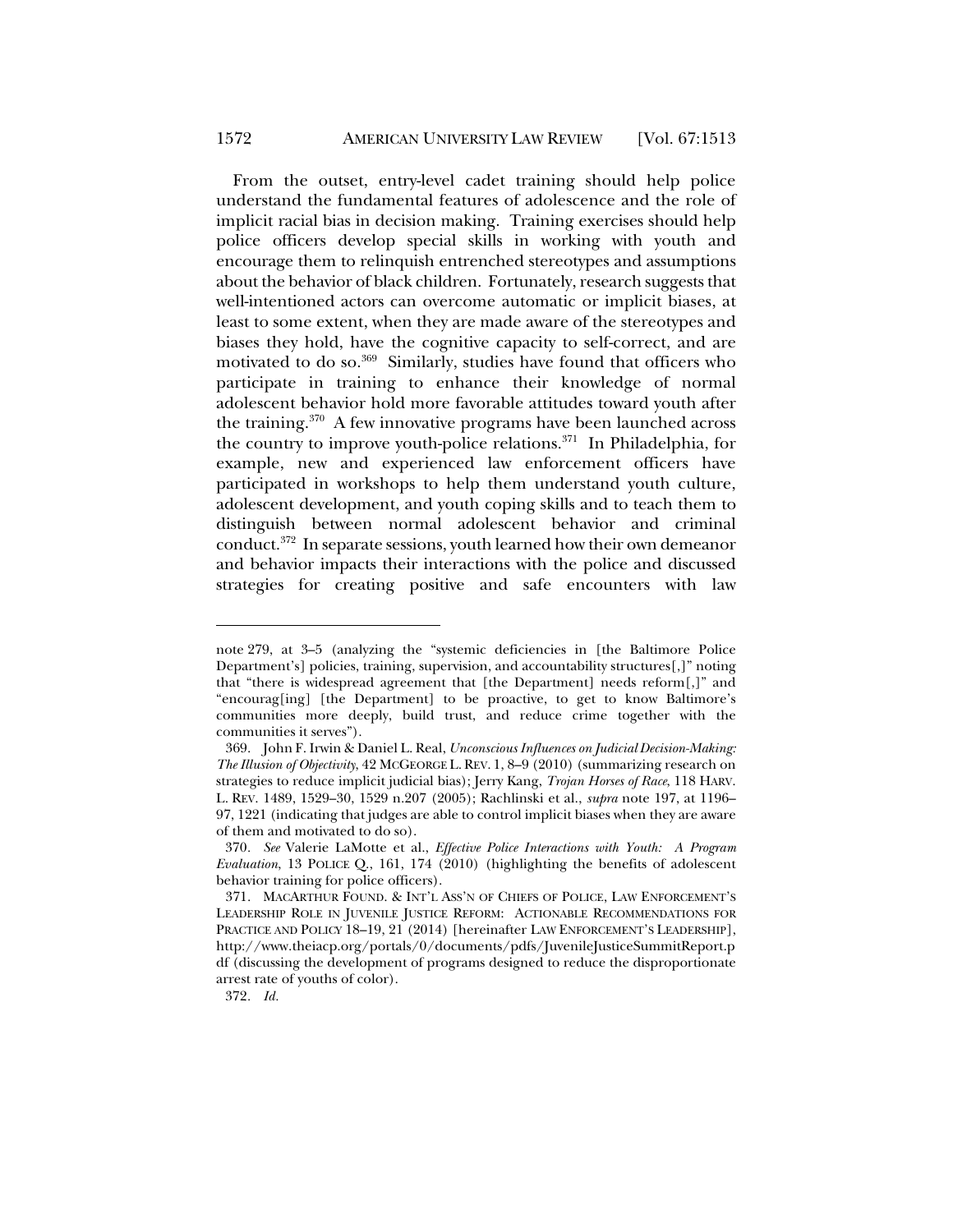enforcement.373 In joint sessions, police and youth engaged in honest and open dialogue about tensions in the community. $374$  To promote training and youth-police dialogue on a national scale, youth advocate Lisa Thurau founded Strategies for Youth ("SFY") to develop a national curriculum for training police on how to work effectively with young people.<sup>375</sup> Recognizing that youth respond differently to social cues and that a child's developmental stage affects how he or she will perceive, process, and respond to the police, SFY teaches officers to engage youth with empathy, patience, and techniques designed to de-

Beyond training, appropriate youth-police relationships require organizational commitment from the top down. Police chiefs must articulate and demonstrate a public commitment to both racial equity and policing strategies that promote healthy and appropriate interactions with youth. Law enforcement agencies may develop and enforce internal departmental regulations that specifically guide officers in their interactions with adolescents, prevent racial profiling, and require officers to treat blacks with dignity and respect. Officers who violate these regulations should be held accountable. Supervisors may monitor officers' behavior by routinely reviewing body-worn cameras and completing performance reviews that evaluate the officers' interactions with youth and racial minorities. Police departments may also engage youth informally through youth-police sports leagues, community service activities, team-building or leadership-development courses, and other less structured activities at a local recreation facility.<sup>377</sup>

Police departments should also significantly reduce their footprint on, if not withdraw entirely from, public school governance and return primary responsibility for school discipline to teachers, parents, and school counselors. Police officers should collaborate with school officials to decrease the scope of disciplinary issues SROs may address. Memoranda of understanding and school offense protocols for SROs may preclude arrests

-

escalate adolescent outbursts.376

<sup>373</sup>*. Id.* 

<sup>374</sup>*. Id.* 

<sup>375</sup>*. See About*, STRATEGIES FOR YOUTH, http://strategiesforyouth.org/about (last visited June 1, 2018). SFY offers courses such as Policing the Teen Brain, Policing the Teen Brain in School, Policing Youth on Public Transit, and Policing Youth Chronically Exposed to Trauma and Violence. *Courses*, STRATEGIES FOR YOUTH, http://strategiesforyouth.org/for-police/training/courses (last visited June 1, 2018). 376*. See Philosophy*, STRATEGIES FOR YOUTH, http://strategiesforyouth.org/ about/philosophy (last visited June 1, 2018).

<sup>377</sup>*.* LAW ENFORCEMENT'S LEADERSHIP, *supra* note 371, at 19.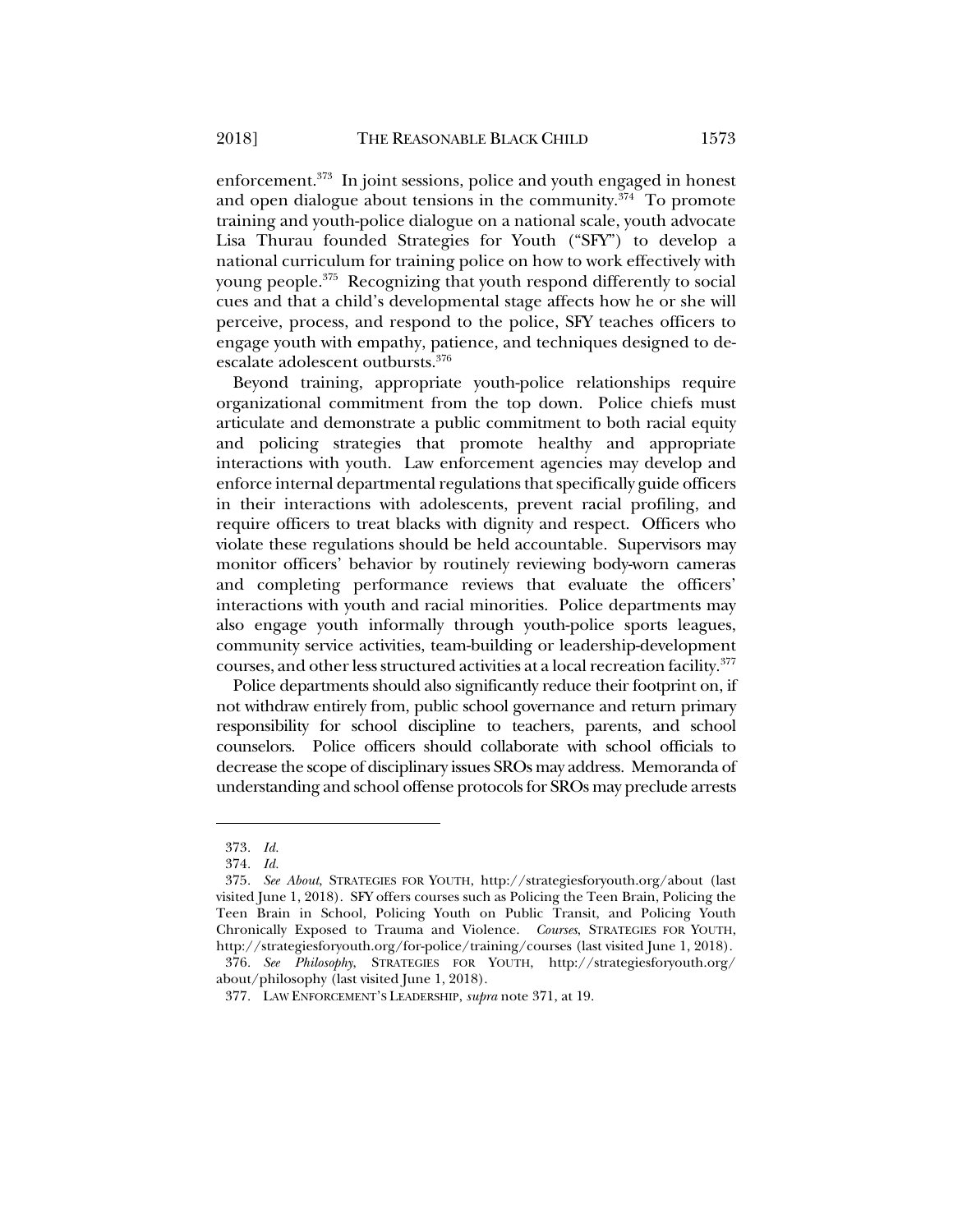for typical adolescent behavior, such as marijuana possession, disorderly conduct, adolescent aggressive speech that sounds like a threat, and even non-serious assaults common in school fights.378 To compensate for the reduced police presence, schools might hire school administrators, counselors, social workers, and mental health professionals who are particularly trained to identify and assist troubled youth.<sup>379</sup>

Federal agencies should also realign funding priorities to reduce support for school resource officers and other militaristic crime control measures like metal detectors and instead reallocate funding to innovative policing programs that embrace age-appropriate policing. The Office of Juvenile Justice and Delinquency Prevention, in partnership with the International Association of Chiefs of Police, recently acknowledged the importance of successful youth policing in its brief, *The Effects of Adolescent Development on Policing*. 380 The brief not only recognizes the importance of educating the police on adolescent brain development and its effect on law enforcement interactions with youth, but it also offers specific policing tips and highlights innovative programs and best practices.<sup>381</sup>

Finally, state and federal legislation may regulate police conduct by banning racial profiling by the police, mandating on-going training,<sup>382</sup> and insisting upon equal and uniform enforcement of the law.<sup>383</sup> In a recent fifty-state survey, the NAACP found only thirty states with any antiracial profiling legislation at all, and found no state with all of the necessary components of an effective policy.<sup>384</sup> New and existing statutes

 <sup>378.</sup> For example, in Philadelphia, in 2014, the police chief instructed his officers to stop arresting youth for minor infractions, such as schoolyard fights and possession of small amounts of marijuana, which together accounted for about sixty percent of all school-based arrests. *Police in Schools*, *supra* note 106. Similarly, Denver Public Schools entered into an agreement with the Denver Police Department to prevent officers from writing tickets for minor misbehavior, such as ban language. Sadie Gurman, *Agreement Keeps Denver Police Out of Most School Discipline Problems*, DENVER POST (Feb. 19, 2013, 7:39 AM), https://www.denverpost.com/2013/02/19/agreementkeeps-denver-police-out-of-most-school-discipline-problems.

 <sup>379.</sup> Jackson, *supra* note 104, at 631.

 <sup>380.</sup> INT'L ASS'N OF CHIEFS OF POLICE, THE EFFECTS OF ADOLESCENT DEVELOPMENT ON POLICING 1, 4 (2014), http://www.theiacp.org/Portals/0/documents/pdfs/ IACPBriefEffectsofAdolescentDevelopmentonPolicing.pdf.

<sup>381</sup>*. Id.* 

<sup>382</sup>*. See, e.g.*, 50 ILL. COMP. STAT. 705/7 (2018) (equal and uniform enforcement of the law in traffic cases); 625 ILL. COMP. STAT. 5/11-212 (2018) (requiring data collection in traffic stops).

<sup>383</sup>*. See, e.g.*, 20 ILL. COMP. STAT. 2605/2605-85 (2018) (training).

 <sup>384.</sup> NAACP, BORN SUSPECT: STOP-AND-FRISK ABUSES AND THE CONTINUED FIGHT TO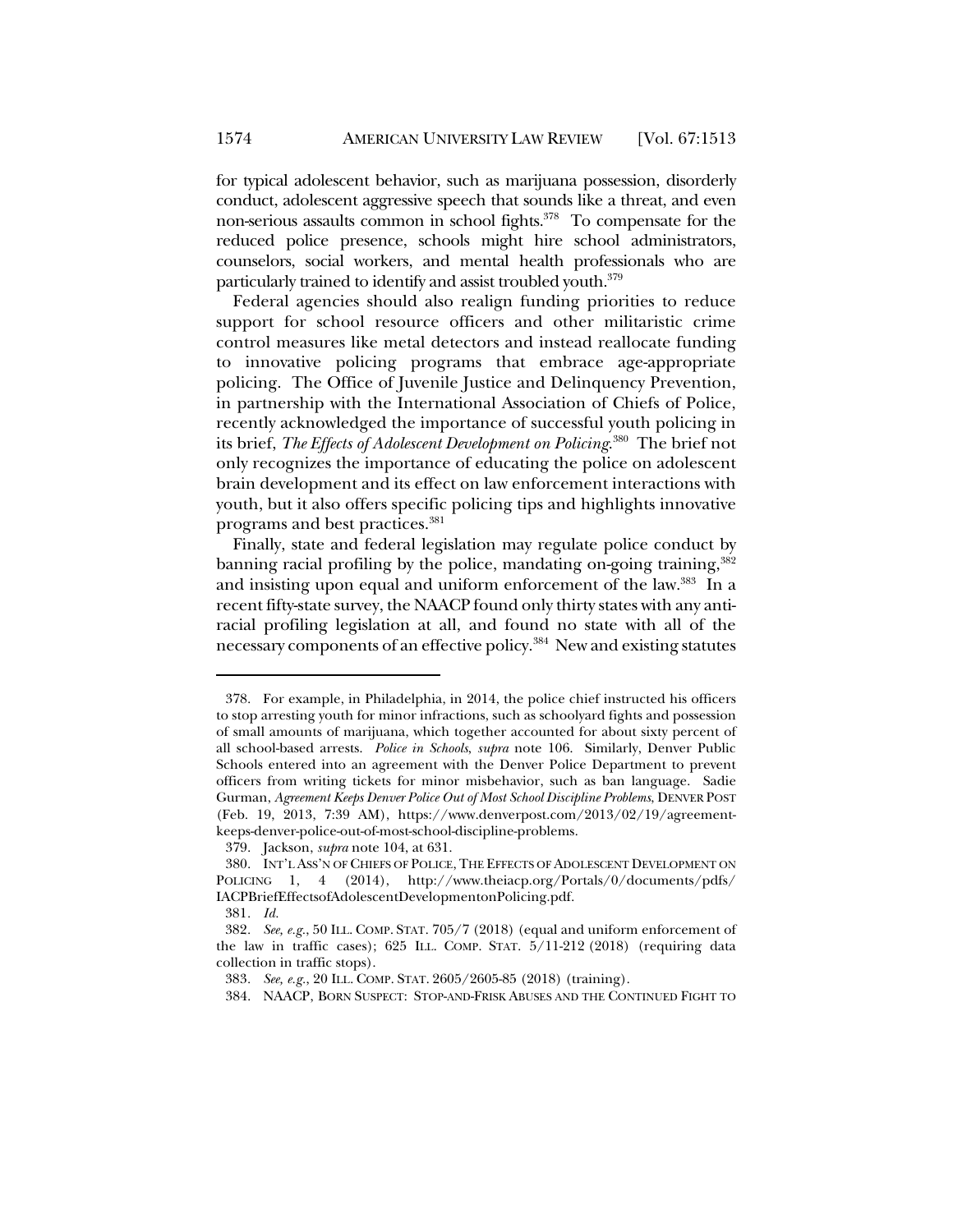should be enhanced to ban the stop of pedestrians and motorists for minor violations such as jay walking or failure to wear a seatbelt as a pretext for the search for illegal contraband.<sup>385</sup> Effective anti-racial profiling laws should also mandate data collection for all stops and searches, require analysis and publication of racial profiling data, create special commissions to review and respond to complaints of racial profiling, and provide state funds for mandatory training.386 Effective policies will also specify penalties for officers who engage in racial profiling and allow aggrieved individuals to seek relief in state courts.<sup>387</sup>

#### **CONCLUSION**

"No right is held more sacred, or is more carefully guarded . . . than the right of every individual to the possession and control of his own person, free from all restraint or interference of others, unless by clear and unquestionable authority of law."388 This Article contends that the current interpretation of the search and seizure doctrine does not adequately protect the Fourth Amendment rights of black youth. Examining four aspects of the Fourth Amendment framework, this Article urges police and courts to consider the unique interplay between race and adolescence in evaluating the onset of a seizure, voluntariness in the consent to search doctrine, the reliability of an officer's observed facts in the reasonable articulable suspicion rubric, and the court's assignment of meaning to those facts.

This Article argues that our current reliance on a reasonable person standard in the seizure analysis fails to account for what we know about adolescent development and the ever-growing tensions between black youth and law enforcement. Further, although the voluntariness test in the consent-to-search doctrine allows courts more flexibility to consider the unique vulnerabilities of individuals who consent, reviewing courts rarely, if ever, consider the intersecting effects of race and age on a child's capacity to freely and voluntarily consent. Similarly, police and courts rarely acknowledge the impact of implicit racial bias on the accuracy of an officer's objective factual observations

END RACIAL PROFILING IN AMERICA 26 (2014), https://action.naacp.org/page/- /Criminal%20Justice/Born\_Suspect\_Report\_final\_web.pdf.

<sup>385</sup>*. Id.* at 19.

<sup>386</sup>*. See id.* app. 2 (describing the components of an effective racial profiling law).

<sup>387</sup>*. Id.* at 19 (noting that even Connecticut, which has one of the most comprehensive anti-profiling statute, fails to provide a specific right of action).

 <sup>388.</sup> Union Pac. Ry. Co. v. Botsford, 141 U.S. 250, 251 (1891).